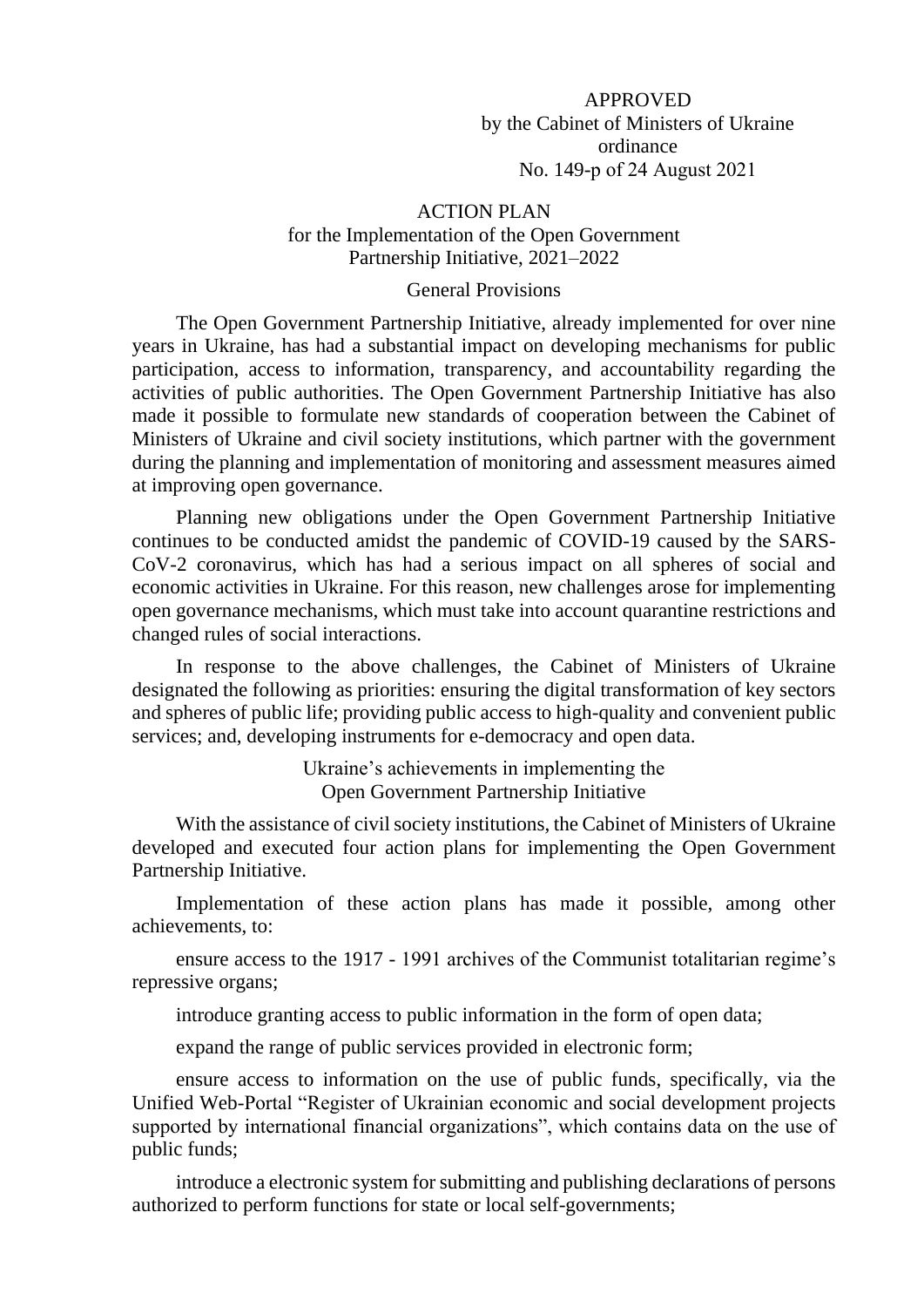provide the public with the opportunity to submit electronic appeals and petitions;

create preconditions for transparency in public procurement and, specifically, introduce the *ProZorro* electronic system of public procurement;

start introducing the international standards of the Extractive Industries Transparency Initiative and Infrastructure Transparency Initiative;

create preconditions for preventing legalization (laundering) of proceeds from criminal activities and, particularly, start the verification of information on ultimate beneficial owners;

reduce opportunities for corruption during sales of public assets by introducing electronic auctions for selling the non-core properties of state-owned enterprises and for the rights to lease state-owned property;

create transparent and competitive conditions for arranging and holding electronic bidding for the sale of property obtained in the course of enforcing court judgments and the decisions of other authorities (officials);

ensure an opportunity for academic certificate validity checks via the relevant online service.

The Action Plan in this document defines a number of new obligations aimed at: increasing public participation in decision-making; ensuring equal rights and opportunities for men and women; enhancing transparency and accountability in infrastructure, extractive industries, public finance management, and public assets; and, ensuring digital accessibility for persons with disabilities.

> Preparation for discussing new obligations under implementing the Open Government Partnership Initiative

This Action Plan is a result of the joint efforts of the Secretariat of the Cabinet of Ministers of Ukraine, executive authorities, and civil society institutions.

In February 2020, an announcement to start collecting propositions for this Action Plan was posted. Interested persons could submit propositions in conformity with the UN General Assembly resolution on the global 2030 Sustainable Development Goals and with the four main principles of the Open Government Partnership (i.e., ensuring access to public information; increasing public participation in decision-making; ensuring the accountability of public authorities; and, developing technologies and innovations for ensuring transparency and accountability). Propositions were collected until the end of July 2020.

The global COVID-19 pandemic caused by the SARS-CoV-2 coronavirus required adjustments to how the Action Plan was developed, and the document was drafted online. As a result of moving to online discussion, more stakeholders from civil society institutions and the expert community, specifically those from the regions, became involved and contributed to the Action Plan.

From April to July 2020, 17 topical public discussions were held in the context of the global 2030 Sustainable Development Goals. All stakeholders from civil society institutions and the expert community, and local self-governing bodies had an opportunity to participate. There were also several events aimed at involving the youth.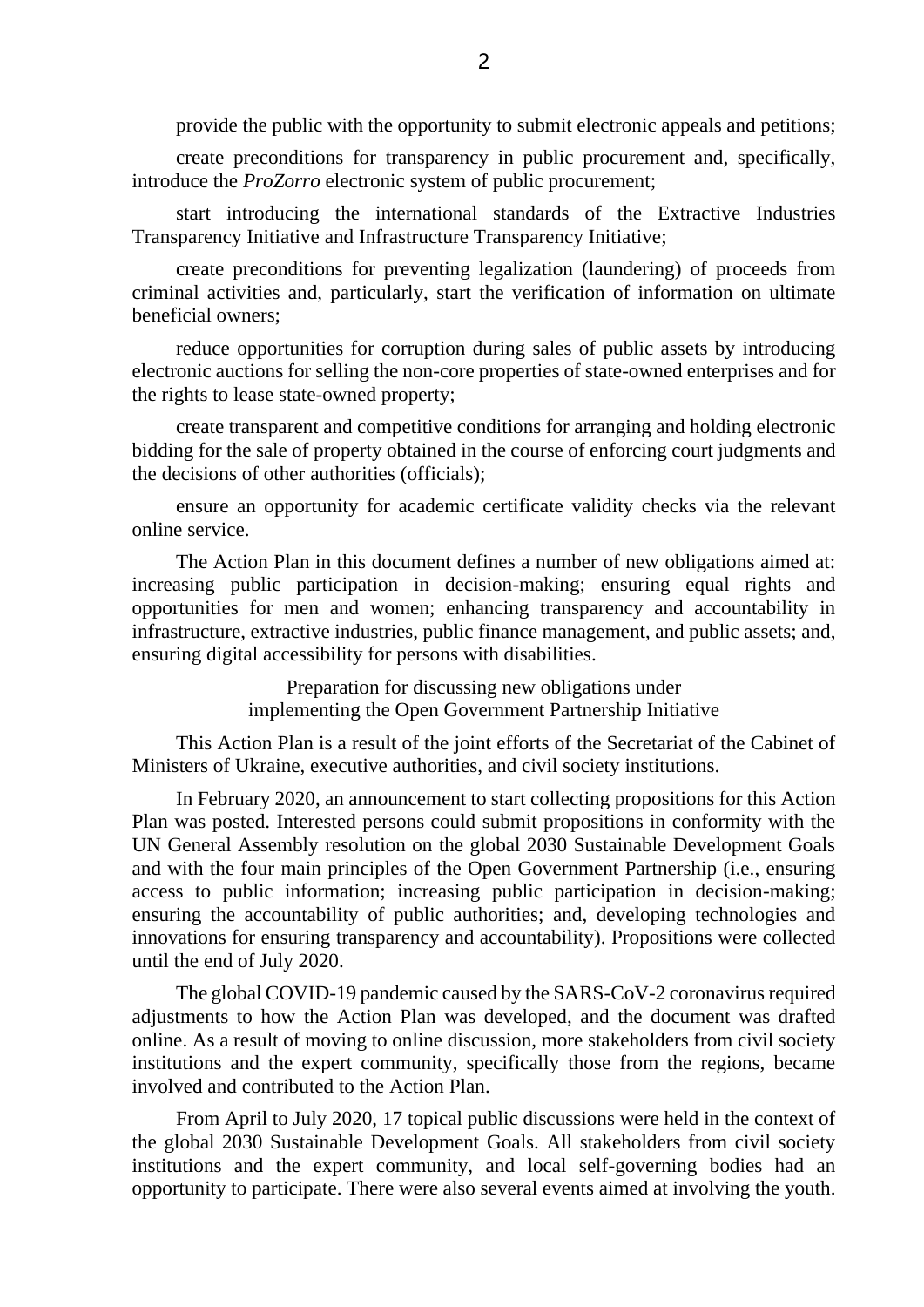A number of discussions were also held in which the UN Development Programme in Ukraine and the National Democratic Institute in Ukraine participated.

During those events, propositions to the Action Plan were formulated into stages: in the first stage, the participants were asked to identify problematic issues in relevant areas; and in the second stage, they were asked to find ways to resolve the issues at question.

On the International Day of Democracy, 15 September 2020, online discussion was held on the topic *Open Government Partnership Initiative: New Instruments for Public Participation*. The event was organised with the participation of the Council of Europe Office in Ukraine using the innovative technology *CivicLab*.

On 3 December 2020, a round table was held, with the Congress of Local and Regional Authorities of the Council of Europe and the Association of Ukrainian Cities participating, to discuss mechanisms for involving local self-government bodies.

Information on the progress of developing the Action Plan and the ways and timeframes for public participation in the discussion was posted on the Government Portal and on the Open Government Partnership Initiative in Ukraine Facebook page.

Propositions received during the discussion were generalised by the Secretariat of the Cabinet of Ministers of Ukraine; analysed in conformity with the Open Government Partnership Initiative; and, discussed at agreement meetings with representatives of interested executive authorities, civil society institutions, and international organizations.

Based on the results of the above work, a number of new obligations on implementing the Open Government Partnership Initiative in 2021 and 2022 were defined; those are to be performed by the executive authorities with the participation of stakeholder civil society institutions and international organizations.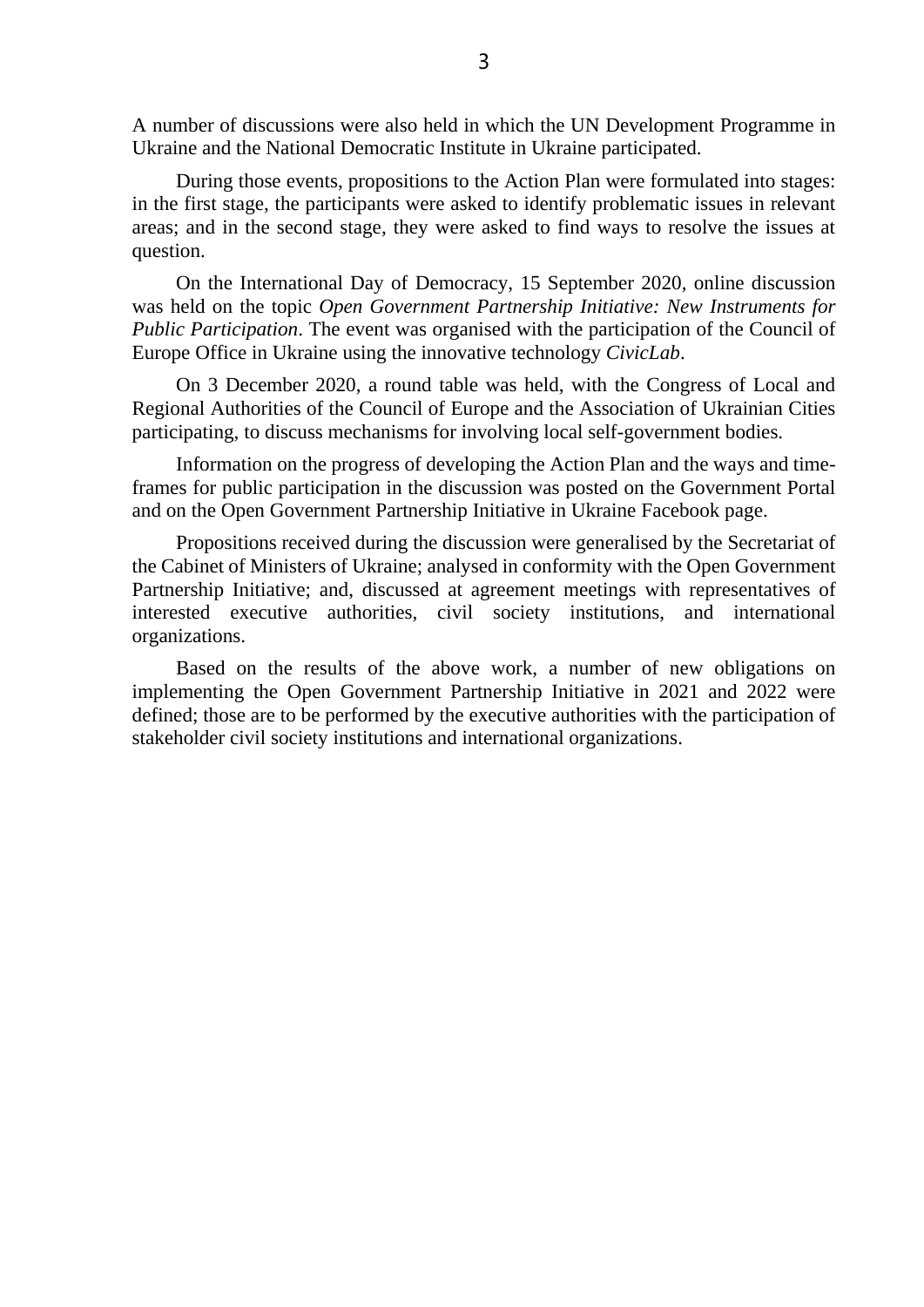Activities for Implementing the Action Plan

*Ensuring the provision of information on budget programme indicators for local spending units, improving the integrated information and analytical system for 'Transparent Budget' and procurement*

Implementing the principles of transparency and openness in the budget process sets the foundation for an effective system of key performance indicators and public awareness mechanisms regarding setting, reviewing, approving, and executing local budgets; and also provides control over execution thereof by publishing documents and information associated with setting, approving, and executing a budget and managing efficiency indicators.

In accordance with the Action Plan for implementing the Open Government Partnership Initiative in 2018–2020 (as approved by the Cabinet of Ministers of Ukraine ordinance No. 1088 on 18 December 2020), the *Budget for Citizens* module in the '*Transparent Budget' Information and Analytical System*, and also the sub-system *Register of Projects of Economic and Social Development of Ukraine Supported by the International Financial Organizations*, were put into operation. At the same time, there is a need to expand the capabilities of the information and analytical system.

Further developing the *Budget for Citizens* module (openbudget.gov.ua) of the '*Transparent Budget' Information and Analytical System*  software would allow for the creating a new sub-section, *Budget Program Indicators,* containing information on budget requests, the budget program passports of main local spending units, and budget program passport execution reports. This information will facilitate better understanding by taxpayers of the way their taxes are spent, from the local budget planning stage.

Developing and introducing an *electronic Contract* module in the integrated automated platform will provide an interface for creating, agreeing, signing, processing, transferring, and publishing electronic contracts and reporting on execution thereof. Such a module will make it possible to create procedures for contract development and administration, and expand the capacity of the liquidity management system. The availability of an electronic contract will make it possible to obtain structured contracts and enable additional opportunities for creating analytical instruments based on the data from the electronic procurement system. The objective would beto both improve the quality of public governance in the sphere of procurement and to exercise state financial and public control over the application of public funds. An *e-Contract* module will improve access to information on procurement and minimise risks for all participants in the procurement process.

Implementing the above measure will secure the transparency and publicity of Ukraine's budget system by way of publishing information on budget requests, budget programme passports, and their execution reports by all main local budget spending units; improving public governance in the sphere of public procurement; and, applying the mechanism for feedback and discussion of issues relating to the application of budget funds.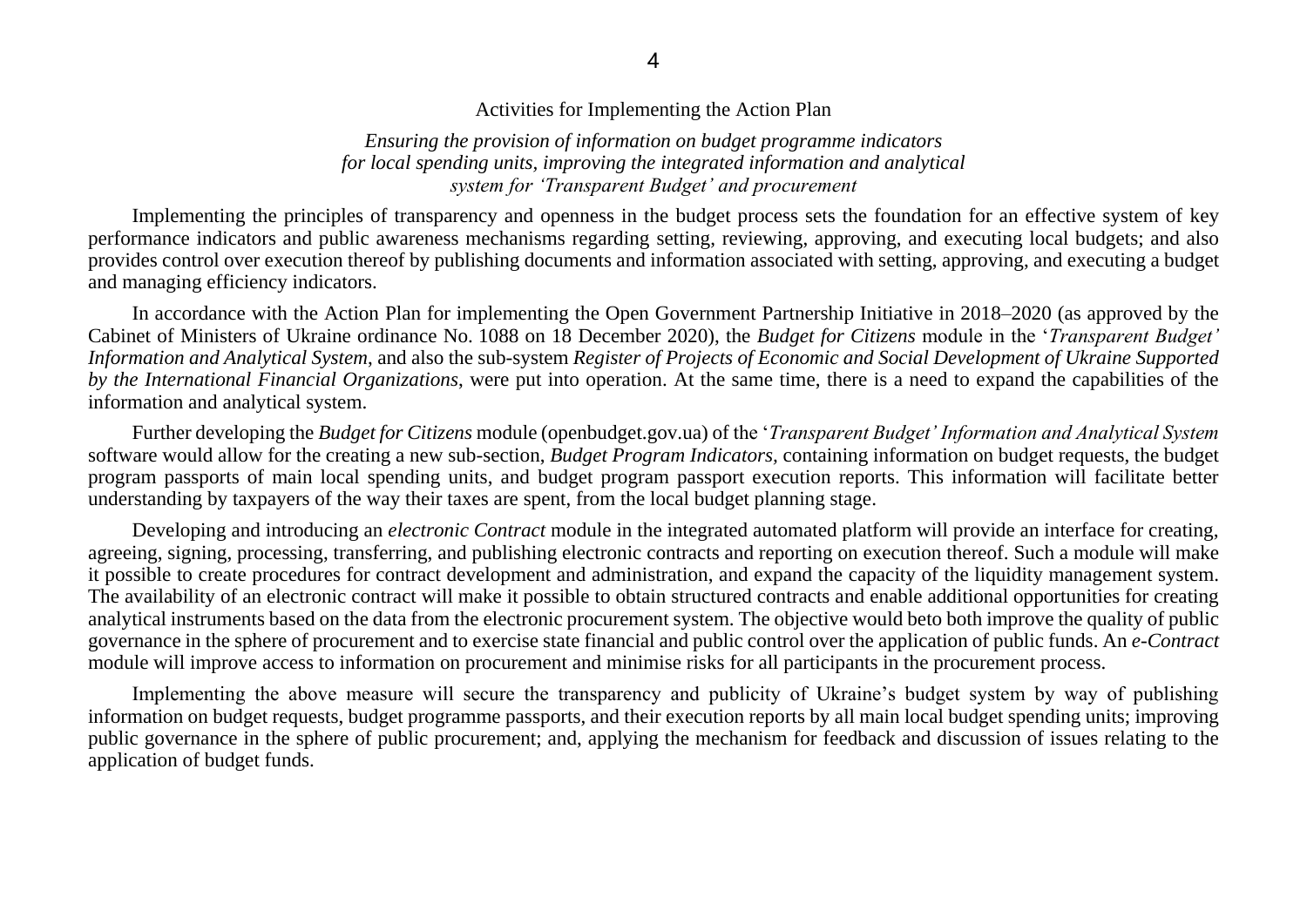| <b>Steps</b>                                                                                                                                                                                                | Responsible persons                                                                        | Time-frame                  | Partners                                                                                                                                                                                                                                      | Performance indicator                                                                                                                                                                                                                                                                                                               |
|-------------------------------------------------------------------------------------------------------------------------------------------------------------------------------------------------------------|--------------------------------------------------------------------------------------------|-----------------------------|-----------------------------------------------------------------------------------------------------------------------------------------------------------------------------------------------------------------------------------------------|-------------------------------------------------------------------------------------------------------------------------------------------------------------------------------------------------------------------------------------------------------------------------------------------------------------------------------------|
| 1. Developing legal and<br>normative acts                                                                                                                                                                   | Ministry of Finance<br><b>State Institution "Open</b><br>Public Finance" (by<br>agreement) | January-June 2021           | NGO Centre for<br><b>Political Studies and</b><br>Analysis "Eidos" (by<br>agreement)<br>Government and Civic<br>Initiative "Together<br><b>Against Corruption"</b><br>(by agreement)<br>other civil society<br>institutions (by<br>agreement) | amendments to legal and<br>normative acts regulating<br>openness of the indicators of<br>all spending unit budget<br>programmes have been made                                                                                                                                                                                      |
| 2. Preparing functional<br>requirements to complete<br>the 'Transparent Budget'<br><b>Information and Analytical</b><br>System software and the<br><b>Budget for Citizens module</b><br>(openbudget.gov.ua) | $\cdot$ $\cdot$                                                                            | July–September 2021         | 66                                                                                                                                                                                                                                            | technical specifications for<br>developing the new sub-<br>section Budget Programme<br><i>Indicators</i> of the<br>'Transparent Budget'<br><b>Information and Analytical</b><br>System software, the Budget<br>for Citizens module<br>(openbudget.gov.ua), has<br>been created and the<br>respective services have<br>been procured |
| 3. Completing the<br>'Transparent Budget'<br><b>Information and Analytical</b><br>System software, the<br><b>Budget for Citizens module</b><br>(openbudget.gov.ua)                                          | $\frac{1}{2}$                                                                              | September-<br>December 2021 | $-$ "                                                                                                                                                                                                                                         | a new sub-section Budget<br>Programme Indicators of the<br>'Transparent Budget'<br><b>Information and Analytical</b><br>System software, the Budget<br>for Citizens module,<br>(openbudget.gov.ua) has<br>been developed to reflect<br>local information                                                                            |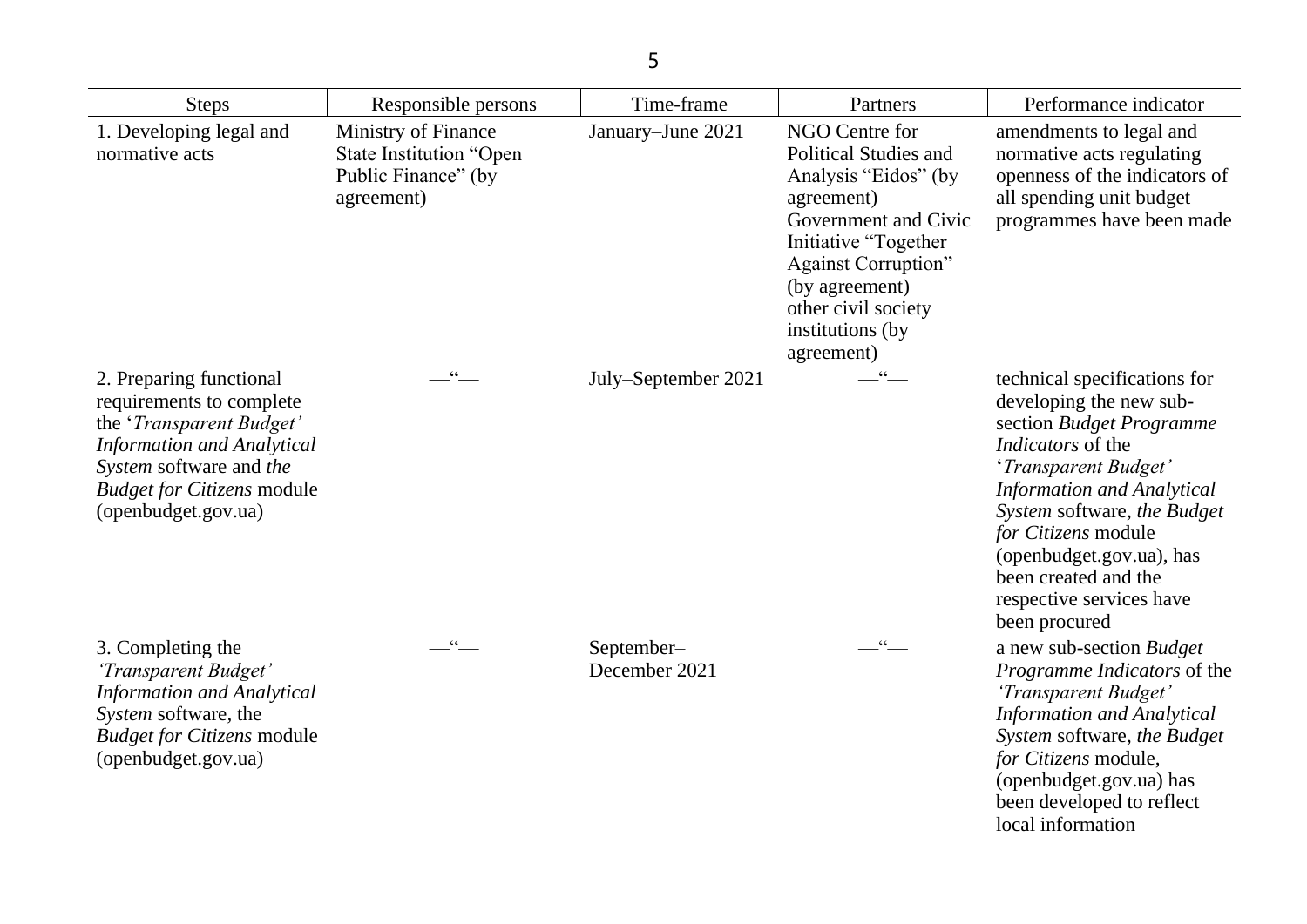| <b>Steps</b>                                                                                                                                                                     | Responsible persons                                                                                                                                                                       | Time-frame                | Partners                                                                                                                                                                                                                                      | Performance indicator                                                                                                                                                                                                                                                                                                                                        |
|----------------------------------------------------------------------------------------------------------------------------------------------------------------------------------|-------------------------------------------------------------------------------------------------------------------------------------------------------------------------------------------|---------------------------|-----------------------------------------------------------------------------------------------------------------------------------------------------------------------------------------------------------------------------------------------|--------------------------------------------------------------------------------------------------------------------------------------------------------------------------------------------------------------------------------------------------------------------------------------------------------------------------------------------------------------|
| 4. Implementing the<br>improved 'Transparent<br><b>Budget' Information and</b><br><b>Analytical System</b><br>software, the Budget for<br>Citizens module<br>(openbudget.gov.ua) | Ministry of Finance<br><b>State Institution "Open</b><br>Public Finance" (by<br>agreement)                                                                                                | January-<br>December 2022 | NGO Centre for<br><b>Political Studies and</b><br>Analysis "Eidos" (by<br>agreement)<br>Government and Civic<br>Initiative "Together<br><b>Against Corruption"</b><br>(by agreement)<br>other civil society<br>institutions (by<br>agreement) | the <i>Transparent Budget'</i><br><b>Information and Analytical</b><br>System software, the Budget<br>for Citizens module<br>(openbudget.gov.ua), has<br>been modified and improved<br>during pilot operation;<br>based on testing and the<br>active participation of civil<br>society institutes, the<br>software has been put into<br>commercial operation |
| 5. Developing the<br>requirements for the <i>e</i> -<br>Contract module                                                                                                          | Ministry of Finance<br>Ministry of Economy<br><b>State Treasury</b><br><b>State Institution "Open</b><br>Public Finance" (by<br>agreement)<br>State Enterprise ProZorro<br>(by agreement) | January-June 2021         | <b>NGO Transparency</b><br><b>International Ukraine</b><br>(by agreement) NGO<br><b>Centre for Political</b><br><b>Studies and Analysis</b><br>"Eidos" (by agreement)<br>other civil society<br>institutions (by<br>agreement)                | requirements for an <i>e</i> -<br>Contract module have been<br>created with the involvement<br>of civil society institution<br>representatives                                                                                                                                                                                                               |
| 6. Developing the $e$ -<br>Contract<br>module                                                                                                                                    | Ministry of Finance<br><b>State Treasury</b><br><b>State Institution "Open</b><br>Public Finance" (by<br>agreement)                                                                       | January-July 2022         | <b>NGO Transparency</b><br><b>International Ukraine</b><br>(by agreement) NGO<br><b>Centre for Political</b><br><b>Studies and Analysis</b><br>"Eidos" (by agreement)<br>other civil society<br>institutions (by<br>agreement)                | The <i>e-Contract</i> module<br>intended for obtaining<br>contracts in a structured and<br>machine-readable format has<br>been developed; the module<br>has been put into pilot<br>operation                                                                                                                                                                 |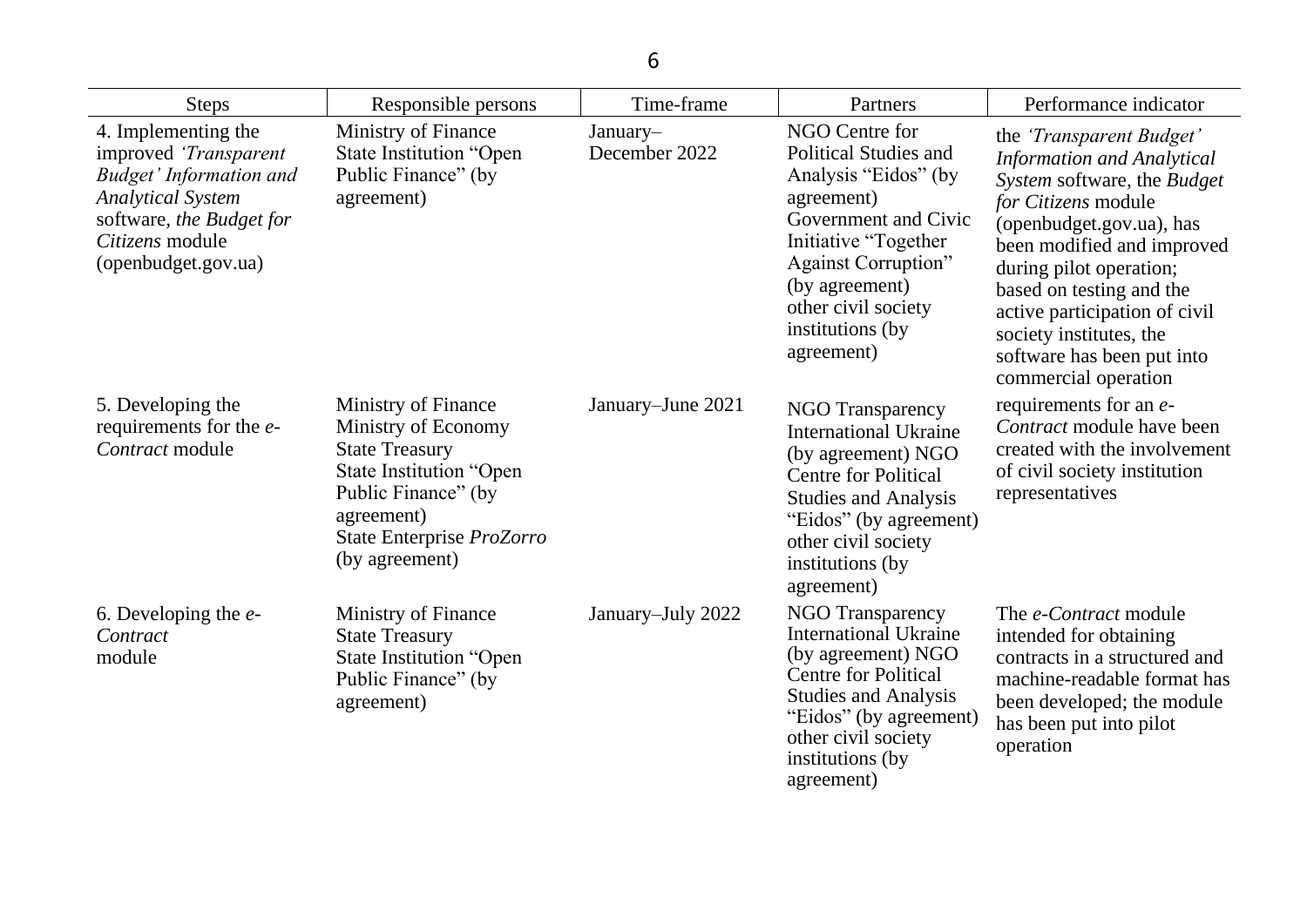| <b>Steps</b>                                                                                                                                          | Responsible persons                                                                                                                                                                | Time-frame                                                                                                                                                                                                                                                                                                                                                                                                               | Partners                | Performance indicator                                                                                                                                                                      |
|-------------------------------------------------------------------------------------------------------------------------------------------------------|------------------------------------------------------------------------------------------------------------------------------------------------------------------------------------|--------------------------------------------------------------------------------------------------------------------------------------------------------------------------------------------------------------------------------------------------------------------------------------------------------------------------------------------------------------------------------------------------------------------------|-------------------------|--------------------------------------------------------------------------------------------------------------------------------------------------------------------------------------------|
| 7. Integrating the <i>e</i> -<br>Contract module into the<br>electronic procurement<br>system and the State<br>Treasury's automated<br>system e-Kazna | Ministry of Finance<br>Ministry of Economy<br><b>State Treasury</b><br>State Institution "Open<br>Public Finance" (by<br>agreement)<br>State Enterprise ProZorro<br>(by agreement) | July–December 2022                                                                                                                                                                                                                                                                                                                                                                                                       | $\frac{1}{\sqrt{2}}$ 66 | information exchange<br>between the <i>e-Contract</i><br>module, the electronic<br>procurement system, and the<br>State Treasury's automated<br>system <i>e-Kazna</i> has been<br>effected |
|                                                                                                                                                       |                                                                                                                                                                                    | $F_1, \ldots, F_n, \ldots, F_n, \ldots, F_n, \ldots, F_n, \ldots, F_n, \ldots, F_n, \ldots, F_n, \ldots, F_n, \ldots, F_n, \ldots, F_n, \ldots, F_n, \ldots, F_n, \ldots, F_n, \ldots, F_n, \ldots, F_n, \ldots, F_n, \ldots, F_n, \ldots, F_n, \ldots, F_n, \ldots, F_n, \ldots, F_n, \ldots, F_n, \ldots, F_n, \ldots, F_n, \ldots, F_n, \ldots, F_n, \ldots, F_n, \ldots, F_n, \ldots, F_n, \ldots, F_n, \ldots, F_n$ |                         |                                                                                                                                                                                            |

*Ensuring transparency in public asset accounting*

According to the data received by the State Property Fund from all management entities (over 150 entities), over one million stateowned assets are registered in Ukraine, as of 2020. At the same time, the approach to accounting for such assets, maintaining the Unified Register of State-Owned Assets (the "Register"), and accessing relevant data requires substantial improvement.

For that purpose, it is proposed to create a centralised information resource (portal) based on an IT platform and intended for improving state-owned asset management practices through digitalisation and process simplification.

The Register collates information on all state-owned assets (buildings, structures, equipment, etc.) owned by state administration bodies and legal entities (state asset holders) exercising economic jurisdiction and operational management of state-owned assets. This Register will make it possible to:

maintain state asset accounting, taking into consideration geospatial data (geolocation);

effectively manage the assets and transparency of selling state-owned assets;

mainstream entering up-to-date, complete, and reliable data on state assets into the Register;

establish the basis for taking effective managerial decisions on the use of state-owned assets;

provide administrative services for releasing information (data or extracts) from the Register in an electronic format, based on Register data;

access to public information on state assets by publishing information on state-owned assets from the Register, in the form of open data, on the Unified State Open Data Web Portal.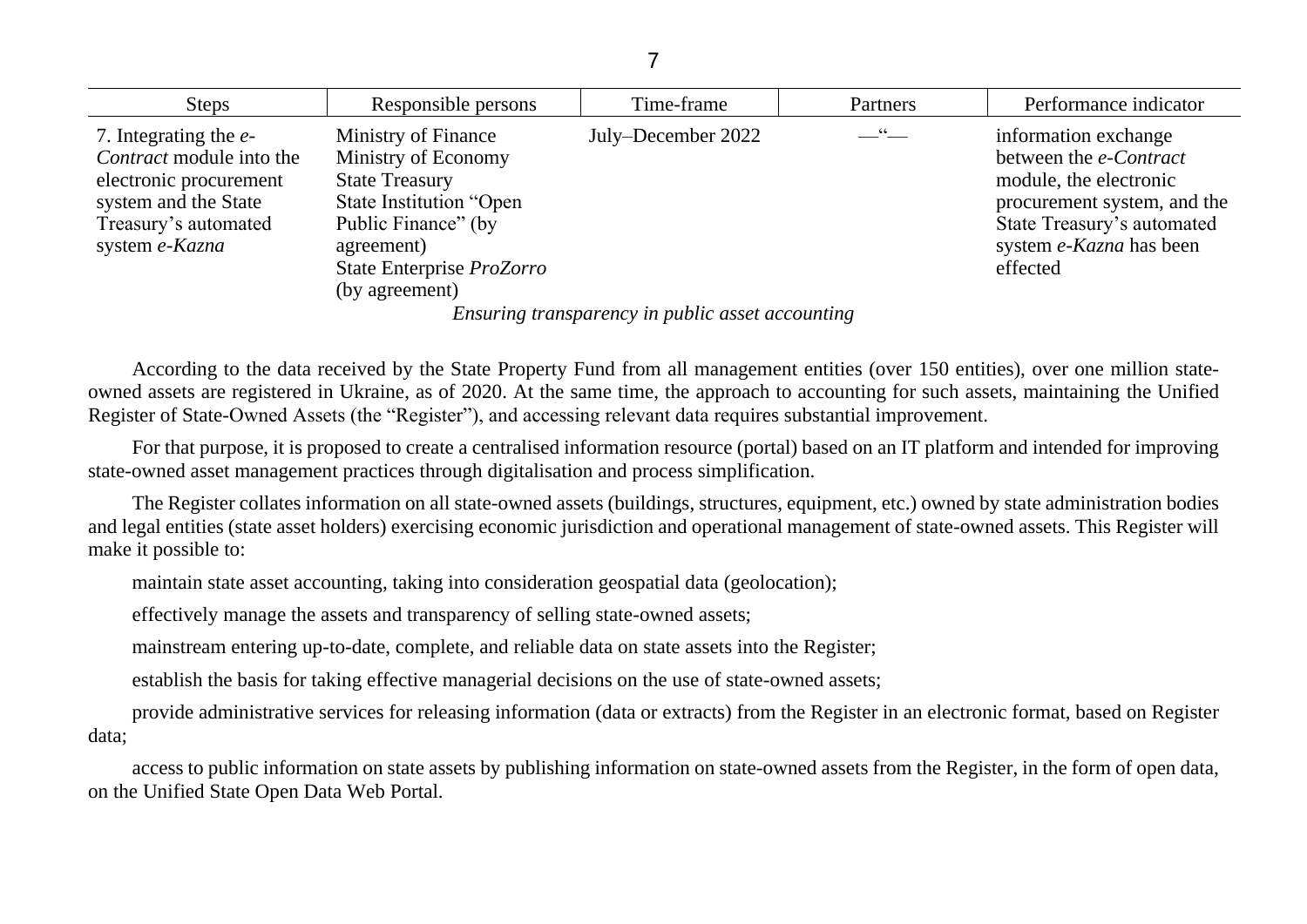| <b>Steps</b>                                                                                                                                                                                                                                                                        | Responsible persons                                                                        | Time-frame                | Partners                                                                                                                     | Performance indicator                                                                                                                                                                                                                                                                          |
|-------------------------------------------------------------------------------------------------------------------------------------------------------------------------------------------------------------------------------------------------------------------------------------|--------------------------------------------------------------------------------------------|---------------------------|------------------------------------------------------------------------------------------------------------------------------|------------------------------------------------------------------------------------------------------------------------------------------------------------------------------------------------------------------------------------------------------------------------------------------------|
| 1. Making amendments to<br>legal and normative acts                                                                                                                                                                                                                                 | <b>State Property Fund</b>                                                                 | January-<br>November 2021 | NGO Transparency<br><b>International Ukraine</b><br>(by agreement)<br>civil society<br>institutions (by)<br>agreement)       | amendments have been<br>made to the Law of Ukraine<br>"On Management of State-<br>Owned Assets", and to the<br><b>Cabinet of Ministers of</b><br>Ukraine Resolutions No.<br>1121 of 30 November 2005<br>and<br>No. 467<br>of 14 April 2004, and to the<br>orders of the State Property<br>Fund |
| 2. Creating the Terms of<br>Reference for upgrading<br>the information and<br>telecommunication system                                                                                                                                                                              | <b>State Property Fund</b>                                                                 | February–May 2021         | <b>NGO Transparency</b><br><b>International Ukraine</b><br>(by agreement)<br>civil society<br>institutions (by<br>agreement) | Terms of Reference for<br>upgrading the information<br>and telecommunication<br>system have been created                                                                                                                                                                                       |
| 3. Developing and<br>upgrading the information<br>and telecommunication<br>system and its components;<br>implementing the<br>electronic information<br>interaction with state-<br>owned electronic<br>resources; and joining the<br>electronic interaction<br>system of information | <b>State Property Fund</b><br>Ministry of Justice<br>Ministry of Digital<br>Transformation | May–November 2021         | $-$ " $-$                                                                                                                    | software and operational<br>documentation have been<br>developed;<br>software has been installed<br>on the State Property Fund's<br>hardware, and data<br>migration to the database has<br>been accomplished;<br>preliminary testing of<br>software and its pilot                              |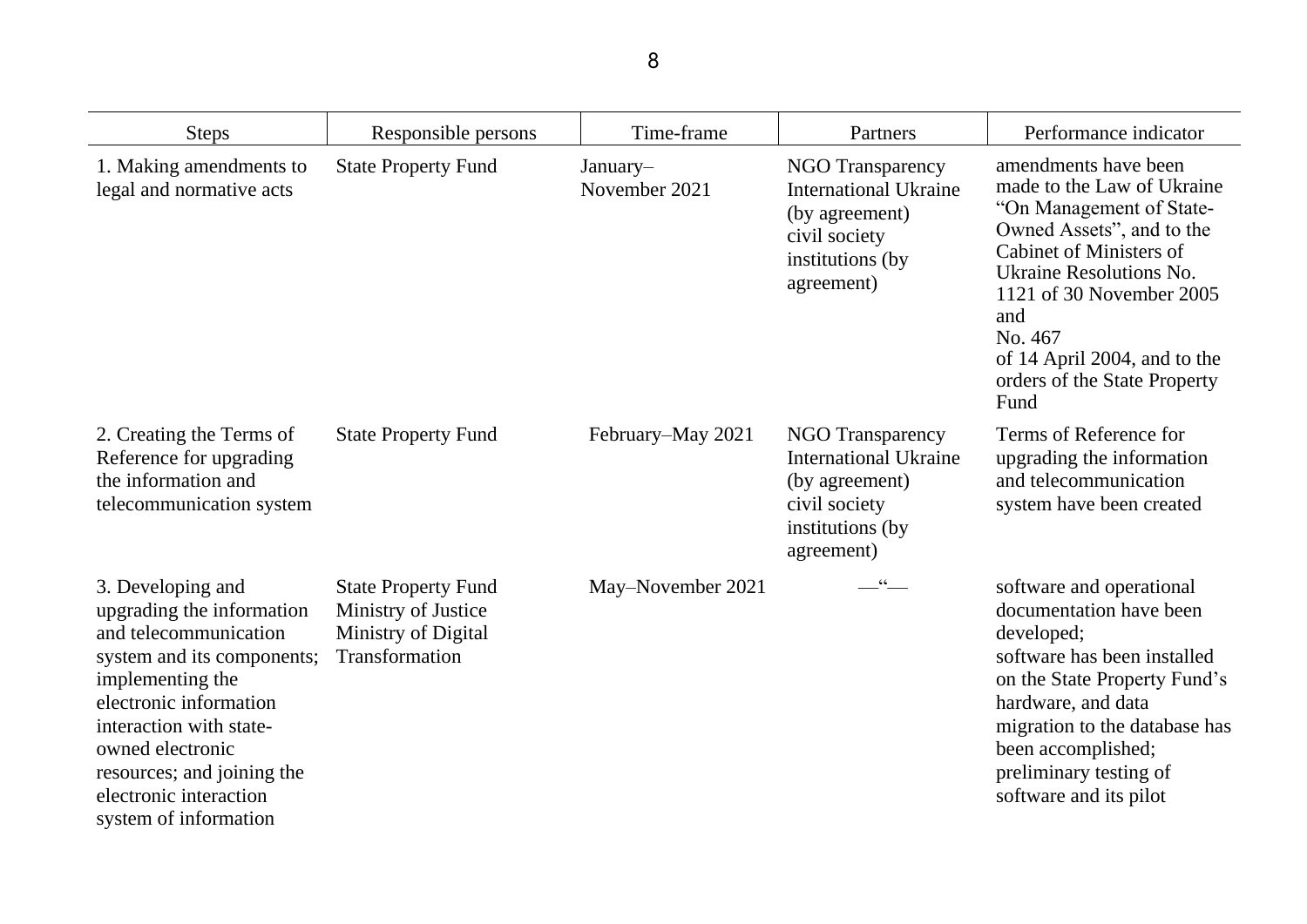| <b>Steps</b>                                                           | Responsible persons | Time-frame | Partners | Performance indicator                                                                                                                                                                                                                                                                                                                                                                                                                                                                                                                                                                                                                                                                                                                                                                                                                                                                    |
|------------------------------------------------------------------------|---------------------|------------|----------|------------------------------------------------------------------------------------------------------------------------------------------------------------------------------------------------------------------------------------------------------------------------------------------------------------------------------------------------------------------------------------------------------------------------------------------------------------------------------------------------------------------------------------------------------------------------------------------------------------------------------------------------------------------------------------------------------------------------------------------------------------------------------------------------------------------------------------------------------------------------------------------|
| resources and the<br>integrated system of<br>electronic identification |                     |            |          | operation have been carried<br>out;<br>requirements to the hardware<br>complex enabling<br>functioning of the<br>information and<br>telecommunication system<br>have been set; and the said<br>hardware complex to enable<br>the above system's<br>functioning has been<br>installed and adjusted;<br>software exit codes have<br>been provided;<br>electronic information<br>interaction with the Unified<br>State Register of Legal<br>Entities, Individual<br>Entrepreneurs, and Public<br>Organizations, and with the<br><b>State Register of Proprietary</b><br><b>Rights to Immovable</b><br>Property has been<br>established; Connection to<br>the system of electronic<br>interaction of information<br>resources and the integrated<br>system of electronic<br>identification has been<br>made; and the application<br>programming interface for<br>publishing data sets on the |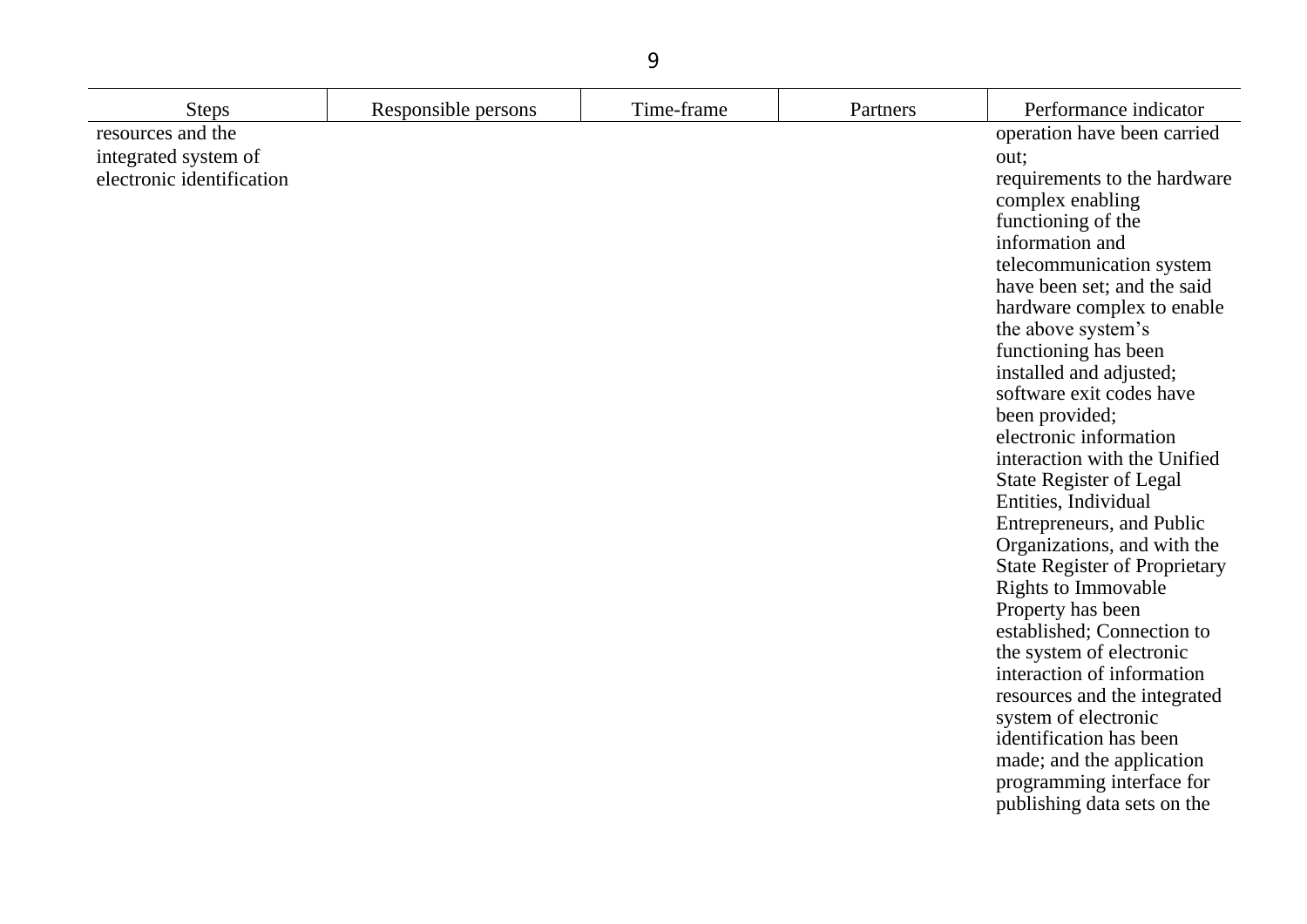| <b>Steps</b>                                                                                                                                                                                                                                                                                     | Responsible persons                                                                                                             | Time-frame                   | Partners                                                                                                                      | Performance indicator                                                                                                                                                                                                                                                                                                                                                                                                                                                                                                                                                                   |
|--------------------------------------------------------------------------------------------------------------------------------------------------------------------------------------------------------------------------------------------------------------------------------------------------|---------------------------------------------------------------------------------------------------------------------------------|------------------------------|-------------------------------------------------------------------------------------------------------------------------------|-----------------------------------------------------------------------------------------------------------------------------------------------------------------------------------------------------------------------------------------------------------------------------------------------------------------------------------------------------------------------------------------------------------------------------------------------------------------------------------------------------------------------------------------------------------------------------------------|
|                                                                                                                                                                                                                                                                                                  |                                                                                                                                 |                              |                                                                                                                               | Unified Open Data Web-<br>Portal has been developed                                                                                                                                                                                                                                                                                                                                                                                                                                                                                                                                     |
| 4. Conducting pilot<br>operation of the<br>information and<br>telecommunication system<br>and its components;<br>developing and introducing<br>the information exchange<br>program interface services;<br>and, integrating into the<br><b>Unified State Web Portal</b><br>of Electronic Services | <b>State Property Fund</b><br>Ministry of Digital<br>Transformation                                                             | December 2021-<br>March 2022 | <b>NGO Transparency</b><br><b>International Ukraine</b><br>(by agreement)<br>civil society<br>institutions (by)<br>agreement) | software and documentation<br>thereto have been<br>completed; pilot operation<br>and acceptance testing have<br>been carried out;<br>program interface of<br>information exchange<br>services such as Ordering<br>Services on the Web-Portal,<br><b>Request Registration and</b><br>Processing, Monitoring of<br>the Status of the<br><b>Administrative Services</b><br>Provided has been designed<br>and introduced;<br>integration into the Unified<br>State Web Portal of<br>Electronic Services has been<br>completed; exit codes of the<br>improved software have<br>been provided |
| 5. Introducing the<br>improved information and<br>telecommunication system<br>and its components, and<br>technical support;<br>developing a<br>comprehensive system of                                                                                                                           | <b>State</b><br>Property<br>Fund<br>Ministry<br>of<br>Digital<br>Transformation<br>Administration<br>the<br>of<br><b>SSSCIP</b> | April–December 2022          | <b>NGO Transparency</b><br><b>International Ukraine</b><br>(by agreement)<br>civil society<br>institutions (by)<br>agreement) | information and<br>telecommunication system<br>software and documentation<br>have been completed;<br>training of State Property<br>Fund staff has been carried<br>out; a comprehensive system                                                                                                                                                                                                                                                                                                                                                                                           |

information security

# prenensive sy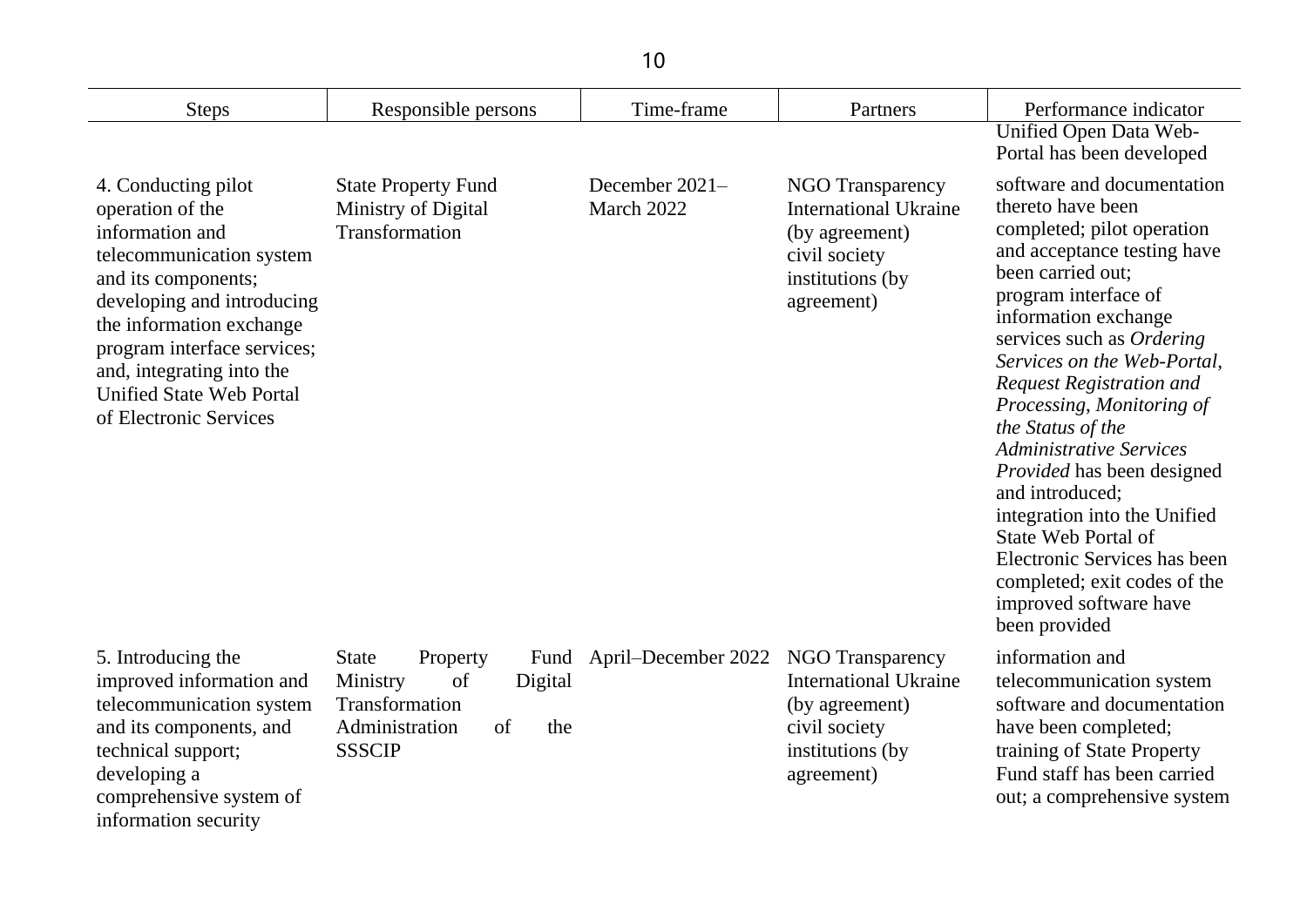| <b>Steps</b> | Responsible persons | Time-frame | Partners | Performance indicator       |
|--------------|---------------------|------------|----------|-----------------------------|
|              |                     |            |          | of information security has |
|              |                     |            |          | been built                  |
|              |                     |            |          |                             |

*Creation of a distance learning system on the Unified State Web-Portal of Digital Education for general high school students and teachers* 

The spread of COVID-19 disease caused by the SARS-CoV-2 coronavirus and the imposition of respective quarantine measures called upon the need to transfer the educational process to distance learning from March to May 2020. Transition to distance learning has become a challenge for high school students and teachers, particularly because of a lack of educational material in the necessary formats and a proper methodology.

Creating a system on the Unified State Web-Portal of Digital Education containing distance education curricula for high school students and teachers will make it possible for the participants of the educational process to obtain resources for organising high-quality learning, if necessary. Moreover, relevant distance education curricula can be used on a regular basis during the educational process.

| <b>Steps</b>                                                                                                          | Responsible persons                                                                                                                      | Time-frame                | Partners                                                                         | Performance indicator                                                                                                                                            |
|-----------------------------------------------------------------------------------------------------------------------|------------------------------------------------------------------------------------------------------------------------------------------|---------------------------|----------------------------------------------------------------------------------|------------------------------------------------------------------------------------------------------------------------------------------------------------------|
| 1. Developing distance<br>education curricula to be<br>input into the information<br>and telecommunication<br>system. | Ministry of Education and<br>Science<br>State Institution "Ukrainian"<br><b>Institute of Education</b><br>Development" (by<br>agreement) | January-<br>December 2021 | civil society institutes<br>and international<br>organizations<br>(by agreement) | distance education curricula<br>have been developed                                                                                                              |
| 2. Conducting an expert<br>assessment of distance<br>education curricula                                              | _''__                                                                                                                                    | 66                        | $ \cdot$ $-$                                                                     | expert assessment has been<br>conducted on the prepared<br>distance education curricula<br>to be entered into the<br>information and<br>telecommunication system |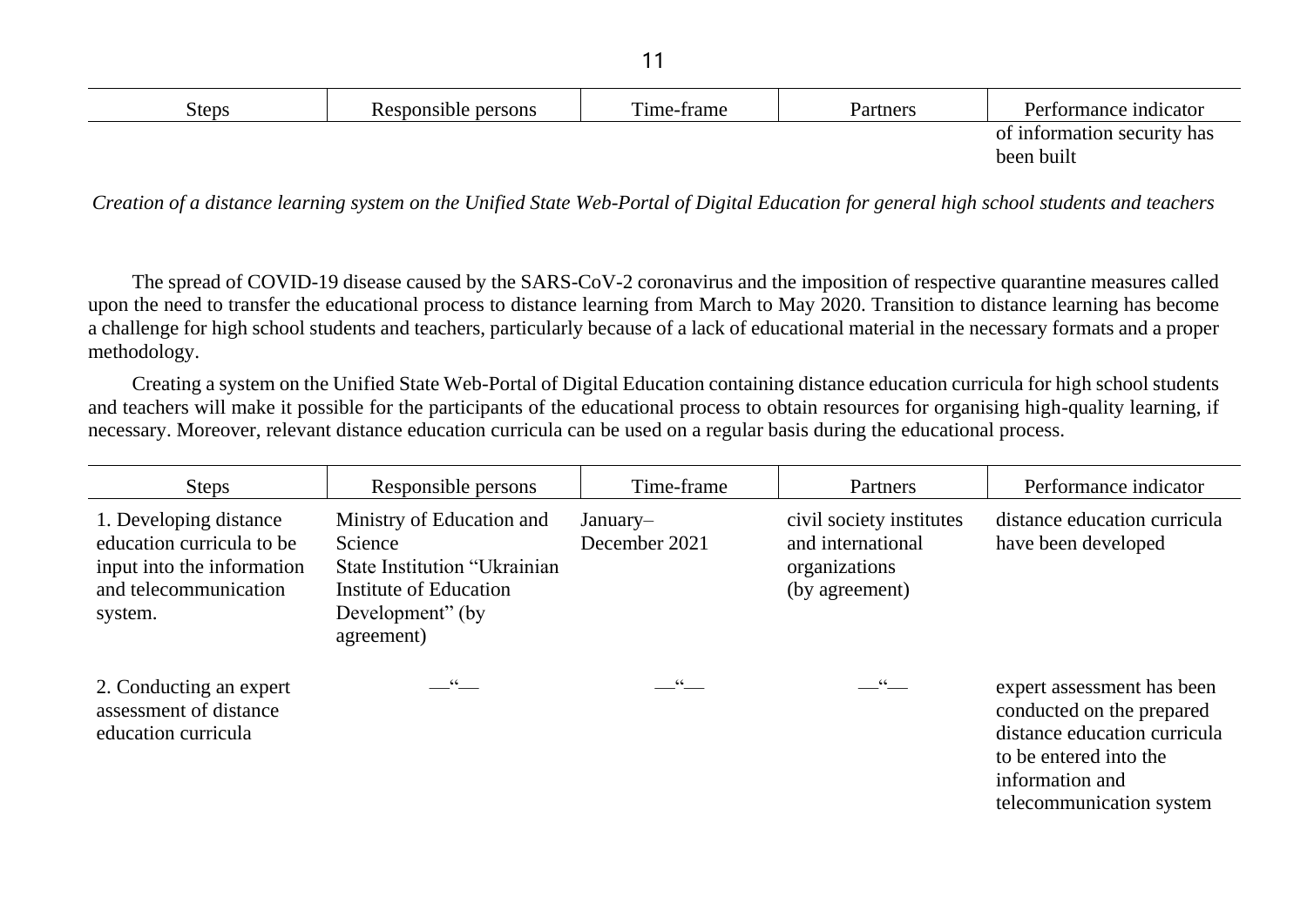| <b>Steps</b>                                                                                                                                                                                                                                      | Responsible persons                                                                                                                                                                                                                 | Time-frame                   | Partners                                                                                           | Performance indicator                                                                                                                                                                                                                                                                     |
|---------------------------------------------------------------------------------------------------------------------------------------------------------------------------------------------------------------------------------------------------|-------------------------------------------------------------------------------------------------------------------------------------------------------------------------------------------------------------------------------------|------------------------------|----------------------------------------------------------------------------------------------------|-------------------------------------------------------------------------------------------------------------------------------------------------------------------------------------------------------------------------------------------------------------------------------------------|
| 3. Entering distance<br>education curricula for<br>general high school<br>students and teachers into<br>the information and<br>telecommunication system                                                                                           | Ministry of Education and<br>Science<br>State Institution "Ukrainian<br>Institute of Education<br>Development" (by<br>agreement)                                                                                                    | January-<br>December 2021    | civil society institutes<br>and international<br>organizations<br>(by agreement)                   | the use of distance education<br>curricula entered in the<br>information and<br>telecommunication system<br>to the educational process<br>has been ensured                                                                                                                                |
| 4. Transferring the<br>information and<br>telecommunication system,<br>which ensures posting of<br>the distance education<br>curricula for general high<br>school students and<br>teachers, to the purview of<br>state-owned enterprise<br>"Diia" | Ministry of Digital<br>Transformation<br>State-owned enterprise<br>"Diia" (by agreement)                                                                                                                                            | January–May 2021             | NGO Osvitoria Civil<br>Group (by agreement)<br>Swiss-Ukrainian<br>project DECIDE (by<br>agreement) | the information and<br>telecommunication system,<br>which ensures posting of the<br>distance education curricula<br>for general high school<br>students and teachers, has<br>been transferred to the state-<br>owned enterprise "Diia"'s<br>purview, based on the<br>agreements concluded |
| 5. Providing technical<br>support, maintaining, and<br>updating (including<br>contents) the Unified State<br><b>Web-Portal of Digital</b><br>Education                                                                                            | Ministry of Digital<br>Transformation<br>Ministry of Education and<br>Science<br>state-owned enterprise<br>"Diia" (by agreement)<br><b>State Institution "Ukrainian</b><br>Institute of Education<br>Development" (by<br>agreement) | April 2021-<br>December 2022 | civil society<br>institutions and<br>international<br>organizations (by<br>agreement)              | proper functioning of the<br>Unified State Web-Portal of<br>Digital Education has been<br>ensured, and the use of the<br>online platform by<br>participants of the<br>educational process has been<br>ensured                                                                             |

*Implementing the state open science policy*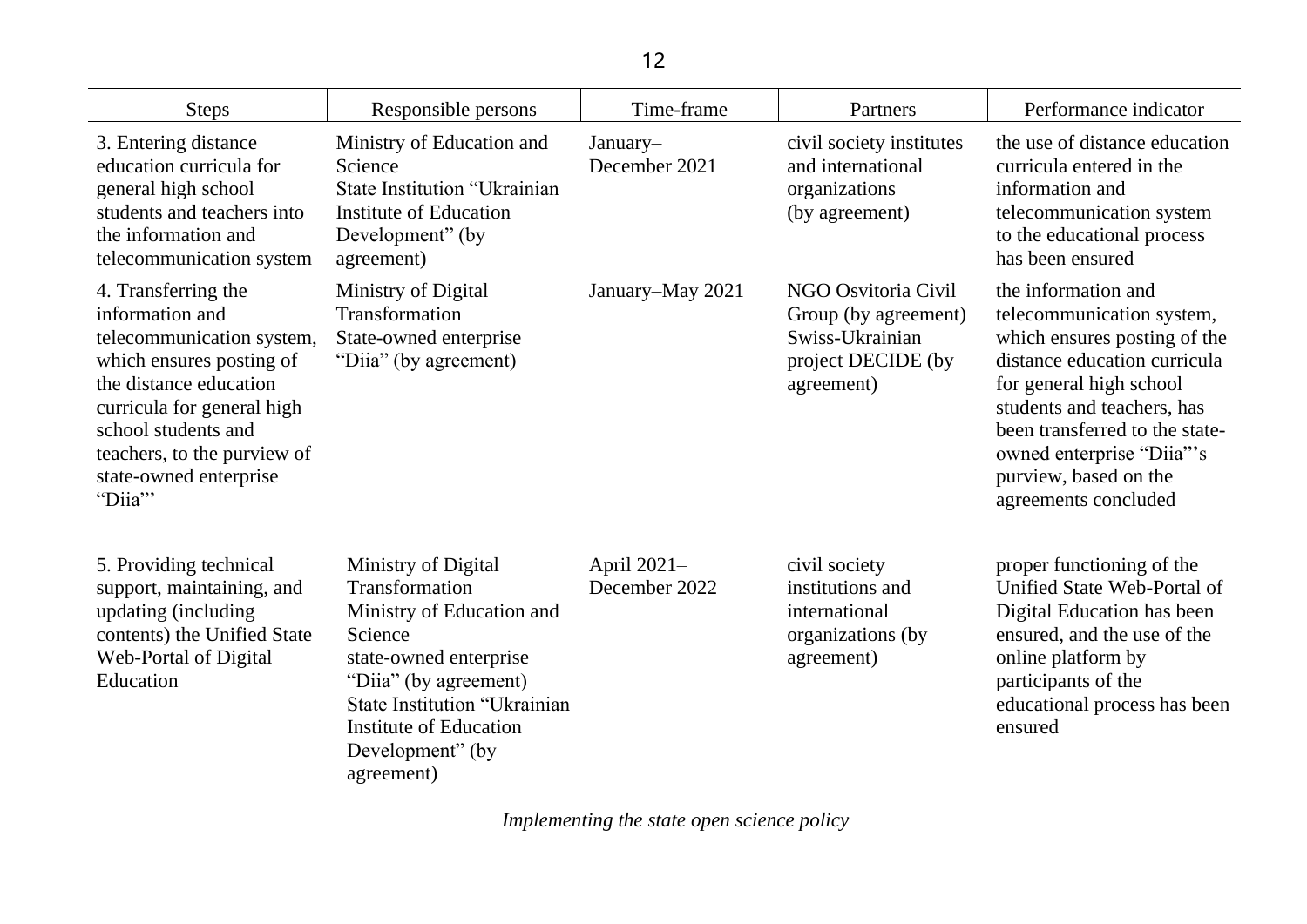Ukrainian scientists are unable to fully unlock their scientific potential due to the lack of properly developed facilities and resources for research institutions and higher educational institutions; little extra-budgetary allocations going to research infrastructure; and, insufficient development of the electronic academic archives system. The competitiveness of scientific research, R&D, and experimental developments is reduced dramatically. Moreover, transferring scientific data obtained in research and experiments funded fully or in part from the state budget to reliable, publicly accessible permanent storage is not mandatory under standard practices and lacks regulatory requirements; there is also a lack of the relevant instruments, including permanent index assignments and archiving procedures. In light of the above, valuable scientific information remains inaccessible to the academic community and, in may cases, is lost after scientific projects are completed, which compromises trust in scientific results obtained by domestic researchers and hinders developing practices for reusing thereof, slows down scientific process, and makes the research and educational environment non-transparent.

Thus, there is an urgent need to formulate a state open science policy in Ukraine, which will ensure the strengthening of openness principles, not only as regards public information in the form of open data, but also as regards scientific and educational data. A state open science policy will make it possible for scientists, educators, innovators, industrialists, and other stakeholders to obtain the greatest possible access to research infrastructures, publications, and data; and will create preconditions for ensuring equal opportunities and access for women and men in science.

Approval of the National Plan for Open Science will:

create regulatory and legal preconditions for formulating the state policy of open science;

provide stakeholders with open access to devices, equipment, and other means for achieving scientific results;

ensure processing of research data by using FAIR principles;

facilitate acceleration of the circulation of scientific information;

ensure access to up-to-date scientific information without discrimination (against age, speciality, residence, affiliation with certain institutes, etc.);

create preconditions for more effective use of R&D results financed from the state budget (taxpayer money);

make the academic and educational dimension more transparent.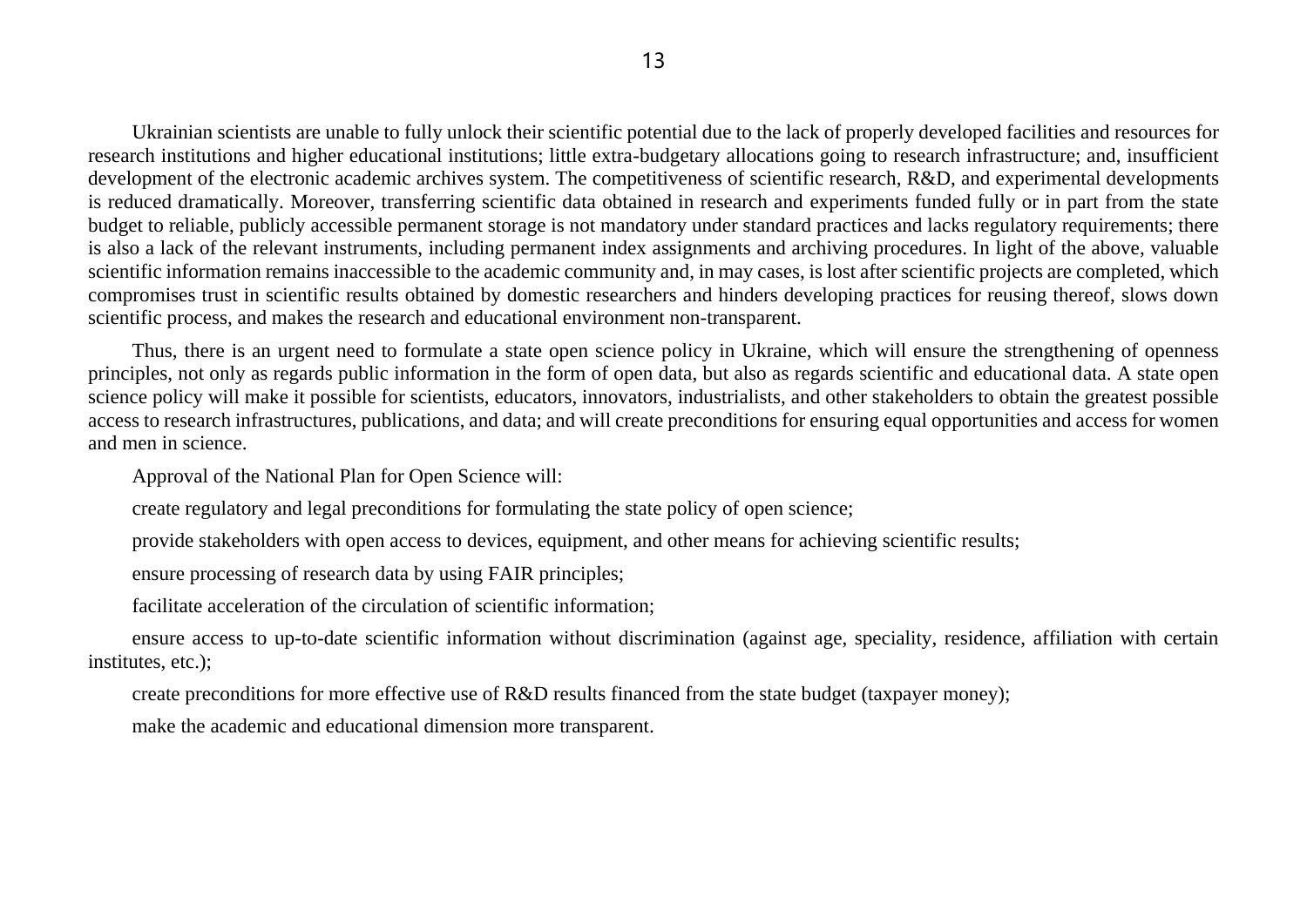| <b>Steps</b>                                                                                                                                                                                                                                     | Responsible persons                  | Time-frame                    | Partners                                                                                                                                                                                          | Performance indicator                                                                                                                                                                                                                                                                                |
|--------------------------------------------------------------------------------------------------------------------------------------------------------------------------------------------------------------------------------------------------|--------------------------------------|-------------------------------|---------------------------------------------------------------------------------------------------------------------------------------------------------------------------------------------------|------------------------------------------------------------------------------------------------------------------------------------------------------------------------------------------------------------------------------------------------------------------------------------------------------|
| 1. Drawing up the draft<br>national plan for open<br>science with the<br>involvement of scientists<br>and civil society institution<br>representatives, and<br>submitting thereof to the<br><b>Cabinet of Ministers of</b><br>Ukraine for review | Ministry of Education and<br>Science | March $2021-$<br>January 2022 | National Academy of<br>Sciences and sectoral<br>academies of sciences<br>(by agreement)<br>higher education<br>institutions (by<br>agreement)<br>civil society<br>institutions (by)<br>agreement) | the draft national plan for<br>open science has been<br>developed with the<br>involvement of scientists and<br>civil society institution<br>representative; a public<br>discussion has been held;<br>and, the document has been<br>submitted to the Cabinet of<br>Ministers of Ukraine for<br>review |
| 2. Amending the Law of<br>Ukraine "On Scientific and<br>Technical Information"<br>and the decisions of the<br>Cabinet of Ministers of<br>Ukraine, as regards the<br>functioning of the National<br>Repository of Academic<br>Texts               | $\frac{1}{2}$ 66                     | February-<br>September 2022   | $-$ "                                                                                                                                                                                             | a draft Law approved by the<br><b>Cabinet of Ministers of</b><br>Ukraine has been submitted<br>to the Verkhovna Rada of<br>Ukraine, and acts of the<br><b>Cabinet of Ministers of</b><br>Ukraine have been amended                                                                                   |

*Setting up an online platform on patenting and innovation development*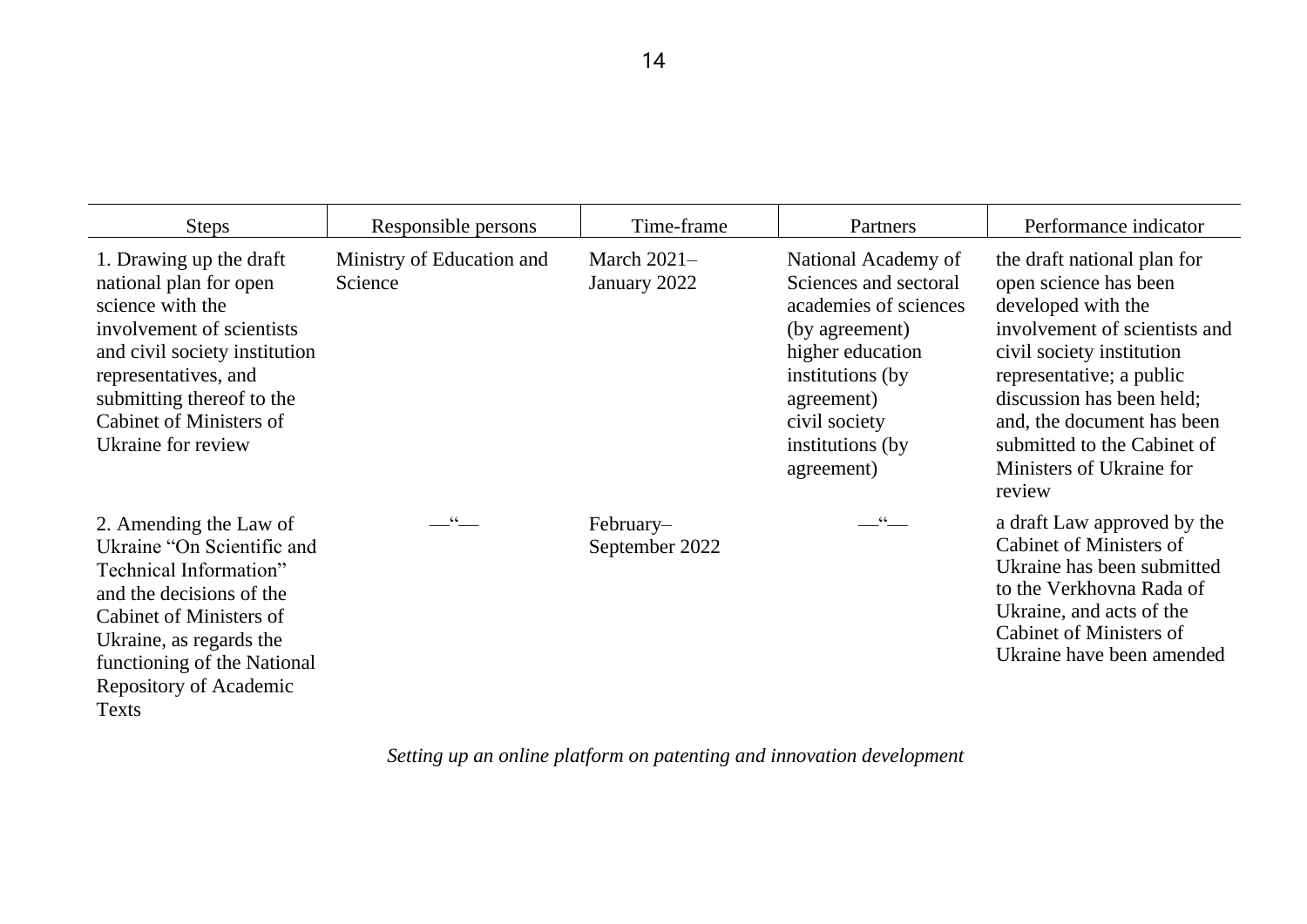World leading countries develop their economies based on their leadership in research and development and hi-tech industries, and their creation of innovative mass products. Developing the potential for innovations in Ukraine would help ensure the country's security and sovereignty, and its ability to become competitive on the global scene.

At the same time, the major obstacles to innovative development in Ukraine include: a weak infrastructure for innovations; complicated regulatory procedures; and, lack of proper communications between scientists and inventors, on the one hand, and the state and businesses as entities procuring innovations, on the other. Overcoming the above obstacles will contribute to development in manufacturing intellectual products and commercialisation thereof, and to transitioning to a hi-tech innovative economy

Fulfilling obligations will make it possible to:

create an online platform to become a venue for inter-sectoral cooperation(businesses and the state will be able to make requests concerning solutions to any problems; and scientists, students, and inventors will offer innovative solutions);

introduce training curricula for the undertakings, higher educational institutions, and research institutions, which, together, introduce innovations and seek to increase Ukraine's export potential.

| <b>Steps</b>                                                                                                                                          | Responsible persons                                                                                                                                                                                                       | Time-frame                 | Partners                                                                                                                                                                                                                                                               | Performance indicator                                                                                                                   |
|-------------------------------------------------------------------------------------------------------------------------------------------------------|---------------------------------------------------------------------------------------------------------------------------------------------------------------------------------------------------------------------------|----------------------------|------------------------------------------------------------------------------------------------------------------------------------------------------------------------------------------------------------------------------------------------------------------------|-----------------------------------------------------------------------------------------------------------------------------------------|
| 1. Conducting research and<br>studying the experience of<br>providing support to the<br>interests of entities<br>involved in innovation<br>activities | Ministry of Education and<br>Science<br>Ministry of Strategic<br>Industries<br><b>State Scientific Institution</b><br>"Ukrainian Institute of<br>Scientific and Technical<br>Expertise and Information"<br>(by agreement) | February–April 2021        | German Agency for<br>International<br>Cooperation (GIZ) (by<br>agreement)<br>associations<br>(professional)<br>associations) of<br>industrial entrepreneurs<br>(by agreement)<br>civil society<br>institutions and<br>international<br>organizations (by<br>agreement) | an analytical report<br>concerning the need to<br>provide support to entities<br>involved in innovation<br>activities has been prepared |
| 2. Holding training<br>seminars on training,                                                                                                          | Ministry of Education and<br>Science                                                                                                                                                                                      | September-<br>October 2021 | German Agency for<br>International                                                                                                                                                                                                                                     | training curricula have been<br>drawn up for the                                                                                        |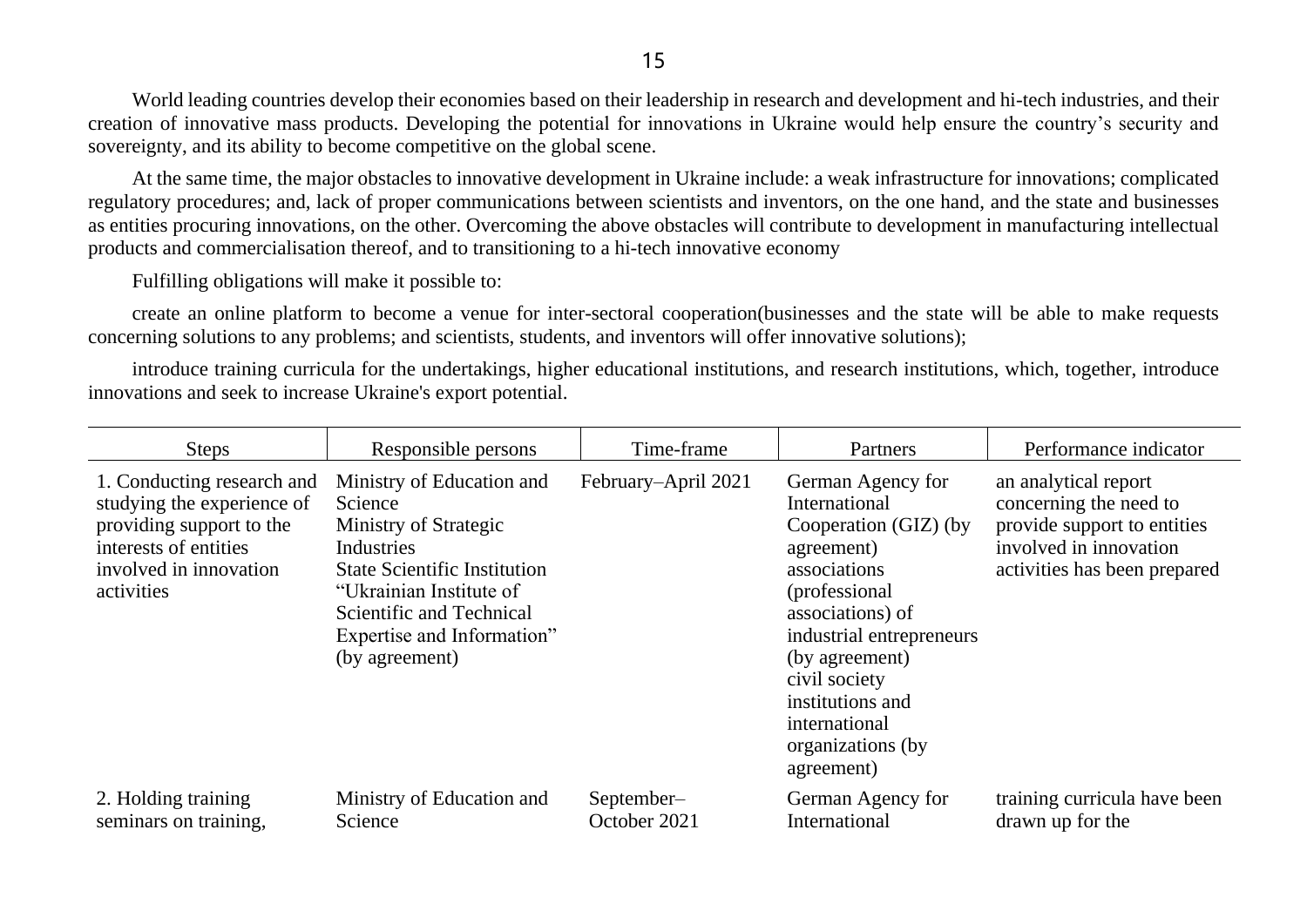| <b>Steps</b>                                                                                                                | Responsible persons                                                         | Time-frame                   | Partners                                                                                                                                                                                                                           | Performance indicator                                                                                                                                                                                                                                                                                              |
|-----------------------------------------------------------------------------------------------------------------------------|-----------------------------------------------------------------------------|------------------------------|------------------------------------------------------------------------------------------------------------------------------------------------------------------------------------------------------------------------------------|--------------------------------------------------------------------------------------------------------------------------------------------------------------------------------------------------------------------------------------------------------------------------------------------------------------------|
| advisory, and expert<br>support                                                                                             | Ministry of Economy<br>Ministry of Strategic<br>Industries                  |                              | Cooperation (GIZ) (by<br>agreement)<br>associations<br>(professional)<br>associations) of<br>industrial entrepreneurs<br>(by agreement)<br>civil society<br>institutions and<br>international<br>organizations (by<br>agreement)   | undertakings, higher<br>educational institutions, and<br>research institutions which,<br>together, introduce<br>innovations and seek to<br>increase Ukraine's export<br>potential; and, also for the<br>members of business<br>associations and civic groups<br>who work in the sphere of<br>intellectual property |
| 3. Holding consultations<br>with international experts<br>and creating the terms of<br>reference for the online<br>platform | Ministry of Education and<br>Science<br>Ministry of Strategic<br>Industries | November $2021-$<br>May 2022 | $\frac{1}{2}$                                                                                                                                                                                                                      | terms of reference for the<br>online platform have been<br>created                                                                                                                                                                                                                                                 |
| 4. Creating and<br>implementing the online<br>platform                                                                      | Ministry of Education and<br>Science<br>Ministry of Strategic<br>Industries | June–December 2022           | German Agency for<br>International<br>Cooperation (GIZ) (by<br>agreement)<br>associations<br>(professional<br>associations) of<br>industrial entrepreneurs<br>(by agreement)<br>civil society<br>institutions and<br>international | the online platform has been<br>created at URL mon.gov.ua,<br>where businesses and the<br>state may become the<br>entities procuring<br>innovations                                                                                                                                                                |

organizations (by

agreement)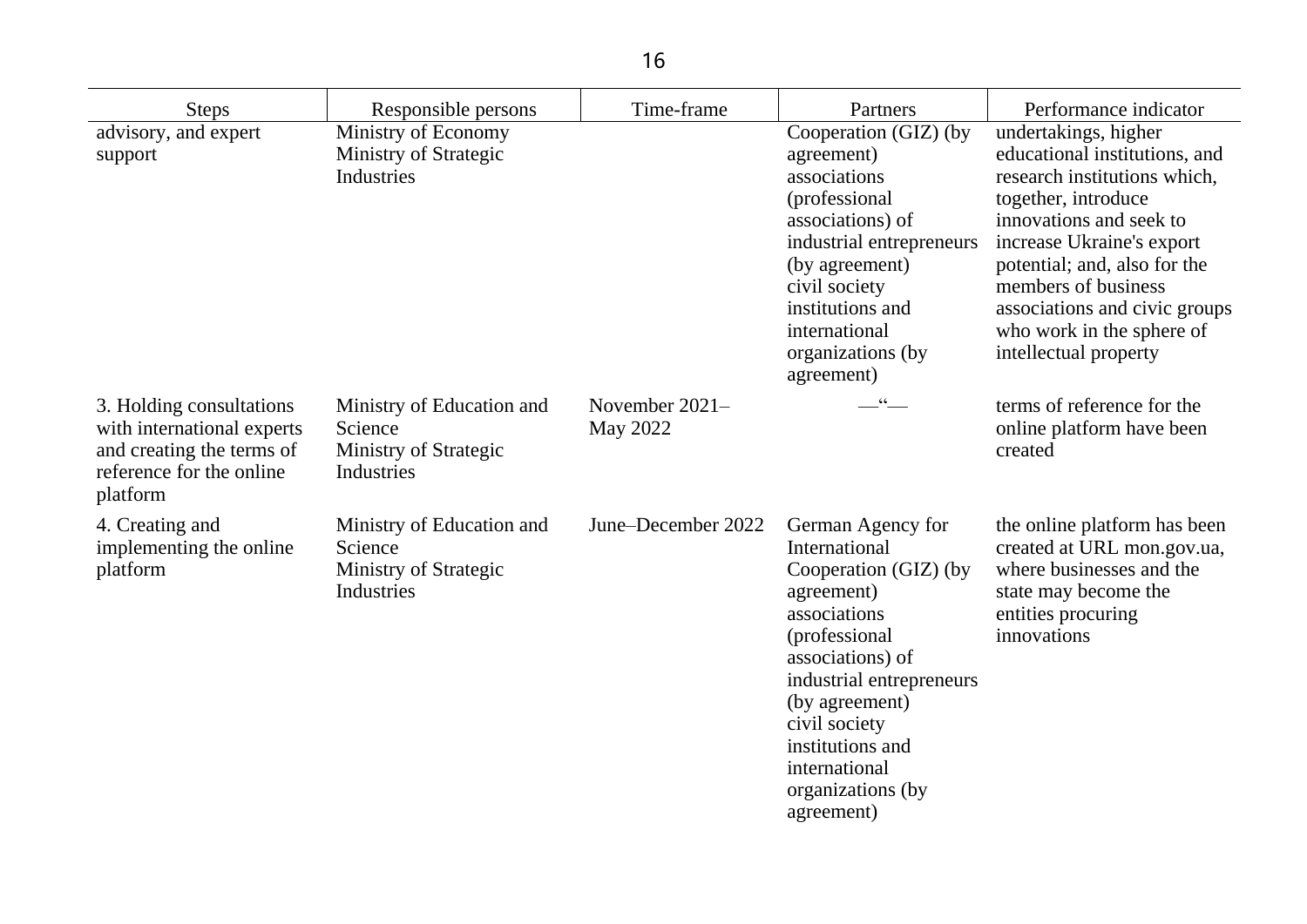## *Application of a unified approach to the verification of beneficiary holders*

Ukraine has become the first country in the world to make information on beneficial owners publicly accessible and, as a nation, to join the Global Beneficial Ownership Register. As set by legislation, legal entities are obligated to disclose information on ultimate beneficial owners when engaged in any registration activity. The Unified State Register of Legal Entities, Individual Entrepreneurs and Public Organizations, is fully open and accessible to the general public and, as a result of updated software, has separate structured fields for entering necessary information on ultimate beneficial owners.

Lack of a unified approach to verifying ultimate beneficiary owners compromises trust in the information in the Unified State Register of Legal Entities, Individual Entrepreneurs and Public Organizations, which leads to faulty business and abuse, facilitating corruption, tax evasion, and the laundering proceeds of crime.

In accordance with the Action Plan for implementing the Open Government Partnership Initiative in 2018–2020, as approved by the Cabinet of Ministers of Ukraine No. 1088 Ordinance of 18 December 2020, the Concept of the mechanism for verifying information on final beneficial owners contained in the Unified State Register of Legal Entities, Individual Entrepreneurs and Public Organizations, has been developed; the latter documents are being prepared for submission thereof and for review by the Cabinet of Ministers of Ukraine.

Independent audit of state registers and databases will make it possible to prepare the basis for developing and implementing a unified system for verifying information on ultimate beneficial owners. Implementing a unified approach to verifying information on ultimate beneficial owners will make it possible to identify precisely the person who exercises dominant influence over a specific legal entity's activities and is the real owner of a company, which will create preconditions for strengthening transparent and trust-based relations between the state, society, and businesses.

Proper disclosure of relevant data will help public authorities and entities exercising primary financial monitoring to verify data on beneficial owners, and will enable public control and detection of abuse, including during procurement.

| <b>Steps</b>                                                                                                           | Responsible persons                                                                | Time-frame | Partners                                                                                  | Performance indicator                                                                                                                                 |
|------------------------------------------------------------------------------------------------------------------------|------------------------------------------------------------------------------------|------------|-------------------------------------------------------------------------------------------|-------------------------------------------------------------------------------------------------------------------------------------------------------|
| 1. Organising an<br>independent audit of state<br>registers and databases<br>necessary for<br>implementing the unified | central executive authorities January–June 2021<br>National Bank (by<br>agreement) |            | NGO<br>Transparency<br><b>International Ukraine</b><br>(by agreement)<br>civic initiative | outcomes of an independent<br>audit of the state registers<br>and databases necessary for<br>implementing the unified<br>system of verifying ultimate |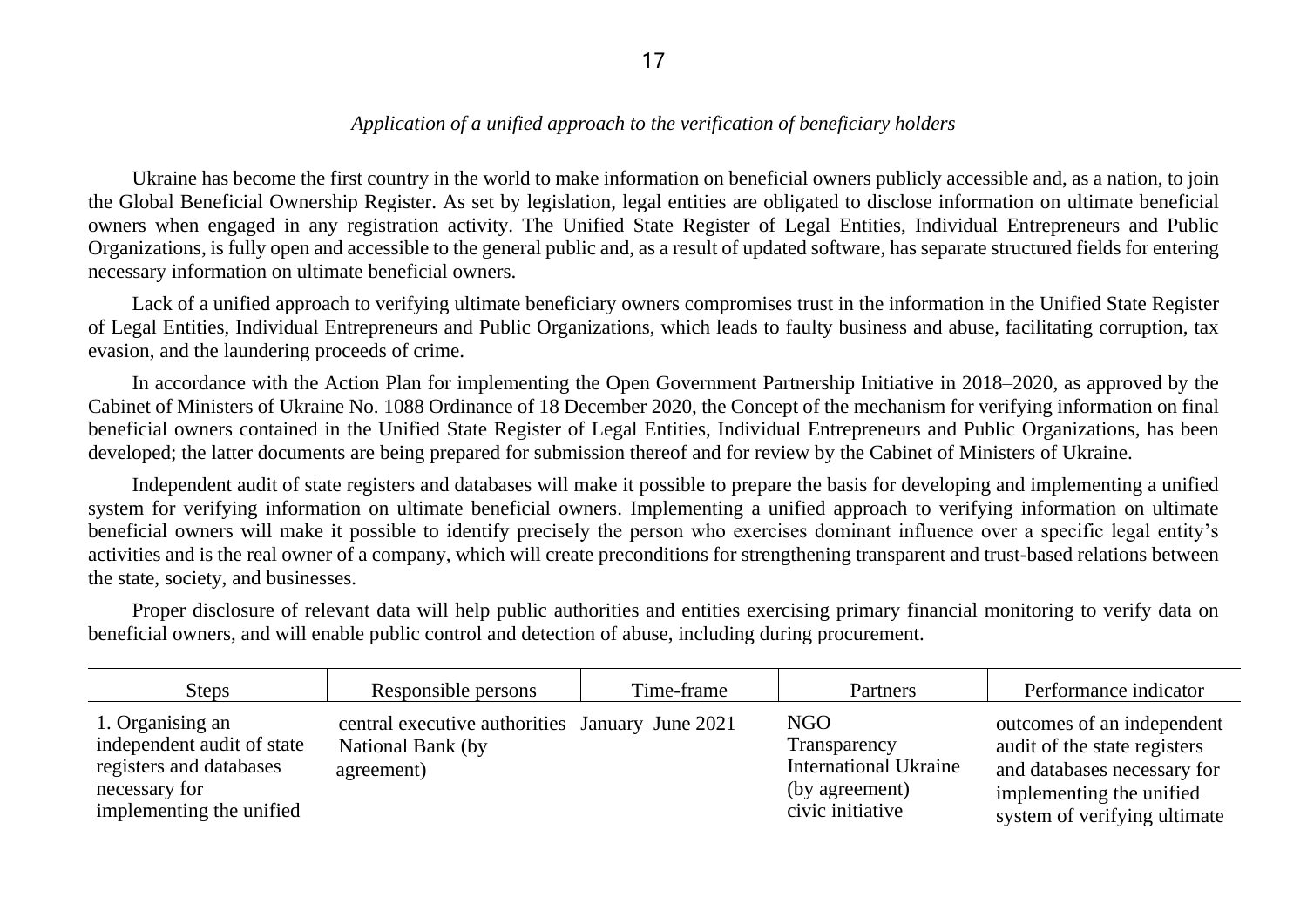| <b>Steps</b>                                                                                                                                                                                                                                                                                                                                                      | Responsible persons                                                                  | Time-frame                  | Partners                                                                                                                                                                                                                                                                                                                                                                                       | Performance indicator                                                                          |
|-------------------------------------------------------------------------------------------------------------------------------------------------------------------------------------------------------------------------------------------------------------------------------------------------------------------------------------------------------------------|--------------------------------------------------------------------------------------|-----------------------------|------------------------------------------------------------------------------------------------------------------------------------------------------------------------------------------------------------------------------------------------------------------------------------------------------------------------------------------------------------------------------------------------|------------------------------------------------------------------------------------------------|
| system of verifying<br>ultimate beneficial owners<br>(developing the<br>methodology for<br>verification; systematising<br>data sets to be verified;<br>preparing technical<br>regulations)                                                                                                                                                                        |                                                                                      |                             | Open Up Ukraine (by<br>agreement)<br>non-profit organization<br><b>Innovating Governance</b><br><b>Association</b> (Austria)<br>(by agreement)<br>YouControl LLC (by<br>agreement)<br>other civil society<br>institutions and<br>international<br>organizations (by<br>agreement)                                                                                                              | beneficial owners have been<br>presented                                                       |
| 2. Establishing and<br>implementing the unified<br>system for verifying<br>ultimate beneficial owners;<br>drawing up and adopting<br>the relevant legal and<br>normative acts; drafting<br>terms of reference for<br>development; pilot testing<br>and putting into<br>commercial operation the<br>unified system for<br>verifying ultimate<br>beneficial owners. | Ministry of Justice<br>Ministry of Finance<br>other central executive<br>authorities | June 2021-<br>December 2022 | <b>NGO Transparency</b><br><b>International Ukraine</b><br>(by agreement)<br>civic initiative Open<br>Up Ukraine (by<br>agreement)<br>non-profit organization<br><b>Innovating Governance</b><br><b>Association</b> (Austria)<br>(by agreement)<br>YouControl LLC (by<br>agreement)<br>International<br>Renaissance<br>Foundation (by<br>agreement)<br>other civil society<br>institutions and | the system for verifying<br>ultimate beneficial owners<br>has been created and put in<br>place |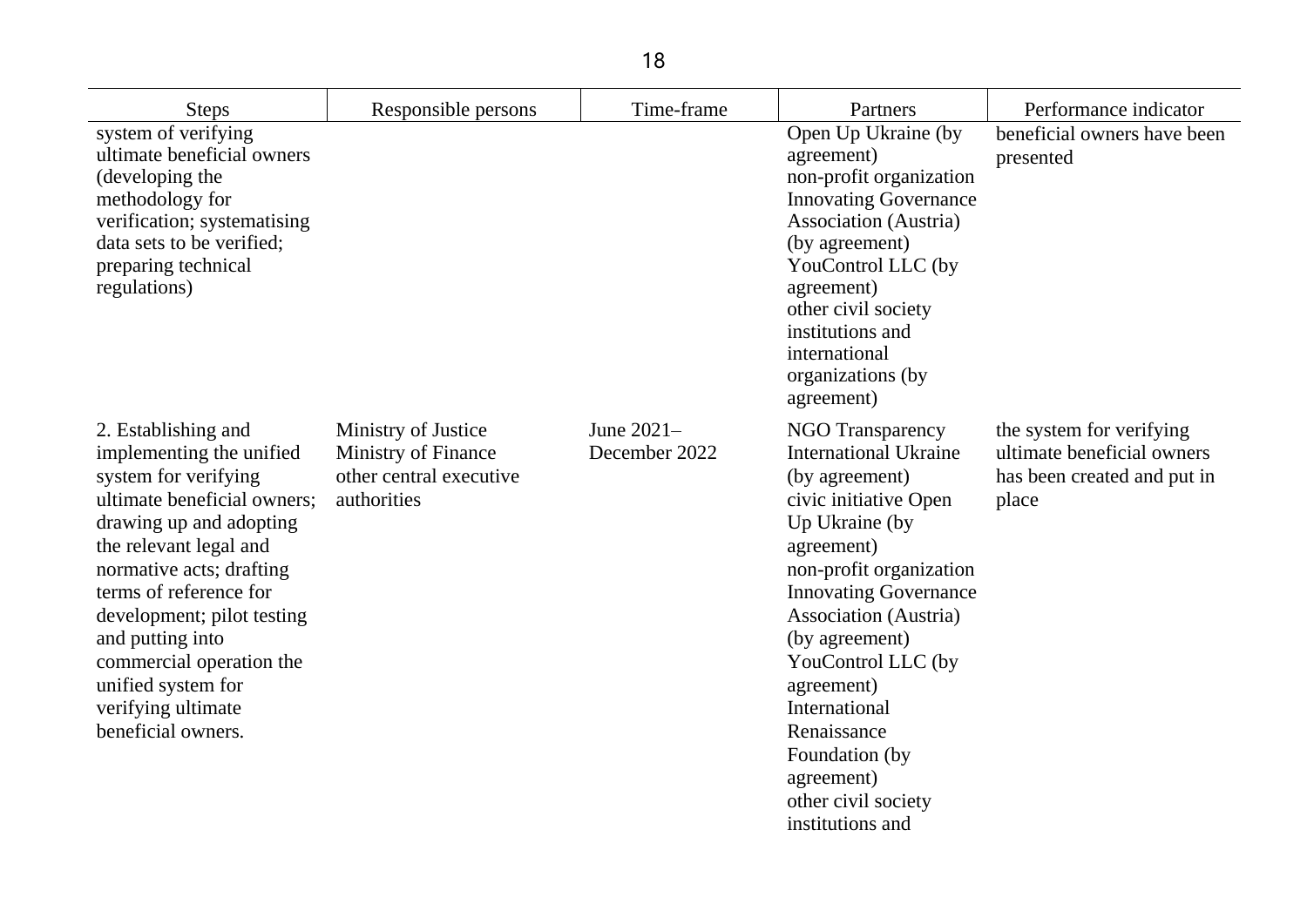| <b>Steps</b>                                                                                                                                                                                                                                                                                                                                                                                                                                                                                                                                      | Responsible persons                                                                  | Time-frame        | Partners                                                                                                                                                                                                                                                                                                                                                                                                                                               | Performance indicator                                                                                                                                                                                    |
|---------------------------------------------------------------------------------------------------------------------------------------------------------------------------------------------------------------------------------------------------------------------------------------------------------------------------------------------------------------------------------------------------------------------------------------------------------------------------------------------------------------------------------------------------|--------------------------------------------------------------------------------------|-------------------|--------------------------------------------------------------------------------------------------------------------------------------------------------------------------------------------------------------------------------------------------------------------------------------------------------------------------------------------------------------------------------------------------------------------------------------------------------|----------------------------------------------------------------------------------------------------------------------------------------------------------------------------------------------------------|
|                                                                                                                                                                                                                                                                                                                                                                                                                                                                                                                                                   |                                                                                      |                   | international<br>organizations (by<br>agreement)                                                                                                                                                                                                                                                                                                                                                                                                       |                                                                                                                                                                                                          |
| 3. Creating the interactive<br>training course <i>Identifying</i><br>an Ultimate Beneficial<br>Owner with tests intended<br>for:<br>the public<br>registrars - as regards high-<br>quality verification and<br>recording of information<br>on ultimate beneficial<br>owners;<br>subjects of financial<br>reporting, civil society<br>institutions - as regards<br>preparing information on<br>ultimate beneficial owners<br>with a view to registration<br>in the Unified State<br>Register of Legal Entities,<br><b>Individual Entrepreneurs</b> | Ministry of Justice<br>Ministry of Finance<br>other central executive<br>authorities | January-July 2021 | <b>NGO Civil Society</b><br>Development Fund (by<br>agreement)<br>non-profit organization<br><b>Innovating Governance</b><br><b>Association</b> (Austria)<br>(by agreement)<br>International<br>Renaissance<br>Foundation (by<br>agreement)<br>Council of Europe's<br>project Strengthening<br><b>Measures to Counter</b><br>Money Laundering and<br>Financing of Terrorism<br>in Ukraine (by<br>agreement)<br>other civil society<br>institutions and | the interactive training<br>course Identifying an<br><b>Ultimate Beneficial Owner</b><br>and tests to assess<br>knowledge as regards<br>identifying ultimate<br>beneficial owners have been<br>presented |
| and Public Organizations;<br>direct promotion of proper<br>disclosure of information<br>on ultimate beneficial<br>owners in Ukraine                                                                                                                                                                                                                                                                                                                                                                                                               |                                                                                      |                   | international<br>organizations (by<br>agreement)                                                                                                                                                                                                                                                                                                                                                                                                       |                                                                                                                                                                                                          |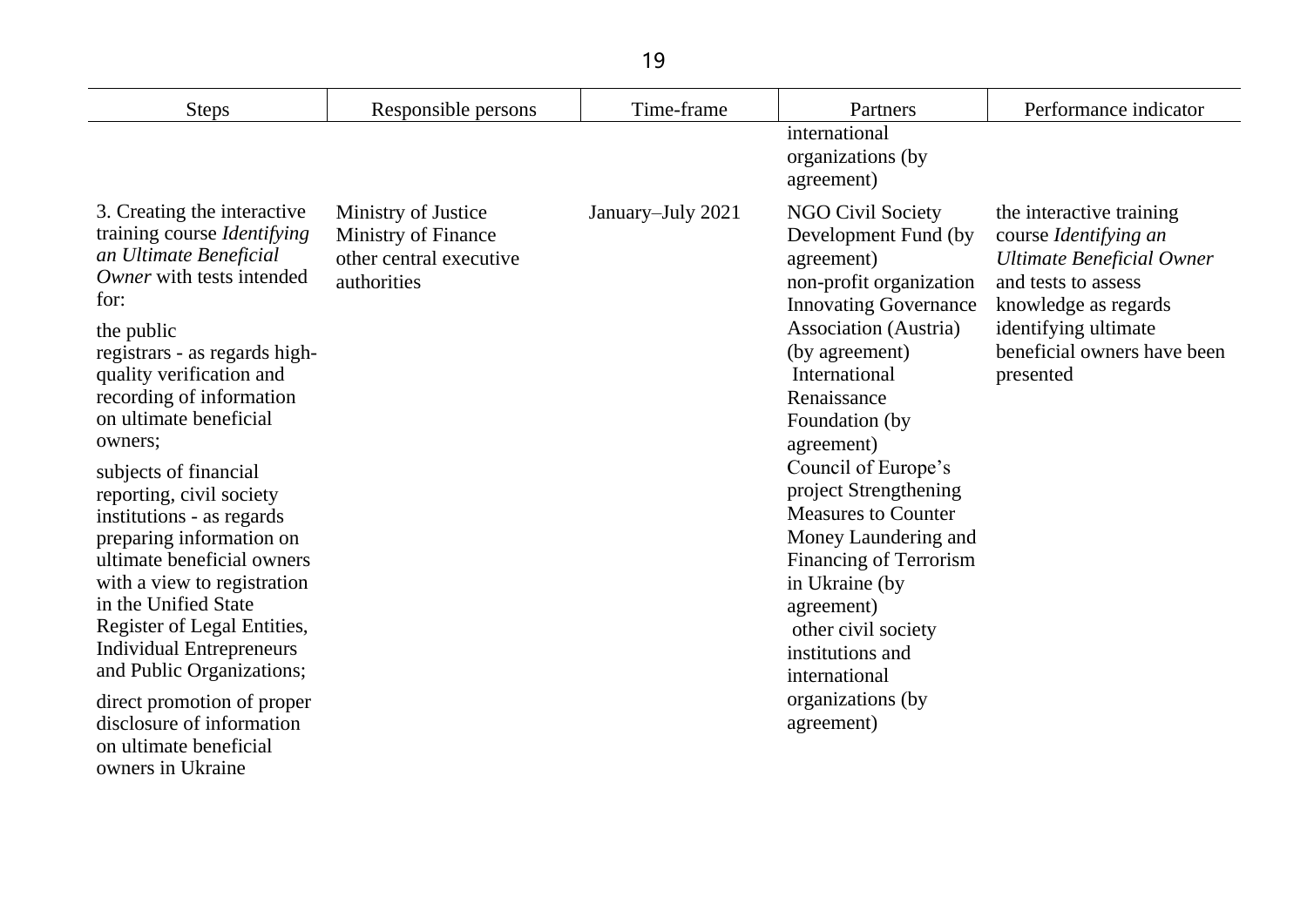## *Ensuring application of e-democracy instruments in interactions between executive authorities, the public, and the civil society institutions*

In accordance with the Action Plan for implementing the Open Government Partnership Initiative in 2018–2020, as approved by the Cabinet of Ministers of Ukraine Ordinance No. 1088 of 18 December 2020, work has begun on creating an online platform (*VzayemoDiia*  [InterAction] online platform) for interaction between executive authorities, the public, and the civil society institutions. In particular, the following modules are in development: *Open Government Partnership Initiative*, *Public Reports*, *Facilitating Development of Civil Society*, *Stakeholder Base*, *Competition for Financial Support of Civil Society Institutions*, and *Contacts*. At the same time, the results of surveys and public hearings have shown the need for the expanded instruments of e-democracy presented by the online platform. Expanding the *VzayemoDiia* online platform's functionality will, among other things, include creating modules for submitting e-petitions by the public, requests for public information, voting on the composition of public councils at executive bodies, and holding e-consultations and e-polling. Moreover, there is a need for regulatory support to ensure the operation of the *VzayemoDiia* online platform.

Compliance with this obligation will contribute to enhanced transparency as regards composing public councils. Holding electronic consultations will make it possible to improve and unify the mechanism for submitting e-appeals, e-petitions and information requests.

| <b>Steps</b>                                                                                                                                     | Responsible persons                                                                       | Time-frame                            | Partners                                                                                                                                                                                                                                                     | Performance indicator                                                                                                                                                                                                                                                                                       |
|--------------------------------------------------------------------------------------------------------------------------------------------------|-------------------------------------------------------------------------------------------|---------------------------------------|--------------------------------------------------------------------------------------------------------------------------------------------------------------------------------------------------------------------------------------------------------------|-------------------------------------------------------------------------------------------------------------------------------------------------------------------------------------------------------------------------------------------------------------------------------------------------------------|
| 1. Drawing up legal and<br>normative acts aimed at<br>regulating the issues<br>surrounding functioning of<br>the VzayemoDiia online<br>platform. | of<br>Ministry<br>Transformation<br>Secretariat of the Cabinet of<br>Ministers of Ukraine | Digital March $2021-$<br>October 2022 | E-Governance for<br>Accountability and<br>Participation<br>Programme (EGAP)<br>(by agreement)<br><b>International Charity</b><br><b>Organization East</b><br>Europe Foundation (by<br>agreement)<br>other civil society<br>institutions and<br>international | the following documents<br>have been created:<br>regulation on the<br>VzayemoDiia online<br>platform;<br>draft legal and normative<br>acts amending legislation<br>regulating issues of<br>electronic consultations,<br>composition of public<br>councils, submission of e-<br>appeals and e-petitions etc. |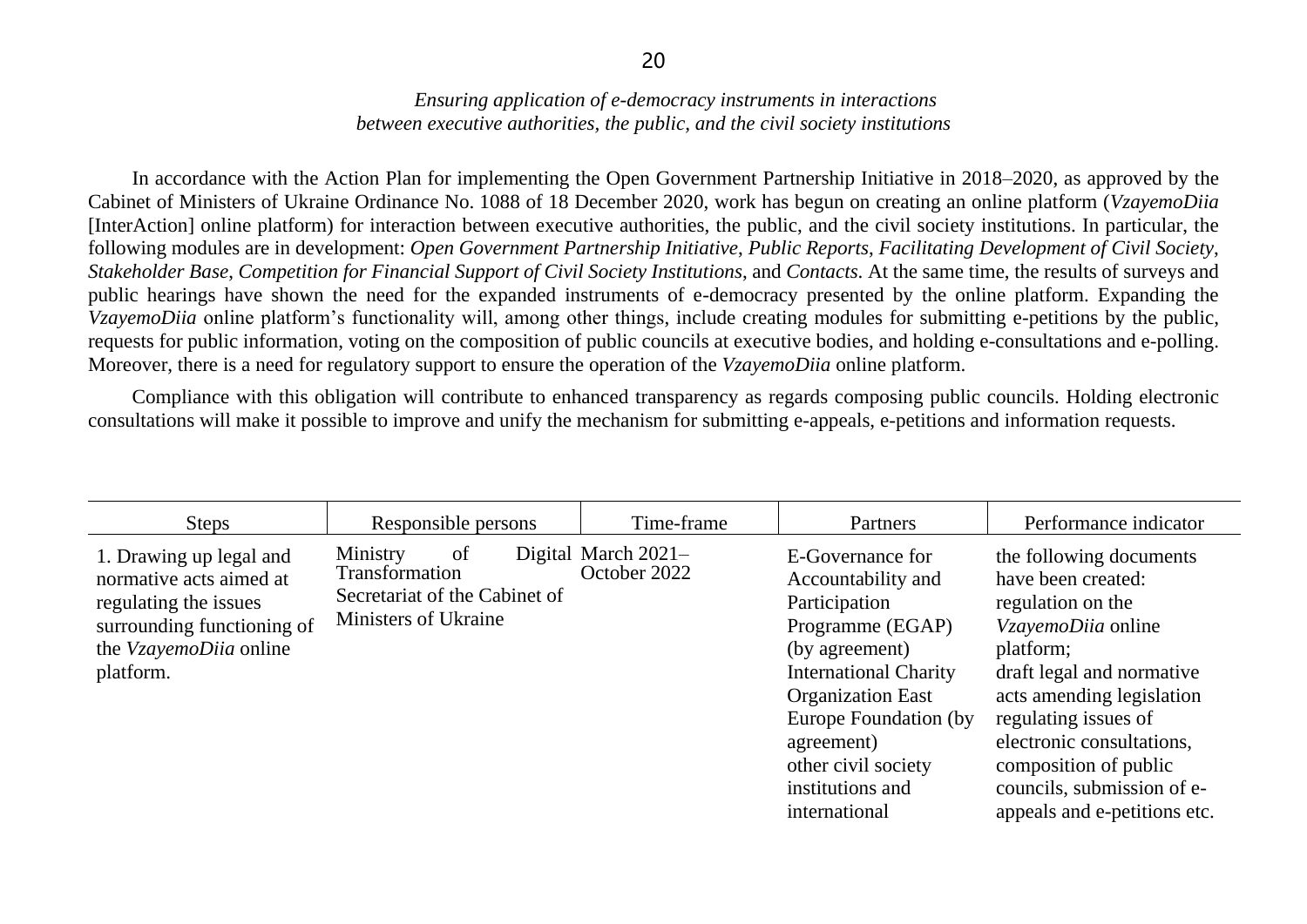| 21                                                                                                                                                                                                                                                                                                                                               |                                                                                                |                    |                                                                                                                                                                                                                                                                                                 |                                                                                                                                           |
|--------------------------------------------------------------------------------------------------------------------------------------------------------------------------------------------------------------------------------------------------------------------------------------------------------------------------------------------------|------------------------------------------------------------------------------------------------|--------------------|-------------------------------------------------------------------------------------------------------------------------------------------------------------------------------------------------------------------------------------------------------------------------------------------------|-------------------------------------------------------------------------------------------------------------------------------------------|
| <b>Steps</b>                                                                                                                                                                                                                                                                                                                                     | Responsible persons                                                                            | Time-frame         | Partners                                                                                                                                                                                                                                                                                        | Performance indicator                                                                                                                     |
|                                                                                                                                                                                                                                                                                                                                                  |                                                                                                |                    | organizations (by<br>agreement)                                                                                                                                                                                                                                                                 |                                                                                                                                           |
| 2. Setting requirements for<br>the modules in the second<br>phase of implementing the<br>VzayemoDiia online<br>platform (for submitting e-<br>petitions by the public,<br>requests for public<br>information, voting for the<br>composition of the public<br>councils at executive<br>bodies, holding e-<br>consultations and e-polling<br>etc.) | Ministry of Digital<br>Transformation<br>Secretariat of the Cabinet of<br>Ministers of Ukraine | July–December 2021 | E-Governance for<br>Accountability and<br>Participation<br>Programme (EGAP)<br>(by agreement)<br><b>International Charity</b><br><b>Organization East</b><br>Europe Foundation (by<br>agreement)<br>other civil society<br>institutions and<br>international<br>organizations (by<br>agreement) | technical requirements for<br>the modules in the second<br>phase of implementing the<br>VzayemoDiia online<br>platform have been approved |
| 3. Developing the modules                                                                                                                                                                                                                                                                                                                        | Ministry of Digital                                                                            | January-           | $66 -$                                                                                                                                                                                                                                                                                          | software has been developed                                                                                                               |
| for the second phase of<br>implementing the                                                                                                                                                                                                                                                                                                      | Transformation<br>Secretariat of the Cabinet of                                                | November 2022      |                                                                                                                                                                                                                                                                                                 | and installed;                                                                                                                            |
| VzayemoDiia online<br>platform                                                                                                                                                                                                                                                                                                                   | Ministers of Ukraine                                                                           |                    |                                                                                                                                                                                                                                                                                                 | sub-sections conforming<br>with the approved<br>functionality have been<br>placed on the online<br>platform                               |
| 4. Putting the modules for<br>the second phase of<br>implementing the<br>VzayemoDiia online                                                                                                                                                                                                                                                      |                                                                                                | December 2022      | E-Governance for<br>Accountability and<br>Participation<br>Programme (EGAP)<br>(by agreement)                                                                                                                                                                                                   | modules for the second<br>phase of implementing the<br>VzayemoDiia online<br>platform have been put into<br>pilot operation               |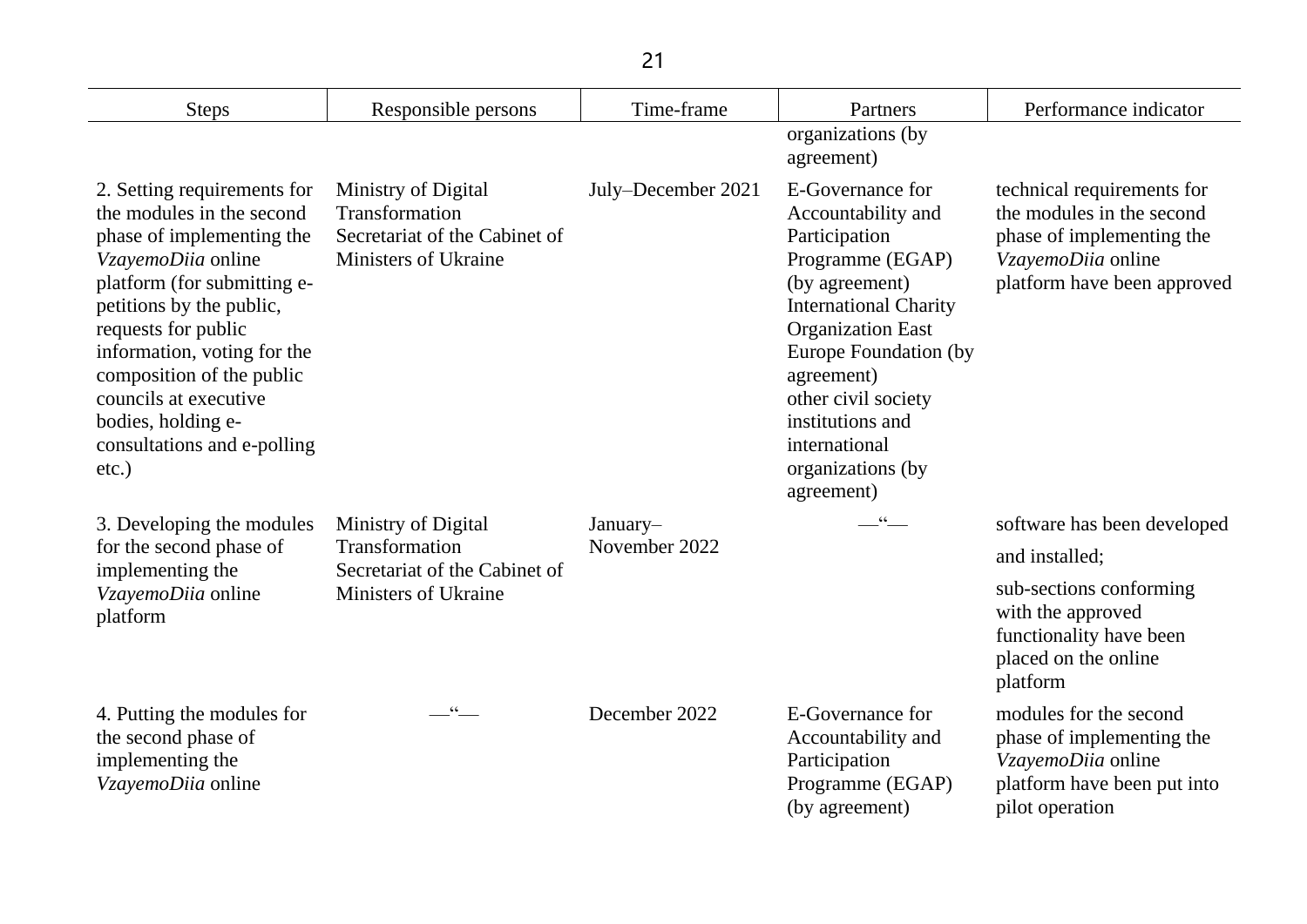| <b>Steps</b>                                                                                      | Responsible persons                                                                            | Time-frame                   | Partners                                                                                                                                                                                                                                                                                        | Performance indicator                                                                      |
|---------------------------------------------------------------------------------------------------|------------------------------------------------------------------------------------------------|------------------------------|-------------------------------------------------------------------------------------------------------------------------------------------------------------------------------------------------------------------------------------------------------------------------------------------------|--------------------------------------------------------------------------------------------|
| platform into pilot<br>operation                                                                  |                                                                                                |                              | <b>International Charity</b><br><b>Organization East</b><br>Europe Foundation (by<br>agreement)<br>other civil society<br>institutions and<br>international<br>organizations (by<br>agreement)                                                                                                  |                                                                                            |
| 5. Conducting an<br>awareness-building<br>campaign on using the<br>VzayemoDiia online<br>platform | Ministry of Digital<br>Transformation<br>Secretariat of the Cabinet of<br>Ministers of Ukraine | May $2021-$<br>December 2022 | E-Governance for<br>Accountability and<br>Participation<br>Programme (EGAP)<br>(by agreement)<br><b>International Charity</b><br><b>Organization East</b><br>Europe Foundation (by<br>agreement)<br>other civil society<br>institutions and<br>international<br>organizations (by<br>agreement) | awareness-building events<br>on using the VzayemoDiia<br>online platform have been<br>held |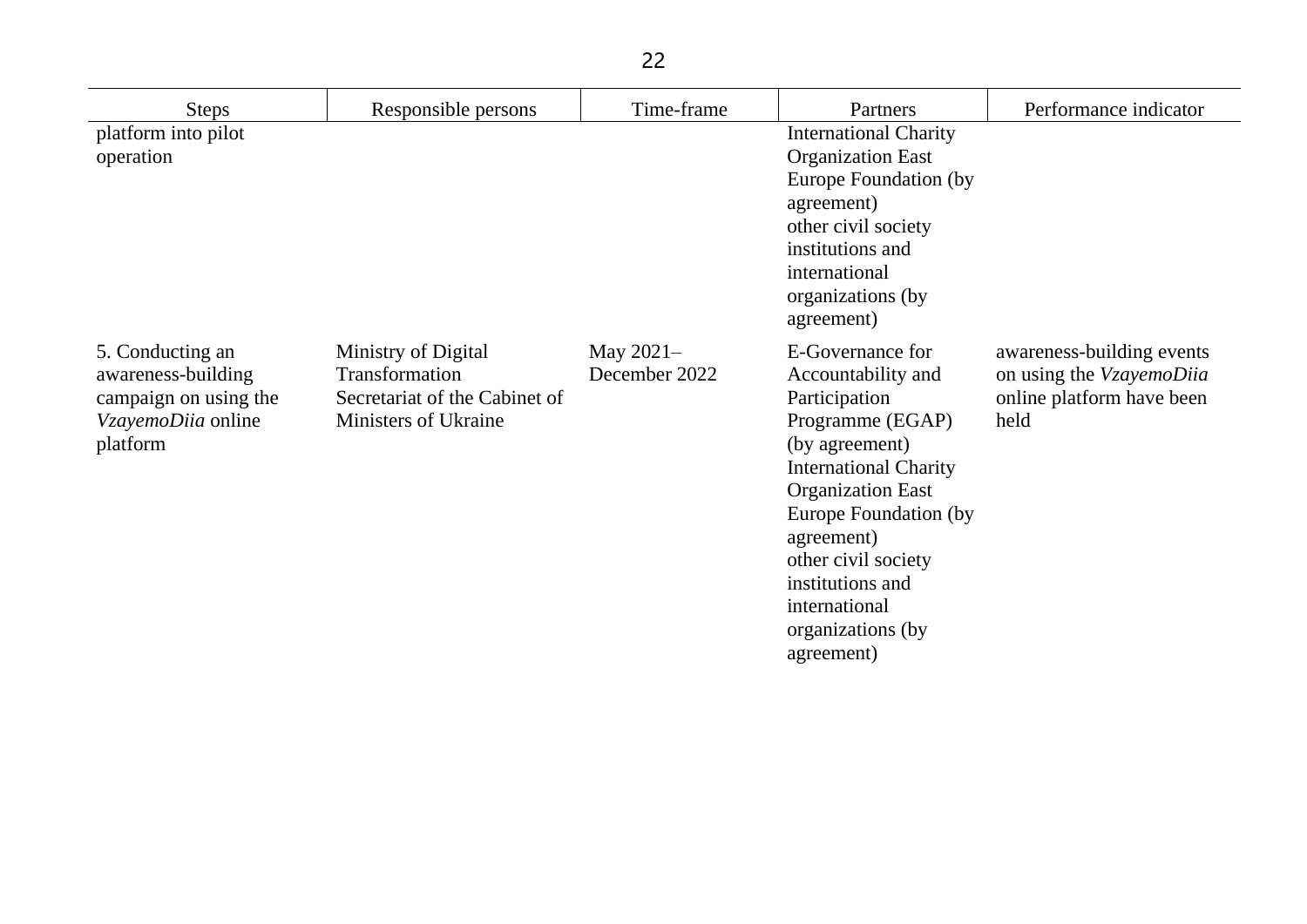*Introducing the electronic system for report submission and analysis Initiatives aimed at ensuring transparency in extractive industries*

Stakeholders' free access to information on payments and incomes in extractive industries is provided in pursuance of the Law of Ukraine "On Ensuring Transparency in Extractive Industries" and in accordance with the international standards of the Extractive Industries Transparency Initiative.

The Cabinet of Ministers of Ukraine joined the Extractive Industries Transparency Initiative in 2009.In 2013, Ukraine was granted the status of a country implementing the aforementioned Initiative. In accordance with the requirements of the Extractive Industries Transparency Initiative, extractive industries prepared national reports under the Extractive Industries Transparency Initiative for the period from 2013 to 2017, which are published on the official website of the Extractive Industries Transparency Initiative in Ukraine (http://eiti.org.ua/). In June 2019, at the Global Conference of the Extractive Industries Transparency Initiative, a new Extractive Industries Transparency Initiative standard was adopted; the latter specifies the procedure for disclosure of information, and its extent, for the purpose of enhancing transparency and accountability in extractive industries.

Starting from 2018, reports under the Extractive Industries Transparency Initiative must conform with the Law of Ukraine "On Ensuring Transparency in Extractive Industries". The Cabinet of Ministers of Ukraine Resolution No. 858 of 23 September 2020 approved the form of reports on payments to be used by extractive enterprises and recipients of payments, and determined the extent of information to be provided by the information disclosure subjects. Currently, national reports for 2018 and 2019 under the Extractive Industries Transparency Initiative are being prepared. In December 2020, the Ministry of Energy renewed the composition of the Multi-Stakeholder Group for Implementing the Extractive Industries Transparency Initiative.

In accordance with the Memorandum of Cooperation with the German Agency for International Cooperation (GIZ), an electronic system for submitting and operating the publicly-accessible part of the Extractive Industries Transparency Initiative's national portal (online platform) was created. Implementing the electronic system requires a decision to be made to that effect by the Multi-Stakeholder Group for Implementing the Extractive Industries Transparency Initiative. The regulatory and legal framework must also be developed, and the staff of the central executive authorities and extractive enterprises must be trained.

Implementing the electronic system for reporting and report analysis under the Extractive Industries Transparency Initiative will facilitate:

growing public awareness of the activities of extractive sector companies and the payments the Cabinet of Ministers of Ukraine has received from such companies;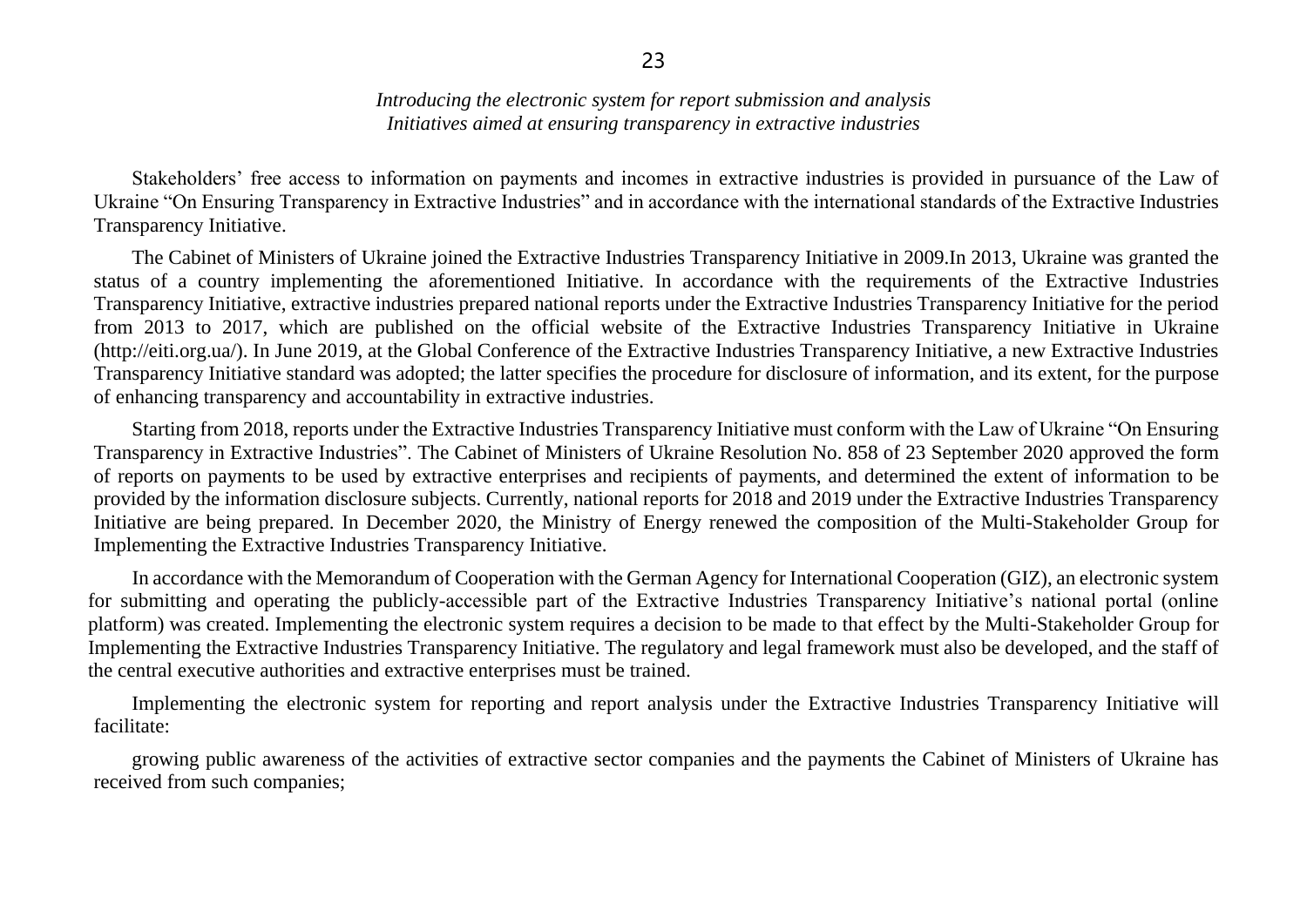building a constructive dialogue between company representatives, the Cabinet of Ministers of Ukraine, and civil society institutions concerning the management of natural resources and the efficient use of mineral resources;

the simplification of work involving data collection and analysis, and preparing national reports under the Extractive Industries Transparency Initiative.

| <b>Steps</b>                                                                                                                                                                                                         | Responsible persons | Time-frame            | Partners                                                                                                                                                                                                                                                                                                                                                                                                                                                                                | Performance indicator                                                                                                     |
|----------------------------------------------------------------------------------------------------------------------------------------------------------------------------------------------------------------------|---------------------|-----------------------|-----------------------------------------------------------------------------------------------------------------------------------------------------------------------------------------------------------------------------------------------------------------------------------------------------------------------------------------------------------------------------------------------------------------------------------------------------------------------------------------|---------------------------------------------------------------------------------------------------------------------------|
| 1. Adopting the electronic<br>reporting system (online)<br>platform) developed in<br>accordance with the<br>Memorandum of<br>Cooperation with the<br>German Agency for<br><b>International Cooperation</b><br>(GIZ). | Ministry of Energy  | January-February 2021 | German Agency for<br>International<br>Cooperation (GIZ) (by<br>agreement),<br>International<br>Renaissance<br>Foundation (by<br>agreement)<br>NGO<br>Dixi Group (by<br>agreement)<br><b>Energy Transparency</b><br>Association (by<br>agreement) Multi-<br>Stakeholder Group for<br>Implementing the<br><b>Extractive Industries</b><br><b>Transparency Initiative</b><br>(by agreement)<br>other civil society<br>institutions and<br>international<br>organizations (by<br>agreement) | order of the Ministry of<br>Energy on the Ministry of<br>Energy's adoption of the<br>electronic system has been<br>issued |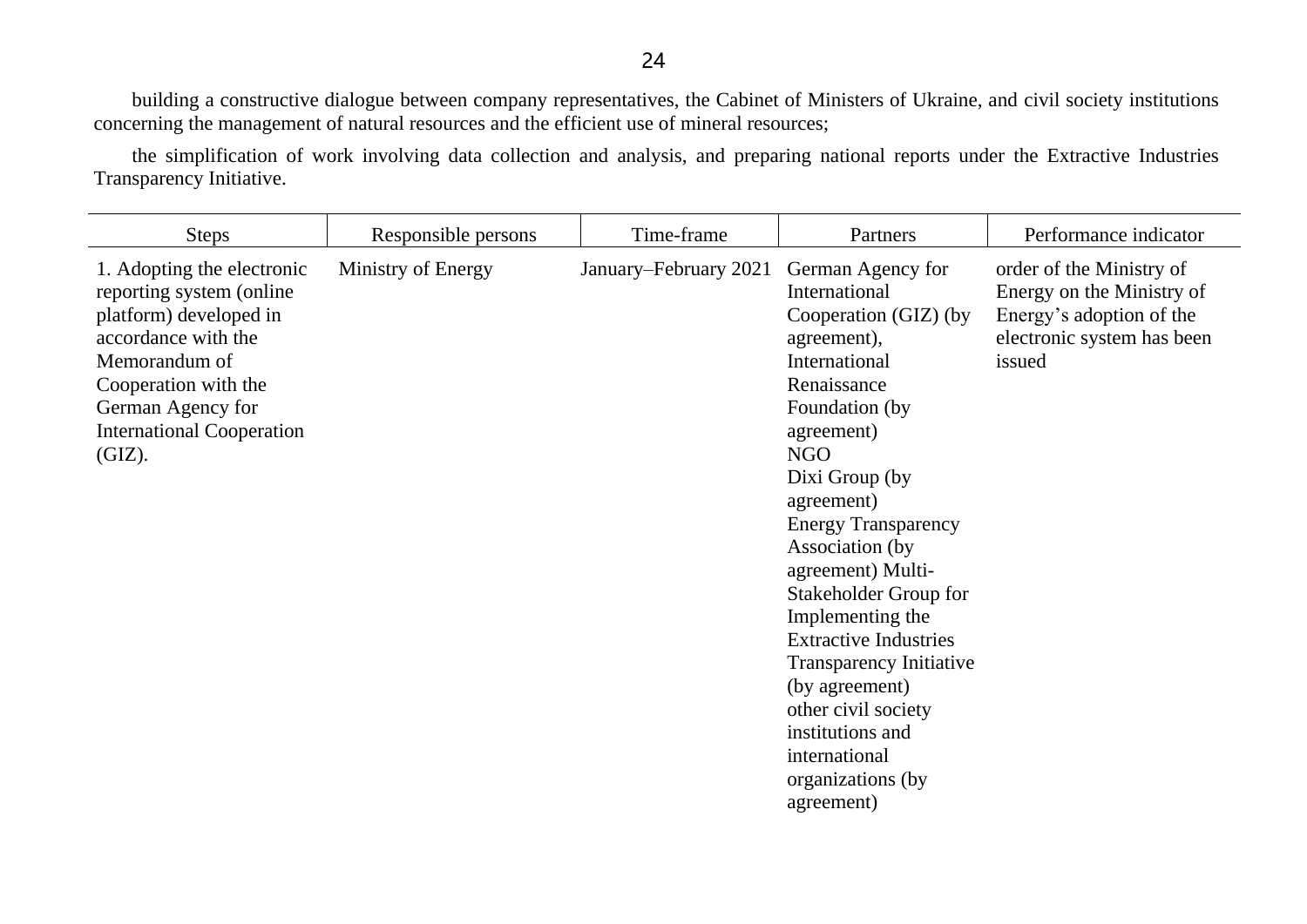| <b>Steps</b>                                                                                                               | Responsible persons                                                                                                                                  | Time-frame         | Partners                                                                                                                                                                                                                                                                                                                                                                                                                                                                                       | Performance indicator                                                                                                                                                           |
|----------------------------------------------------------------------------------------------------------------------------|------------------------------------------------------------------------------------------------------------------------------------------------------|--------------------|------------------------------------------------------------------------------------------------------------------------------------------------------------------------------------------------------------------------------------------------------------------------------------------------------------------------------------------------------------------------------------------------------------------------------------------------------------------------------------------------|---------------------------------------------------------------------------------------------------------------------------------------------------------------------------------|
| 2. Testing and adjusting<br>the operation of the online<br>platform                                                        | Ministry of Energy                                                                                                                                   | January-April 2021 | German Agency for<br>International<br>Cooperation (GIZ) (by<br>agreement),<br>International<br>Renaissance<br>Foundation (by<br>agreement)<br><b>NGO</b><br>Dixi Group (by<br>agreement)<br><b>Energy Transparency</b><br>Association (by<br>agreement) Multi-<br>Stakeholder Group for<br>Implementing the<br><b>Extractive Industries</b><br><b>Transparency Initiative</b><br>(by agreement)<br>other civil society<br>institutions and<br>international<br>organizations (by<br>agreement) | The Multi-Stakeholder<br>Group for Implementing the<br><b>Extractive Industries</b><br>Transparency Initiative has<br>taken a decision on reporting<br>via the online platform. |
| 3. Training the staff of<br>central executive<br>authorities and enterprises<br>on the operation of the<br>online platform | Ministry of Energy<br>Ministry of Ecology and<br><b>Natural Resources</b><br><b>STSU</b><br><b>State Service of Geology</b><br>and Mineral Resources | January-March 2021 | German Agency for<br>International<br>Cooperation (GIZ) (by<br>agreement),<br>International<br>Renaissance                                                                                                                                                                                                                                                                                                                                                                                     | training workshops have<br>been held                                                                                                                                            |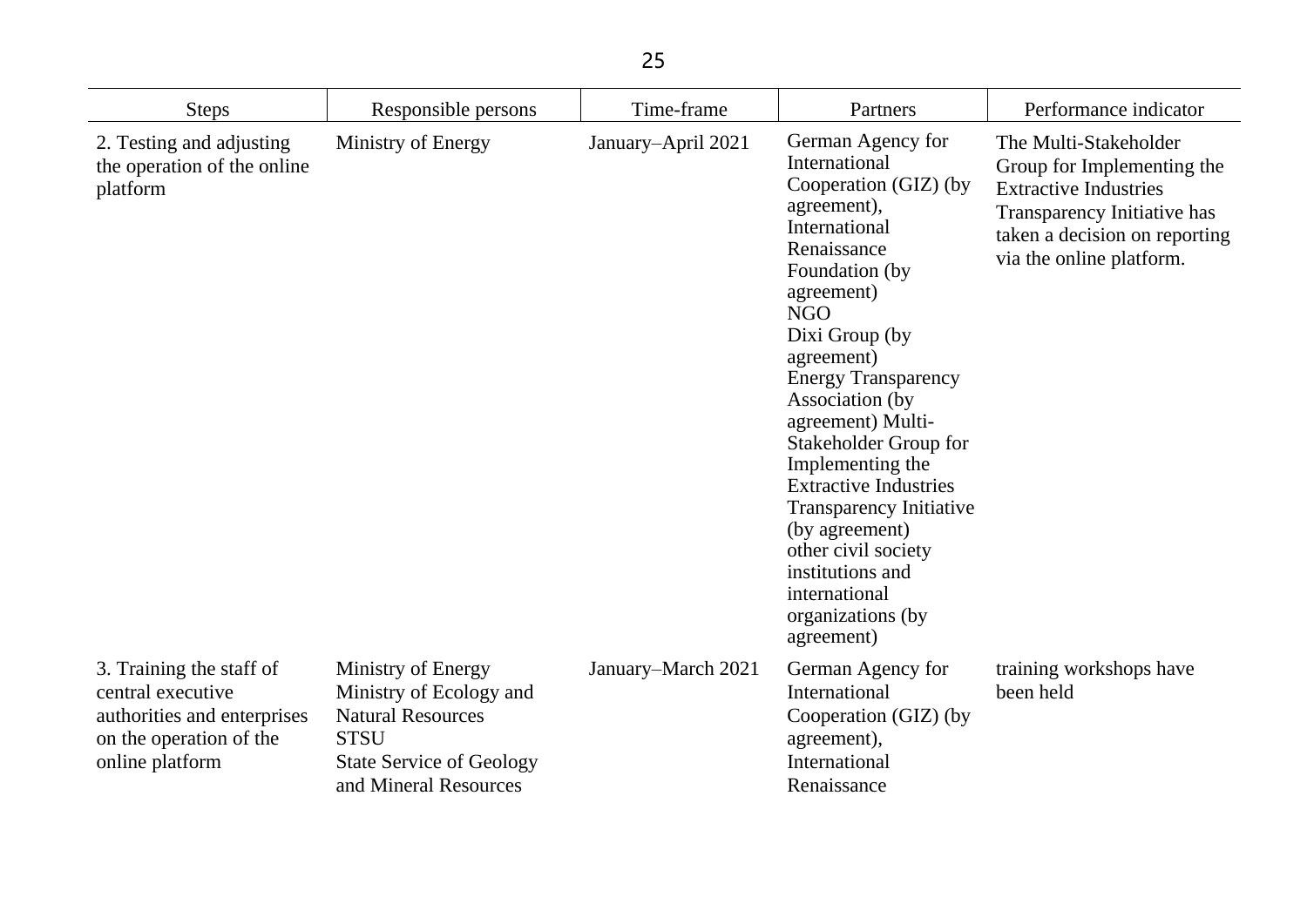| 26                                                                                                                  |                                                                                                                                                      |                                    |                                                                                                                                                                                                                                                                                                                                                                                  |                                                           |
|---------------------------------------------------------------------------------------------------------------------|------------------------------------------------------------------------------------------------------------------------------------------------------|------------------------------------|----------------------------------------------------------------------------------------------------------------------------------------------------------------------------------------------------------------------------------------------------------------------------------------------------------------------------------------------------------------------------------|-----------------------------------------------------------|
| <b>Steps</b>                                                                                                        | Responsible persons                                                                                                                                  | Time-frame                         | Partners                                                                                                                                                                                                                                                                                                                                                                         | Performance indicator                                     |
|                                                                                                                     |                                                                                                                                                      |                                    | Foundation (by<br>agreement)<br><b>NGO</b><br>Dixi Group (by<br>agreement)<br><b>Energy Transparency</b><br>Association (by<br>agreement) Multi-<br>Stakeholder Group for<br>Implementing the<br><b>Extractive Industries</b><br><b>Transparency Initiative</b><br>(by agreement)<br>other civil society<br>institutions and<br>international<br>organizations (by<br>agreement) |                                                           |
| 4. Drafting legal and<br>normative acts aimed at<br>ensuring the reliable<br>functioning of the online<br>platform. | Ministry of Energy<br>Ministry of Ecology and<br><b>Natural Resources</b><br><b>STSU</b><br><b>State Service of Geology</b><br>and Mineral Resources | April–September 2021 International | Renaissance<br>Foundation (by<br>agreement)<br><b>NGO</b><br>Dixi Group (by<br>agreement)<br>German Agency for<br>International<br>Cooperation (GIZ) (by<br>agreement)                                                                                                                                                                                                           | relevant legal and<br>normative acts have<br>been adopted |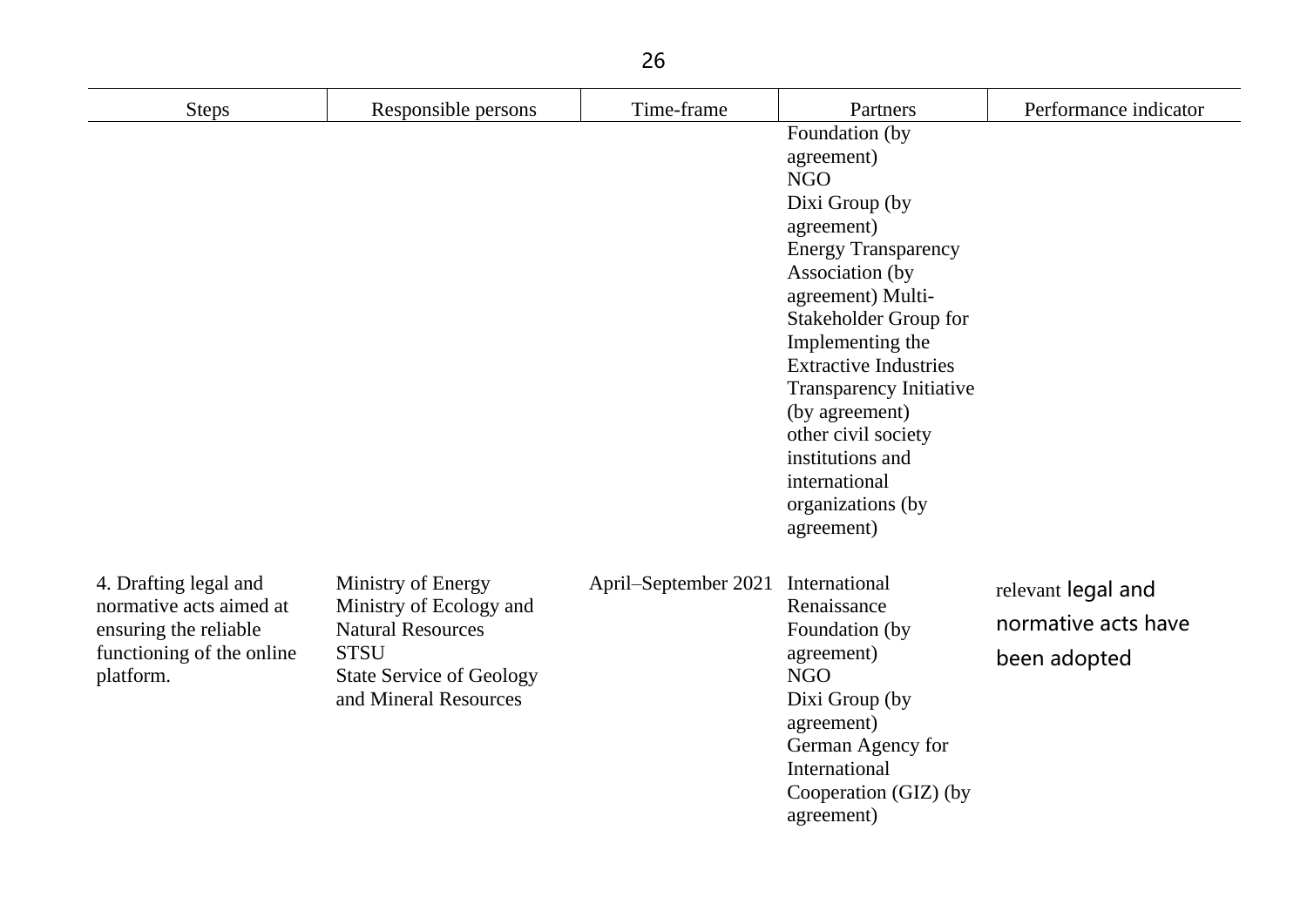| <b>Steps</b>                                                                                                                                                                                                                                                                                                                                                     | Responsible persons                                                                                                      | Time-frame           | Partners                                                                                                                                                                                                                                                                                           | Performance indicator                                                                                                                                                                                                                                                                                        |
|------------------------------------------------------------------------------------------------------------------------------------------------------------------------------------------------------------------------------------------------------------------------------------------------------------------------------------------------------------------|--------------------------------------------------------------------------------------------------------------------------|----------------------|----------------------------------------------------------------------------------------------------------------------------------------------------------------------------------------------------------------------------------------------------------------------------------------------------|--------------------------------------------------------------------------------------------------------------------------------------------------------------------------------------------------------------------------------------------------------------------------------------------------------------|
|                                                                                                                                                                                                                                                                                                                                                                  |                                                                                                                          |                      | <b>Energy Transparency</b><br>Association (by<br>agreement) Multi-<br>Stakeholder Group for<br>Implementing the<br><b>Extractive Industries</b><br><b>Transparency Initiative</b><br>(by agreement)<br>other civil society<br>institutions and<br>international<br>organizations (by<br>agreement) |                                                                                                                                                                                                                                                                                                              |
| 5. Involving<br>representatives of<br>extractive companies<br>conducting mining<br>activities in the respective<br>areas, and civil society<br>institutions, in<br>implementing the<br><b>Extractive Industries</b><br>Transparency Initiative in<br>the oblasts where mining<br>of mineral resources<br>subject to reporting under<br>the Extractive Industries | Ivano-Frankivsk, Lviv,<br>Poltava, Sumy, Kharkiv, and<br>Chernihiv oblast state<br>administrations<br>Ministry of Energy | January–October 2021 | International<br>Renaissance<br>Foundation (by<br>agreement)<br><b>NGO</b><br>Dixi Group (by<br>agreement)<br>German Agency for<br>International<br>Cooperation (GIZ) (by<br>agreement)<br><b>Energy Transparency</b><br>Association (by<br>agreement) Multi-<br>Stakeholder Group for             | involvement of the<br>representatives of extractive<br>companies carrying out<br>mining activities in the<br>respective areas, and civil<br>society institutions, in<br>implementing the Extractive<br><b>Industries Transparency</b><br>Initiative has been ensured<br>in the mining regions of<br>Ukraine. |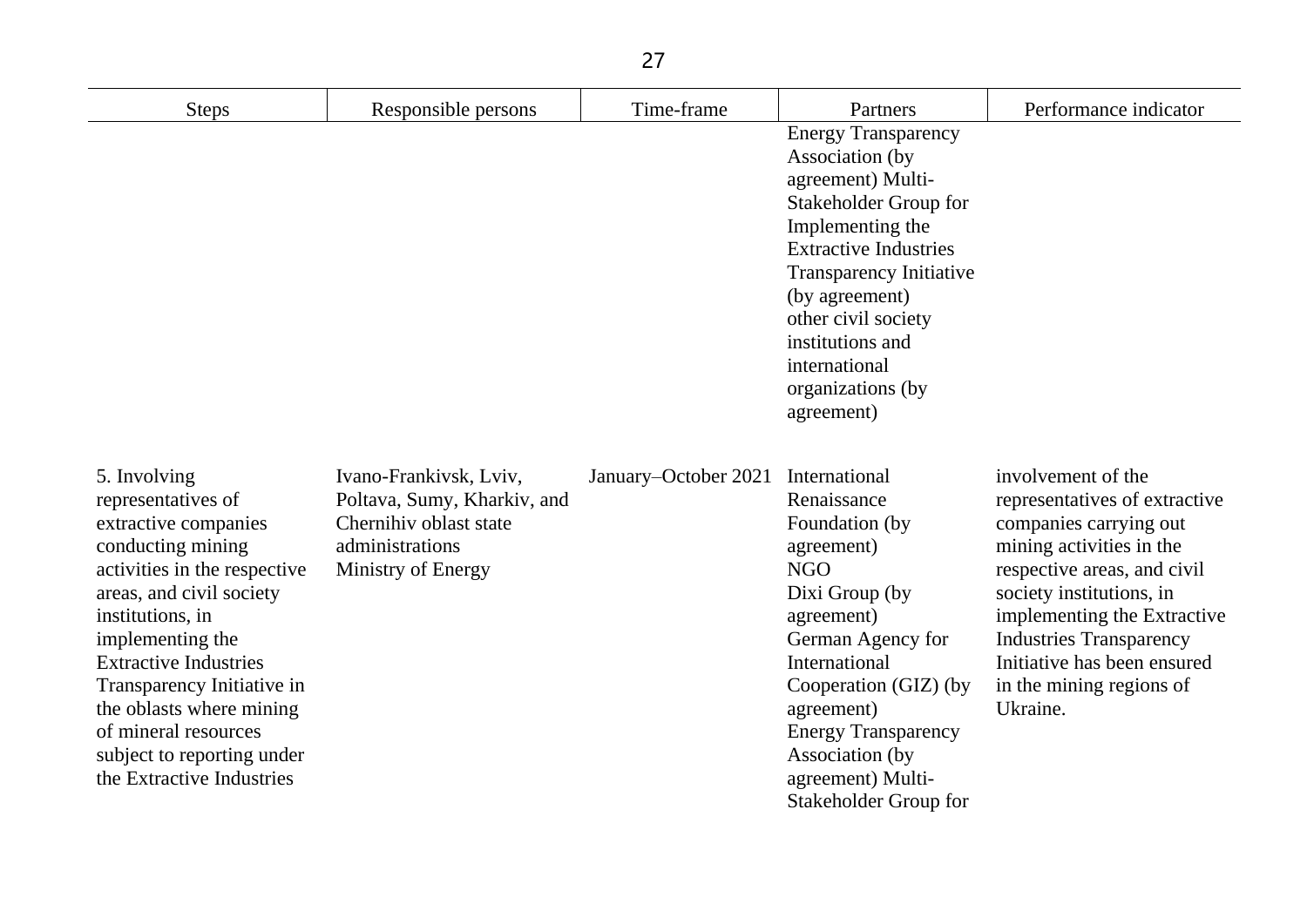| <b>Steps</b>                   | Responsible persons | Time-frame | Partners                       | Performance indicator |
|--------------------------------|---------------------|------------|--------------------------------|-----------------------|
| <b>Transparency Initiative</b> |                     |            | Implementing the               |                       |
| takes place.                   |                     |            | <b>Extractive Industries</b>   |                       |
|                                |                     |            | <b>Transparency Initiative</b> |                       |
|                                |                     |            | (by agreement)                 |                       |
|                                |                     |            | other civil society            |                       |
|                                |                     |            | institutions and               |                       |
|                                |                     |            | international                  |                       |
|                                |                     |            | organizations (by              |                       |
|                                |                     |            | agreement)                     |                       |

### *Establishing the National Centre for Open Data Competence*

Open data has a substantial economic, social and anti-corruption impact and contributes to the enhancement of the transparency and accountability of public authorities. Moreover, open data is a valuable resource facilitating the country's economic development, including its digital economy, which is demonstrated by the results of global research. It is expected that the G-20 economies will increase their GDPs by 1.1 percent due to opening priority data sets. The Kyiv School of Economics and the Open Data Institute (UK) have analysed the potential economic impact of open data in Ukraine by using the European Commission's research methodology. The study revealed that open data has resulted in over USD 700 million in revenue coming into Ukraine. If Ukraine further develops its open data policy, income could grow to USD 1.14 billion, or by 0.92 per cent of GDP, by 2025.

However, there is also a significant problem: information administrators lack the knowledge and skills to operate open data in a highquality and effective manner. Moreover, there is low awareness on the part of the public and members of the business community as to the opportunities and ways to use open data.

Establishing the National Centre for Open Data Competence will have a positive impact on raising awareness among information administrators and open data users, and will contribute to Ukraine's rise in international anti-corruption ratings.

It is expected that the National Centre for Open Data Competence will: offer knowledge base and training courses for various target audiences; bring together open-data-based services; and, become a platform for communications and the collection of propositions from the public as regards forming the national open data policy.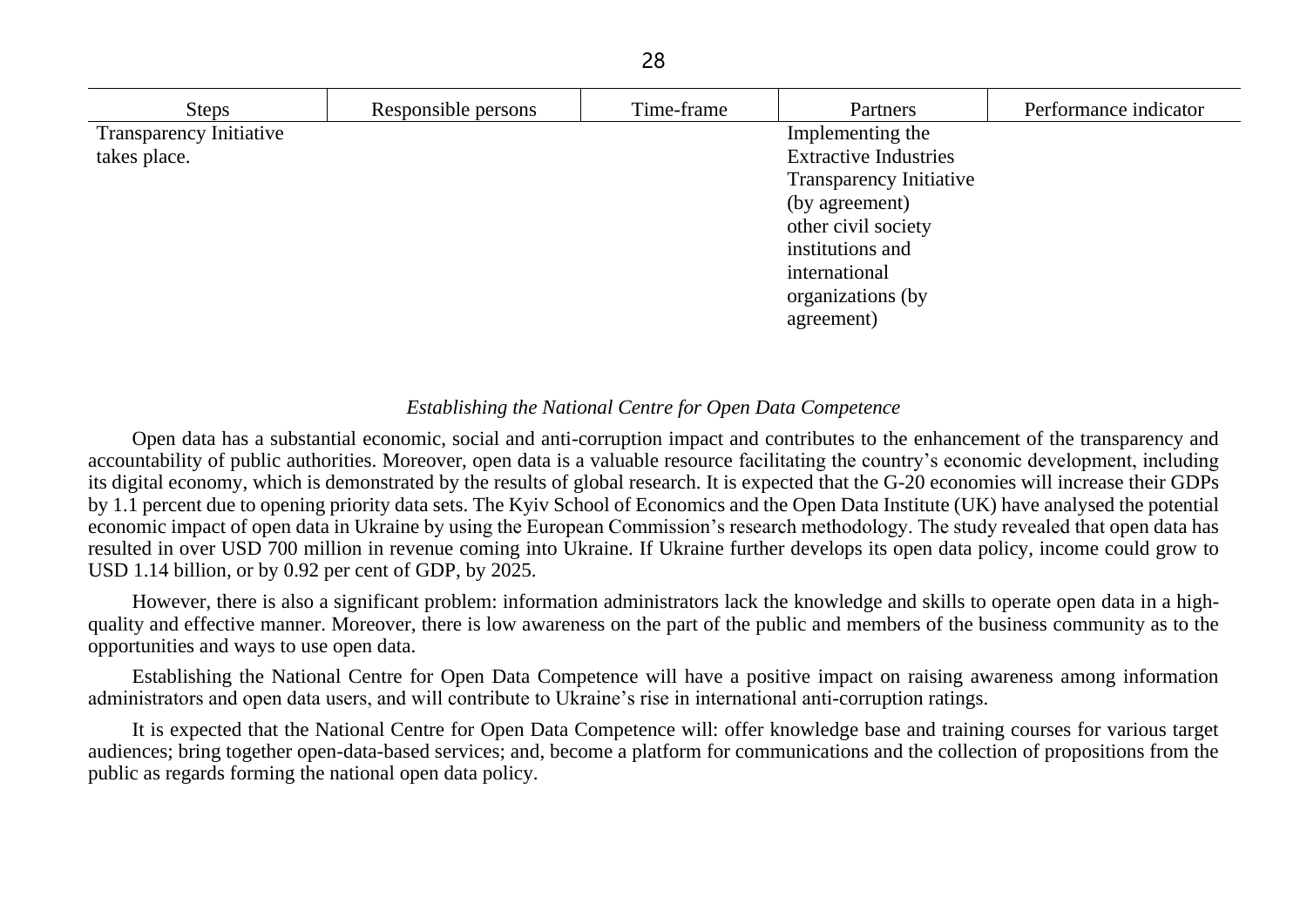Meeting this obligation will contribute to raising the public information administrators' awareness as to operations with open data; increasing the involvement of civil society and business representatives in solving problematic issues of using and working with open data; and, popularising the social, economic, and anti-corruption impact of open data.

| <b>Steps</b>                                                                          | Responsible persons                         | Time-frame                | Partners                                                                                                                                                                                                                                                                                                                                                                      | Performance indicator                                                                                                                                                                                                                                                           |
|---------------------------------------------------------------------------------------|---------------------------------------------|---------------------------|-------------------------------------------------------------------------------------------------------------------------------------------------------------------------------------------------------------------------------------------------------------------------------------------------------------------------------------------------------------------------------|---------------------------------------------------------------------------------------------------------------------------------------------------------------------------------------------------------------------------------------------------------------------------------|
| 1. Making amendments to<br>legal and normative acts                                   | Ministry<br>of<br>Digital<br>Transformation | April 2021                |                                                                                                                                                                                                                                                                                                                                                                               | Resolution of the Cabinet of<br>Ministers of Ukraine on<br>amending the resolutions of<br>the Cabinet of Ministers of<br>Ukraine concerning open<br>data has been adopted                                                                                                       |
| 2. Putting the National<br>Centre for Open Data<br>Competence into pilot<br>operation | Ministry of Digital<br>Transformation       | July–December 2021        | the joint United States<br>Agency for<br>International<br>Development (USAID)<br>and UK Department for<br>International<br>Development (UK aid)<br>project "Transparency<br>and Accountability in<br><b>Public Administration</b><br>and Services/TAPAS"<br>(by agreement)<br><b>International Charity</b><br><b>Organization East</b><br>Europe Foundation (by<br>agreement) | the online platform has been<br>put into pilot operation;<br>proposals on improving the<br>online platform have been<br>prepared based on the pilot<br>operation and feedback from<br>civil society institutions; and<br>the online platform has been<br>refined (if necessary) |
| 3. Putting the National<br>Centre for Open Data<br>Competence into operation          | Ministry of Digital<br>Transformation       | January-<br>December 2022 | the joint United States<br>Agency for<br>International                                                                                                                                                                                                                                                                                                                        | the National Centre for Open<br>Data Competence has been<br>put into operation                                                                                                                                                                                                  |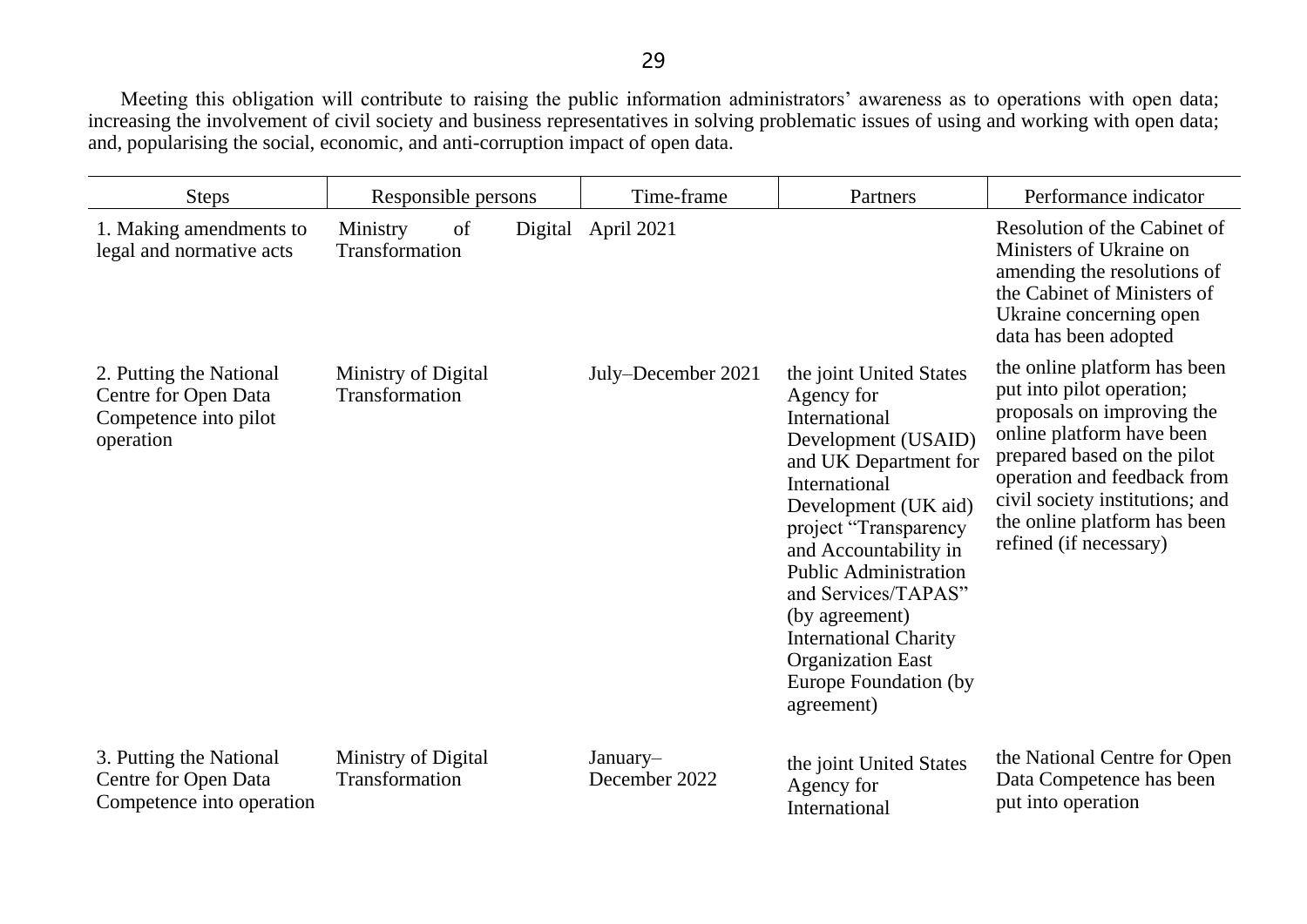| <b>Steps</b> | Responsible persons | Time-frame | Partners                     | Performance indicator |
|--------------|---------------------|------------|------------------------------|-----------------------|
|              |                     |            | Development (USAID)          |                       |
|              |                     |            | and UK Department for        |                       |
|              |                     |            | International                |                       |
|              |                     |            | Development (UK aid)         |                       |
|              |                     |            | project "Transparency        |                       |
|              |                     |            | and Accountability in        |                       |
|              |                     |            | <b>Public Administration</b> |                       |
|              |                     |            | and Services/TAPAS"          |                       |
|              |                     |            | (by agreement)               |                       |
|              |                     |            | <b>International Charity</b> |                       |
|              |                     |            | <b>Organization East</b>     |                       |
|              |                     |            | Europe Foundation (by        |                       |
|              |                     |            | agreement)                   |                       |
|              |                     |            |                              |                       |

*Ensuring digital accessibility for persons with disabilities*

In accordance with Article 21 of the UN Convention on the Rights of Persons with Disabilities, Ukraine must take proper measures to provide disabled persons with information in accessible formats and technologies appropriate to different kinds of disabilities in a timely manner and without additional cost. In 2020, Ukraine also joined the Global Biarritz Partnership for Gender Equality and undertook to develop inclusive and gender-sensitive public spaces friendly to families with children and persons with reduced mobility.

In the context of digitalisation of the economy and social relations, and the active introduction of e-governance elements, the Internet is becoming an irreplaceable and safe tool for receiving and providing services and accessing relevant information, communications, and socialisation. But even now, persons with disabilities cannot exercise their rights in full by using the Internet because of low digital accessibility. Persons suffering from various conditions face difficulties when accessing public information and using electronic services, other services, and mobile applications.

In pursuance of international commitments on accessibility of public information for persons with disabilities, a number of legal and normative acts have been adopted, but their implementation is complicated by the lack of proper mechanisms for verifying and controlling the accessibility of public information for persons with disabilities.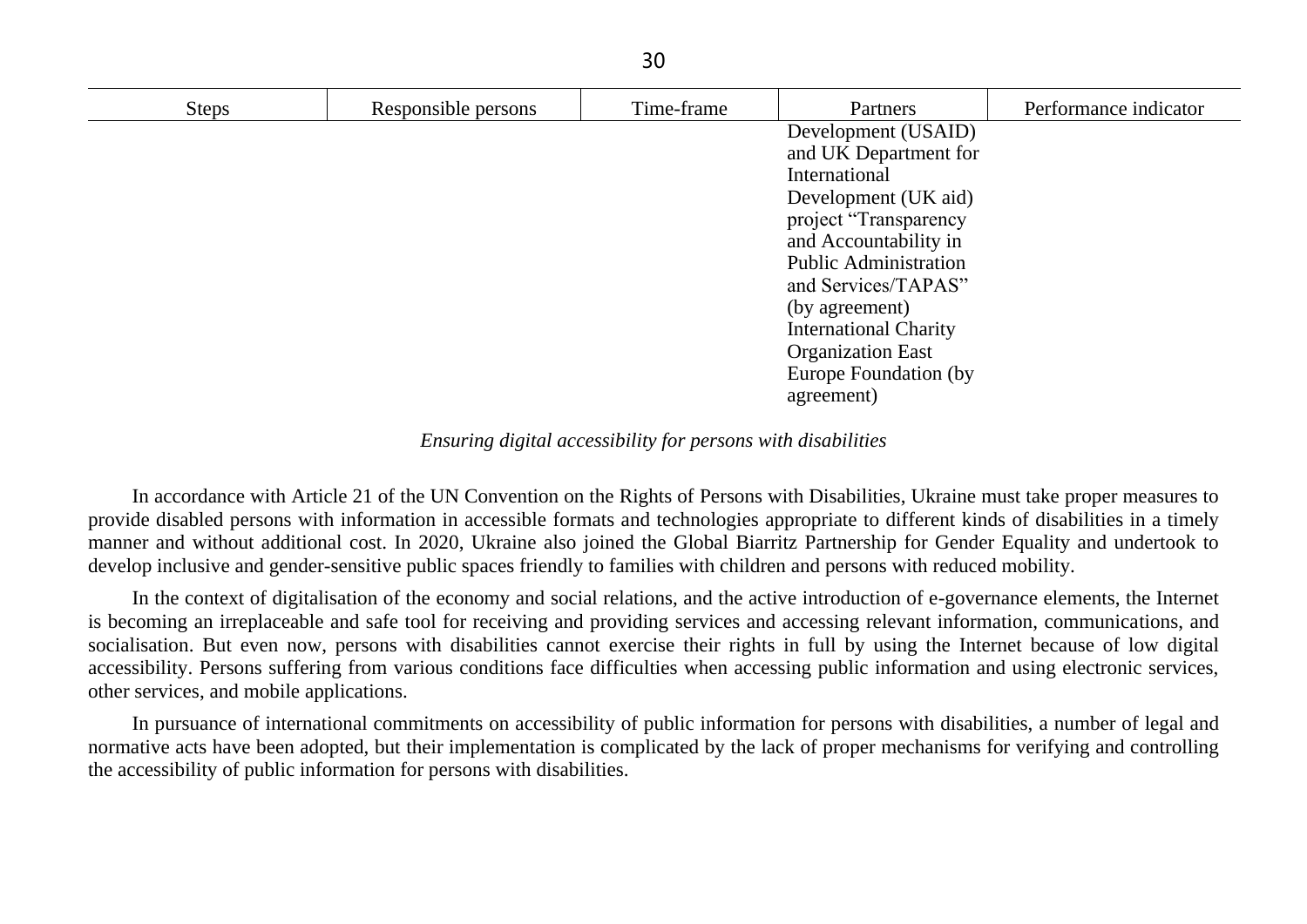The State Committee for Television and Radio Broadcasting conducted monitoring on the accessibility of content on executive authority official websites. Based on this research, as of June 2020, 67.69% of central executive authorities and 84% of local executive authorities had fully complied with the requirements of legal and normative acts as regards ensuring accessibility to information for users with impaired vision and hearing. 6.15% of central executive authorities had partially adapted their websites for the needs of persons with impaired vision and hearing. Other executive authorities are only beginning to take measures to upgrade their websites.

Consequently, there is a need for specialised software intended to simplify a person with disabilities' access to Internet resources and to carry out checks for website conformity to the special requirements of DSTU ISO/IEC 40500:2015 "Information technology - W3C Web Content Accessibility Guidelines (WCAG) 2.0".

In view of the above, an actual objective is creating preconditions for:

equal access to information for all people, including access to all public information;

unimpeded exercise by persons with disabilities of their right to access the Internet;

exercise by persons with disabilities of their right to participate in cultural life under electronic governance (making use of national electronic services, other services, and mobile applications).

Based on the results of compliance with this obligation, requirements to official electronic resources of public authorities and local selfgoverning bodies (as regards digital accessibility for persons with disabilities) will be updated, and an assessment of the need for software intended to simplify access to the Internet for persons with disabilities will be conducted.

| <b>Steps</b>                                                                                                                                                      |                            | Responsible persons | Time-frame                 | Partners                                                                              | Performance indicator                                                                                                                                                                                                                                    |
|-------------------------------------------------------------------------------------------------------------------------------------------------------------------|----------------------------|---------------------|----------------------------|---------------------------------------------------------------------------------------|----------------------------------------------------------------------------------------------------------------------------------------------------------------------------------------------------------------------------------------------------------|
| 1. Amending legal and<br>normative acts with a view<br>to improving digital<br>accessibility of official<br>electronic resources for<br>persons with disabilities | Ministry<br>Transformation | of<br>Digital       | June $2021-$<br>March 2022 | civil society<br>institutions and<br>international<br>organizations (by<br>agreement) | Resolution of the Cabinet of<br>Ministers of Ukraine on<br>amending the Cabinet of<br>Ministers of Ukraine<br>Resolution No. 3 of 4<br>January 2002 "On the<br>Procedure for Publishing<br>Information on the Activities<br>of Executive Authorities, on |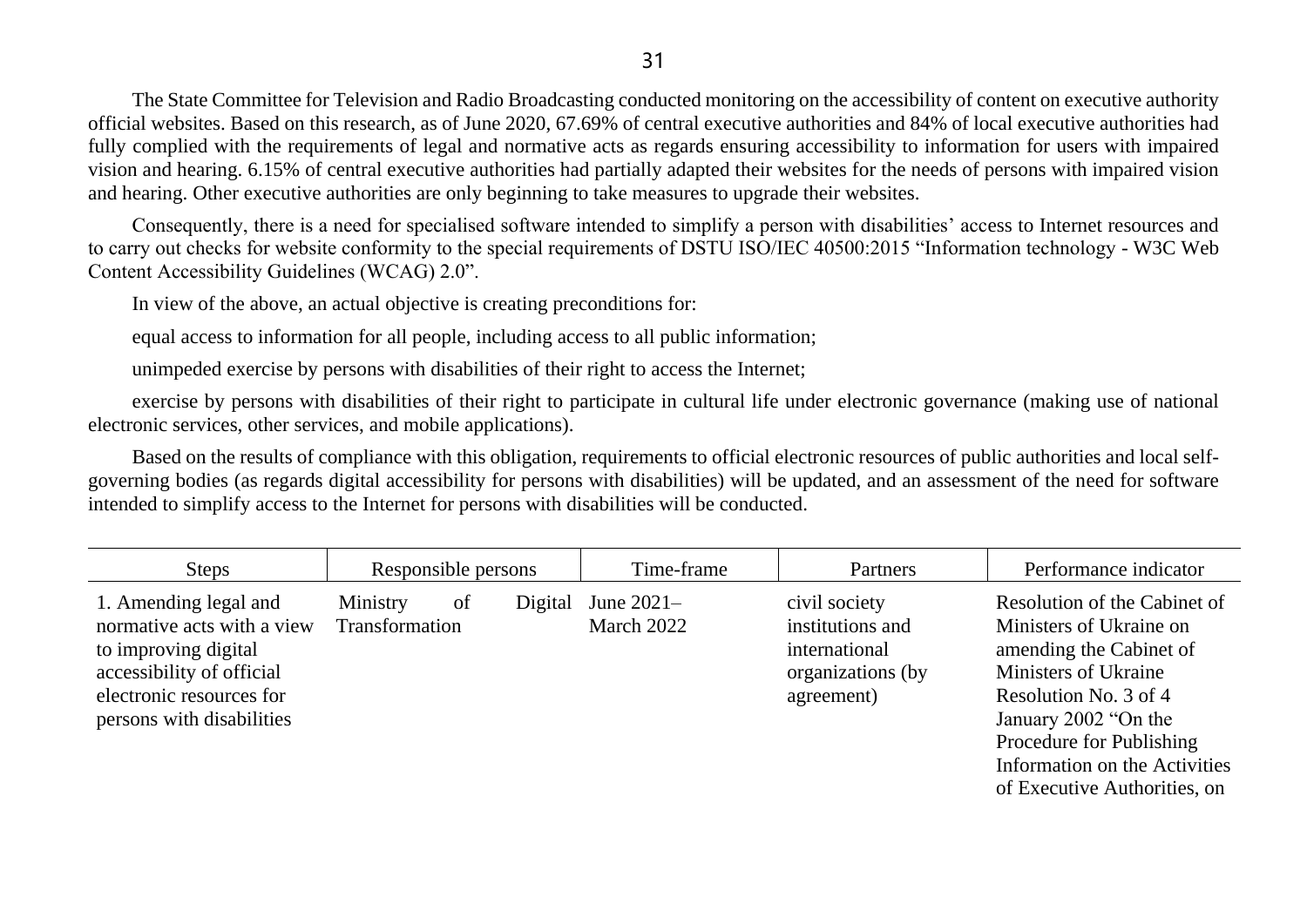| <b>Steps</b>                                                                                                                                                                                                                                     | Responsible persons                   | Time-frame         | Partners                                                                              | Performance indicator                                                                                                                                                                                                                                                                                    |
|--------------------------------------------------------------------------------------------------------------------------------------------------------------------------------------------------------------------------------------------------|---------------------------------------|--------------------|---------------------------------------------------------------------------------------|----------------------------------------------------------------------------------------------------------------------------------------------------------------------------------------------------------------------------------------------------------------------------------------------------------|
|                                                                                                                                                                                                                                                  |                                       |                    |                                                                                       | the Internet" has been<br>adopted                                                                                                                                                                                                                                                                        |
| 2. Conducting an analysis<br>of the needs for and<br>availability of specialised<br>software that makes it<br>possible for persons with<br>various medical conditions<br>to view Ukrainian texts on<br>their computer or mobile<br>phone screens | Ministry of Digital<br>Transformation | June–December 2022 | civil society<br>institutions and<br>international<br>organizations (by<br>agreement) | report on the results of the<br>analysis of needs for and<br>availability of specialised<br>software has been prepared;<br>public hearing dedicated to<br>the needs for and availability<br>of specialised software<br>enabling access to the<br>Internet for persons with<br>disabilities has been held |

*Facilitating more active participation by the youth in forming and implementing state policy and addressing local issues*

Public participation is an essential element of open government. At the same time, the youth are not sufficiently aware of the mechanisms and instruments of such participation, which would enable them to influence decisions concerning youth policy and on other matters which concern youth interests. Relevant knowledge and experience are essential for the youth to acquire civic competences, which will enable them to be active citizens in their adult lives.

Meeting this obligation involves taking measures aimed at helping the youth master innovative instruments for public participation, which improve practicing, analysing, and forecasting alternate decisions in the process of taking thereof at national, regional, and local levels. Professional development of civil servants and civil society members working with the youth is also provided for, as well as facilitating youth involvement in forming policy and cooperation between the youth and public authorities in forming and implementing youth policy. Special online training courses will contribute to popularising the relevant instruments, both among the youth and among public authorities and local self-governing bodies.

Meeting this obligation will contribute to raising youth awareness about the mechanisms of public participation and youth involvement in forming and implementing state regional policy, and addressing local issues.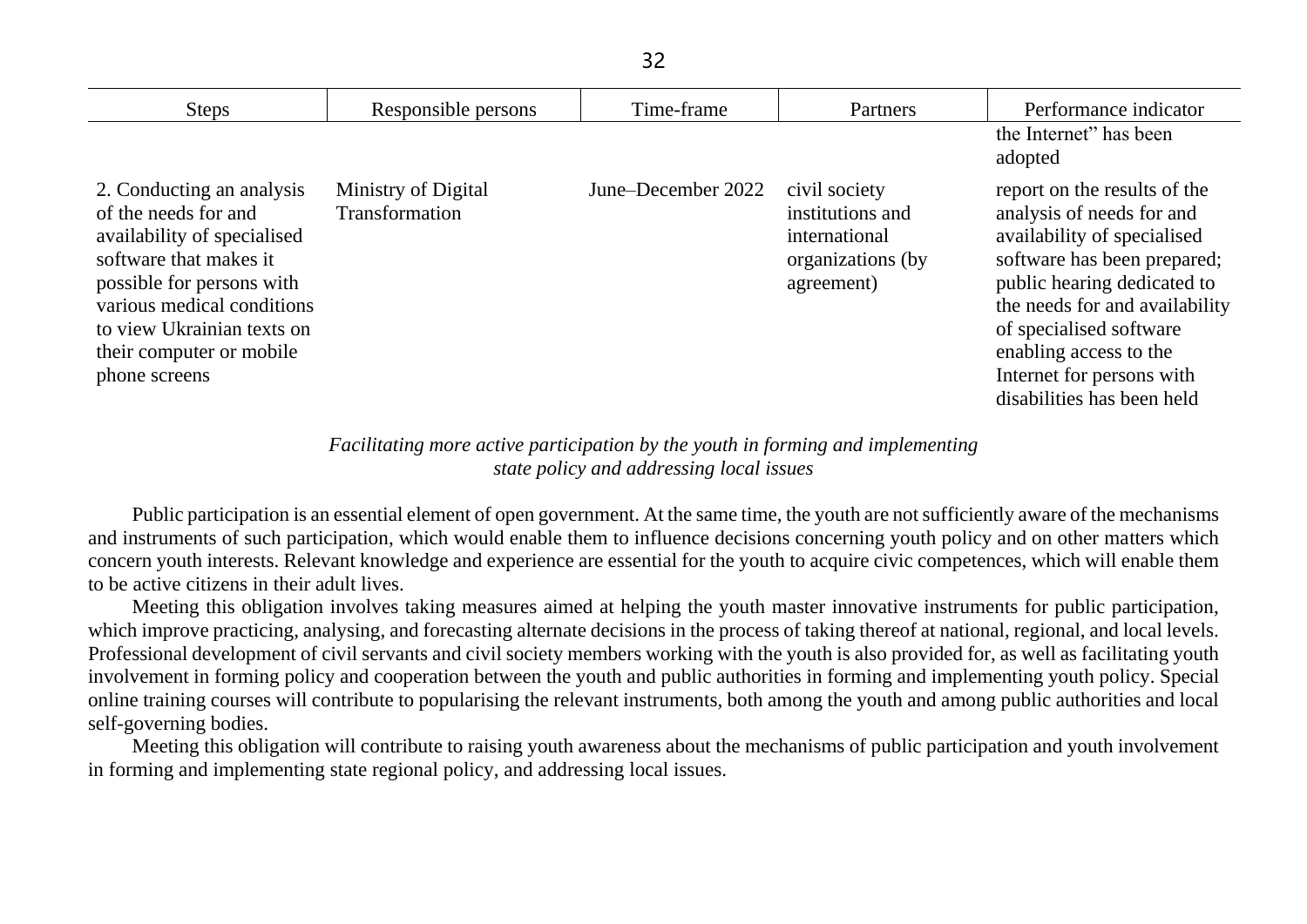| Steps                                                                                                                                                                                                                                                                                       | Responsible persons            | Time-frame                       | Partners                                                                                                                                                                                                                                                                                                                                                                                                                                            | Performance indicator                                                                                                                                                                                                     |
|---------------------------------------------------------------------------------------------------------------------------------------------------------------------------------------------------------------------------------------------------------------------------------------------|--------------------------------|----------------------------------|-----------------------------------------------------------------------------------------------------------------------------------------------------------------------------------------------------------------------------------------------------------------------------------------------------------------------------------------------------------------------------------------------------------------------------------------------------|---------------------------------------------------------------------------------------------------------------------------------------------------------------------------------------------------------------------------|
| 1. Organising and holding<br>trainings for the youth,<br>especially members of<br>youth advisory bodies, on<br>the issues of participation,<br>including the use of<br>innovative technologies, in<br>forming and implementing<br>state policy and addressing<br>issues of local importance | Ministry of Youth and Sport    | June 2021-<br>March 2022         | All-Ukrainian<br><b>Association for Youth</b><br>Councils (by)<br>agreement)<br>State Institution "All-<br>Ukrainian Youth<br>Centre" (by<br>agreement)<br>the Council of Europe<br>project "Strengthening<br>Civil Participation in<br><b>Democratic Decision</b><br>Making in Ukraine"<br>(by agreement)<br><b>NGO Civil Society</b><br><b>Development Forum</b><br>(by agreement)<br>civic association Kyiv<br>Public Platform (by<br>agreement) | training events have been<br>held for the youth, in<br>particular, for<br>representatives of youth<br>advisory bodies; an online<br>course with a system of<br>testing acquired knowledge<br>and skills has been prepared |
| 2. Preparing training<br>modules for the Civic<br><b>Education for Youth</b><br>Workers software to be<br>used in online training                                                                                                                                                           | Ministry of Youth and<br>Sport | January $2021-$<br>December 2022 | <b>UN</b> Development<br>Programme in Ukraine<br>(by agreement)                                                                                                                                                                                                                                                                                                                                                                                     | the availability of the<br>software on one of the<br>training platforms and / or<br>on the Youth Worker<br>website                                                                                                        |
| 3. Creating the online<br>course Civic Education for<br>Youth Workers and<br>placing said course on one<br>of the training platforms                                                                                                                                                        | Ministry of Youth and<br>Sport | January 2021-<br>December 2022   | <b>UN</b> Development<br>Programme in Ukraine<br>(by agreement)                                                                                                                                                                                                                                                                                                                                                                                     | at least<br>One hundred (100) youth<br>workers have taken the<br>Civic Education for Youth<br><i>Workers</i> course and                                                                                                   |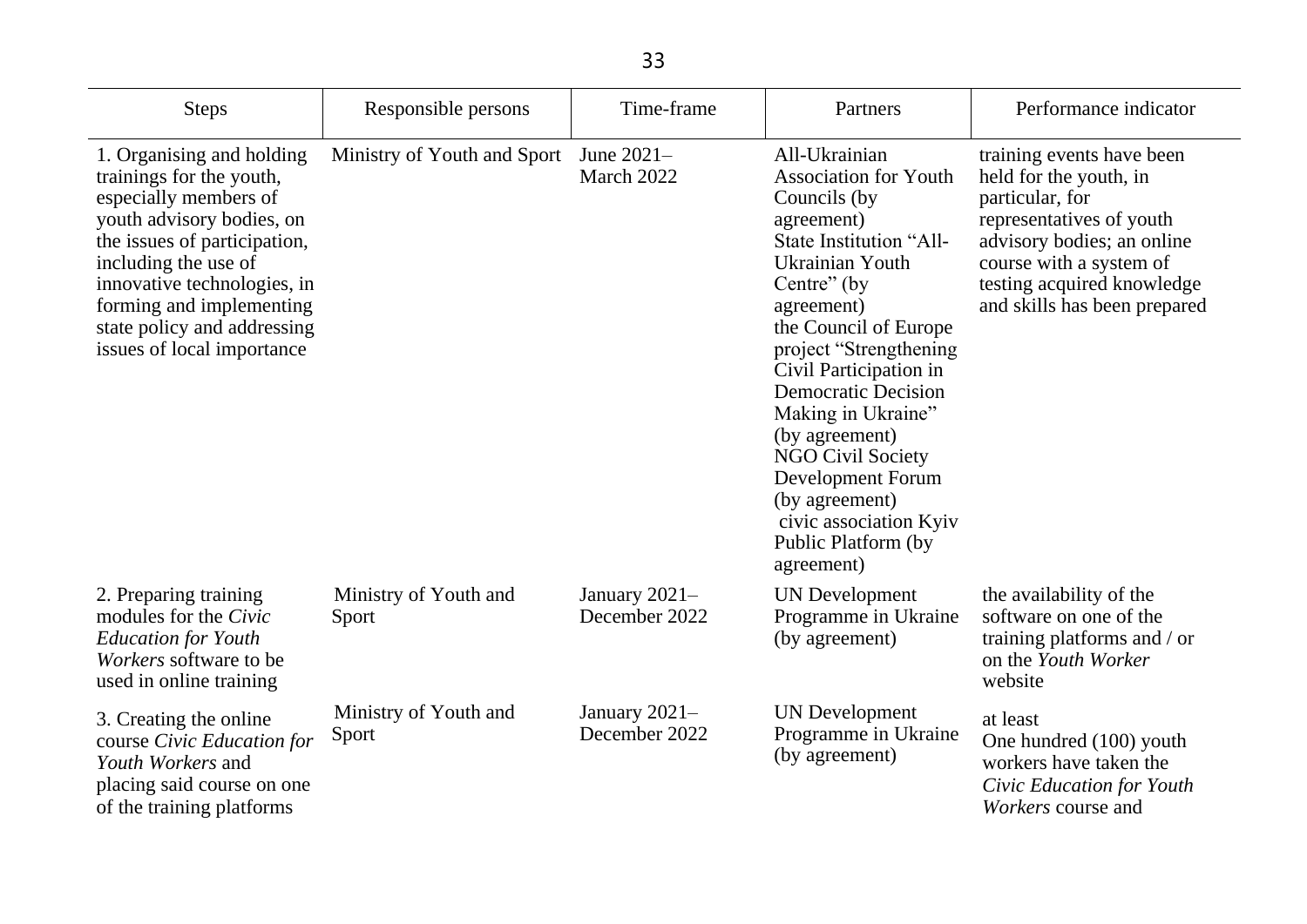| <b>Steps</b>                | Responsible persons | Time-frame | Partners | Performance indicator       |
|-----------------------------|---------------------|------------|----------|-----------------------------|
| and / or on the website     |                     |            |          | collected standard national |
| <i>Youth Worker</i> website |                     |            |          | certificates                |

## *Opening access to information on general-use roads of national and local importance*

Today in Ukraine, there is a lack of up-to-date data on general-use roads of local importance, including their assignment and geolocation, and on the actual condition of the road network. The available documents are often outdated and are in paper form, which complicates the high-quality planning and implementation of an effective system for prioritising road repair and construction.

Effective management of the road system and its infrastructure requires a clear understanding of the volume, condition, and dynamics of this system's indicators. The collection of source data for this system is very expensive; and information storage is imperfect, which also makes automatic search impossible.

In addition, citizens do not have access to up-to-date information on road condition and lack the ability to provide feedback on the quality of repairs or on a road's emergency condition.

The project *Digital Road* (an electronic database containing characteristics of general-use motorways of national and local significance) would be an effective tool for planning road construction works and exercising control over the state of the network of locally significant general-use motorways. Implementing the project will: improve the performance of regional road construction units; ensure effective control by the Ministry of Infrastructure; facilitate improvement in the effectiveness of strategic planning; and facilitate public and business access to data on the status, technical indicators, and geo-coordinates of locally significant general-use motorways.

| <b>Steps</b>                                                                                                                           | Responsible persons                                                                                                                | Time-frame         | Partners                                                                                                                                 | Performance indicator                                                                                                                                  |
|----------------------------------------------------------------------------------------------------------------------------------------|------------------------------------------------------------------------------------------------------------------------------------|--------------------|------------------------------------------------------------------------------------------------------------------------------------------|--------------------------------------------------------------------------------------------------------------------------------------------------------|
| 1. Developing the data<br>structure and information<br>model of the electronic<br>database on technical<br>characteristics of general- | Ministry of Infrastructure<br><b>State Enterprise Industry</b><br>Center for Digitalization and<br>Cybersecurity (by<br>agreement) | January–March 2021 | advisory and<br>supervisory group of<br>the Construction Sector<br><b>Transparency Initiative</b><br>(CoST) in Ukraine (by<br>agreement) | data structure and<br>information model of the<br>electronic database on<br>technical characteristics of<br>general-use roads of<br>national and local |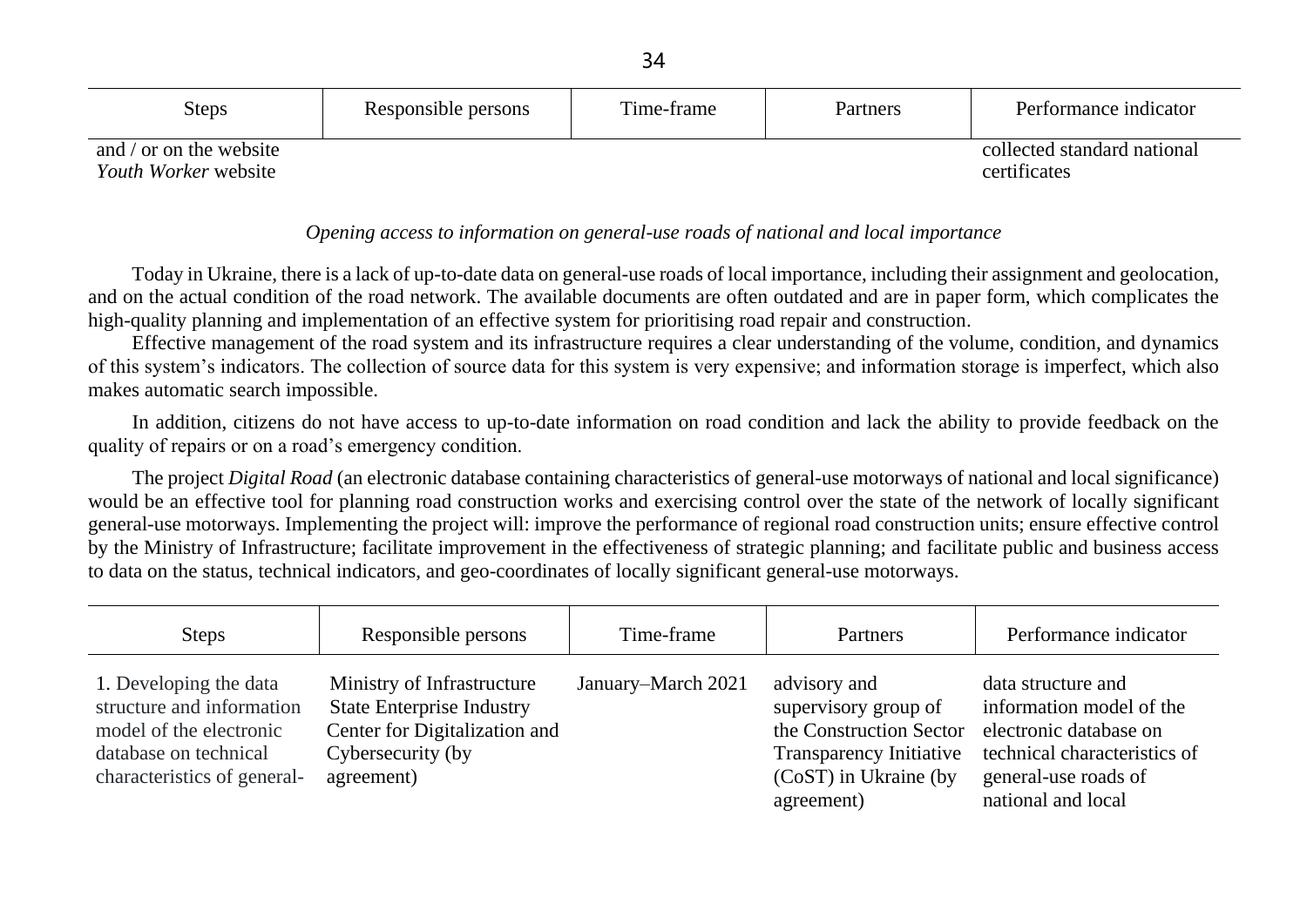| <b>Steps</b>                                                                                                                                              | Responsible persons                                                                                                                | Time-frame                      | Partners                                                                                                                                   | Performance indicator                                                                                                                                                   |
|-----------------------------------------------------------------------------------------------------------------------------------------------------------|------------------------------------------------------------------------------------------------------------------------------------|---------------------------------|--------------------------------------------------------------------------------------------------------------------------------------------|-------------------------------------------------------------------------------------------------------------------------------------------------------------------------|
| use roads of national and<br>local importance                                                                                                             |                                                                                                                                    |                                 |                                                                                                                                            | importance have been<br>developed                                                                                                                                       |
| 2. Developing the<br>software for the electronic<br>database on technical<br>characteristics of general-<br>use roads of national and<br>local importance | $\overbrace{\phantom{134521}}^{\mathfrak{c}\mathfrak{c}}$                                                                          | March-August 2021               |                                                                                                                                            | the software for the<br>electronic database on<br>technical characteristics of<br>general-use roads of<br>national and local<br>importance has been<br>developed        |
| 3. Collecting passport,<br>technical, and spatial data<br>on road network objects                                                                         | Ministry of Infrastructure<br><b>State Enterprise Industry</b><br>Center for Digitalization and<br>Cybersecurity (by<br>agreement) | August $2021-$<br>December 2022 | advisory and<br>supervisory group of<br>the Construction Sector<br><b>Transparency Initiative</b><br>$(CoST)$ in Ukraine (by<br>agreement) | the data on technical<br>characteristics of general-<br>use roads of national and<br>local importance has been<br>collected and entered into<br>the electronic database |

## *Creation of additional infrastructure project monitoring mechanisms*

Searching for contracts for even one object under repair in the electronic procurement system is complicated and time-consuming (the name of a procured item is entered manually and differs within the same project; there is no certainty that the list of contracts found is exhaustive). The above issue results in data separation and redundancy on procured items and, hence, creates an opportunity to manipulate the value of works, depending on the number of contracts, which leads to the need to combine data analysis under an entire project.

A register will make it possible to collate data on all contracts and documents pertaining to implementing infrastructure projects. Introducing this register will simplify infrastructure project monitoring mechanisms and ensure effective control of their implementation.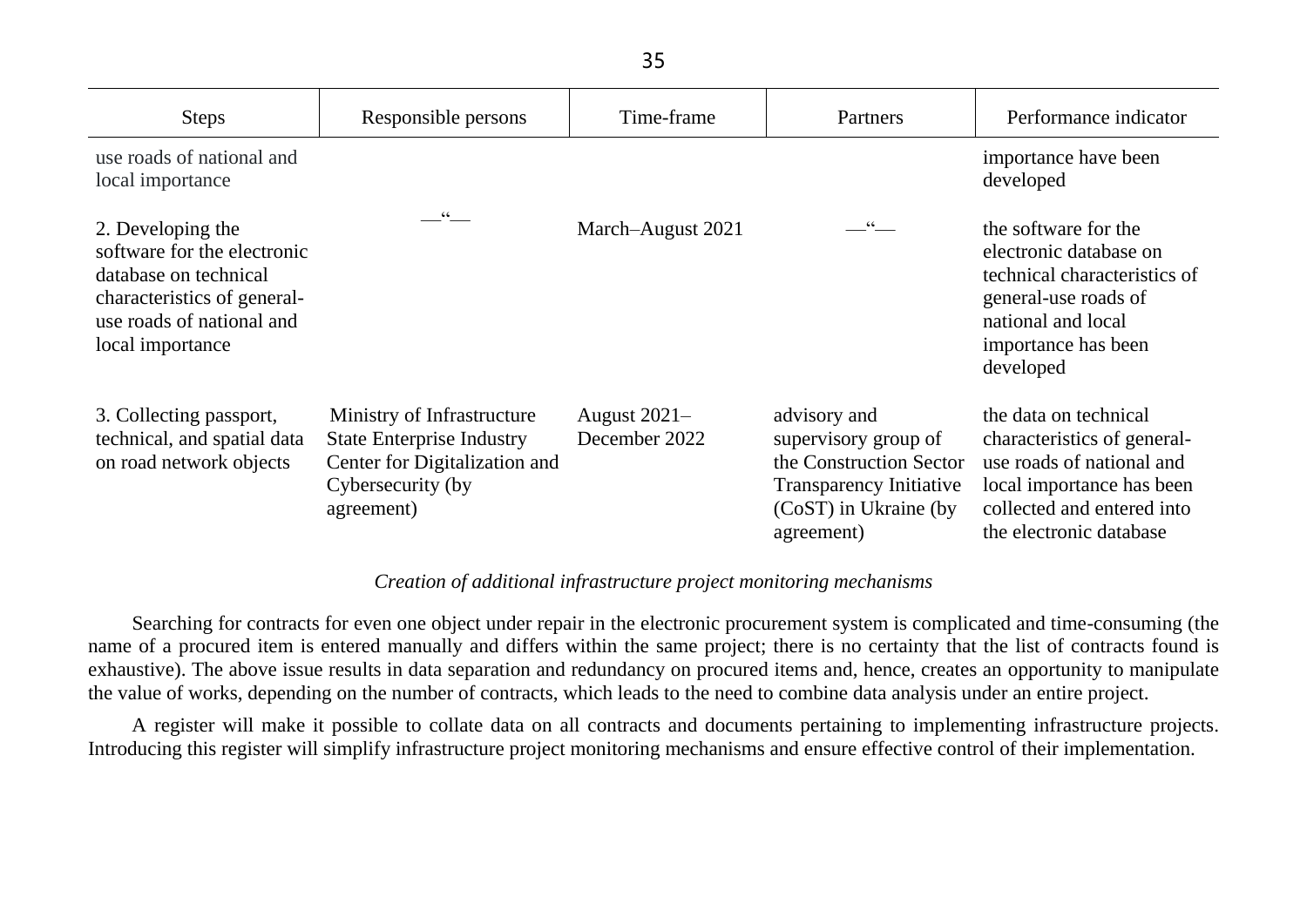| Steps                                                                                                                                         | Responsible persons                                                                                                                | Time-frame           | Partners                                                                                                                                                                                                                                                                                                                                                                                                                                                                                            | Performance indicator                                                                                                    |
|-----------------------------------------------------------------------------------------------------------------------------------------------|------------------------------------------------------------------------------------------------------------------------------------|----------------------|-----------------------------------------------------------------------------------------------------------------------------------------------------------------------------------------------------------------------------------------------------------------------------------------------------------------------------------------------------------------------------------------------------------------------------------------------------------------------------------------------------|--------------------------------------------------------------------------------------------------------------------------|
| 1. Developing the<br>algorithm for forming a<br>single infrastructure<br>project identifier                                                   | Ministry of Infrastructure<br><b>State Enterprise Industry</b><br>Center for Digitalization<br>and Cybersecurity (by<br>agreement) | January–March 2021   | advisory and supervisory<br>group of the Construction<br><b>Sector Transparency</b><br>Initiative (CoST) in<br>Ukraine (by agreement)                                                                                                                                                                                                                                                                                                                                                               | a clear algorithm for<br>forming an identifier has<br>been developed                                                     |
| 2. Integrating the<br>infrastructure project<br>identifier into the<br>Ministry of<br>Infrastructure's register<br>of infrastructure projects | $\overset{\cdot\cdot\cdot}{-}$                                                                                                     | March-September 2021 | advisory and<br>supervisory group of the<br><b>Construction Sector</b><br><b>Transparency Initiative</b><br>(CoST) in Ukraine (by<br>agreement)<br>the joint United States<br>Agency for International<br>Development (USAID)<br>and UK Department for<br>International<br>Development (UK aid)<br>project "Transparency<br>and Accountability in<br><b>Public Administration</b><br>and Services/TAPAS"<br>(by agreement)<br>reform support team at<br>the Ministry of<br>Infrastructure (RST MoI) | the identifier has been<br>integrated into the<br>Ministry of<br>Infrastructure's register<br>of infrastructure projects |

# *Ensuring open access to gender-disaggregated data*

Among other things, good governance involves taking into account the results of gender equality assessments and relevant indicators when analysing social processes and the effectiveness of socio-economic and cultural development management.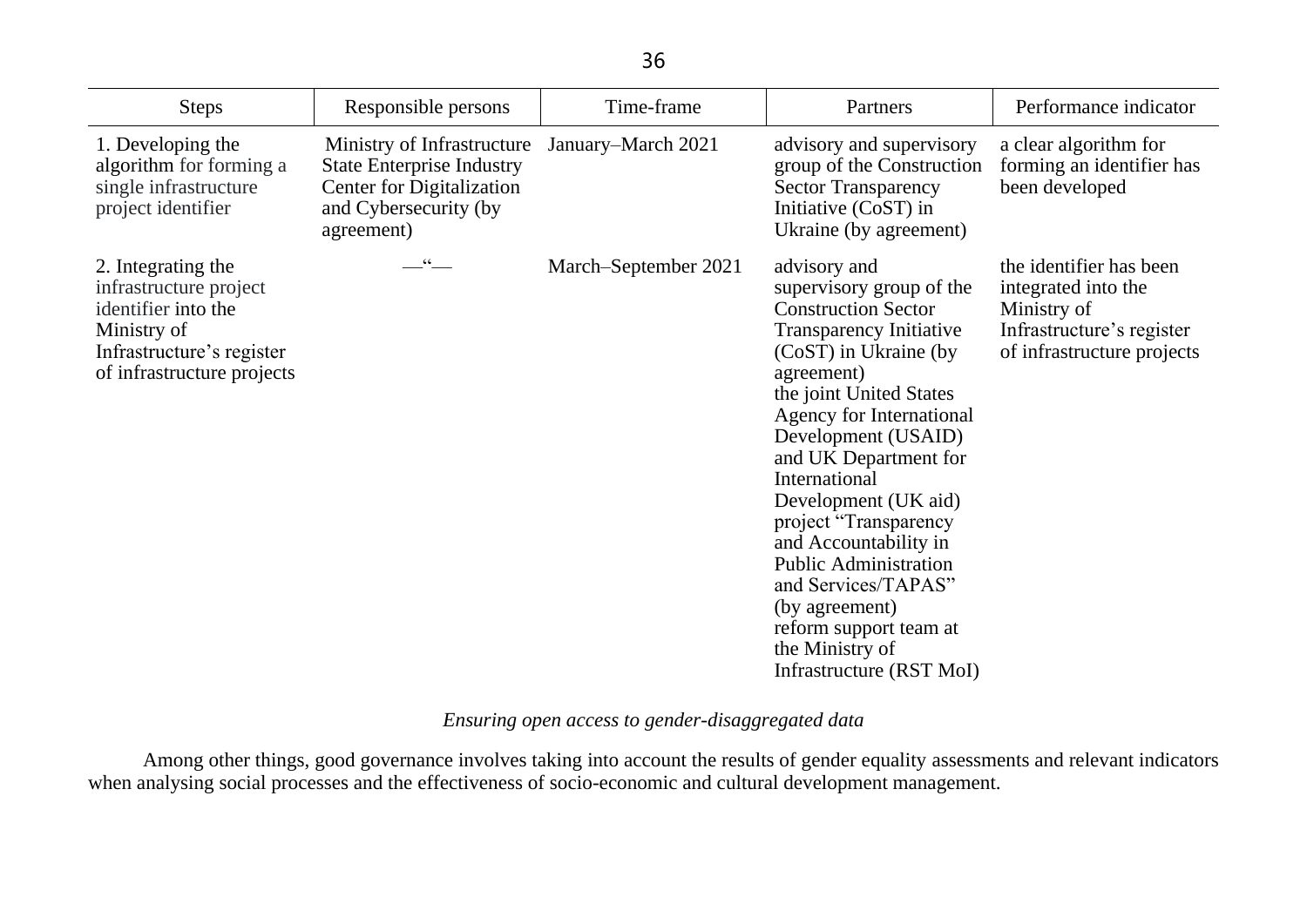However, in the practice of assessing social processes and the effectiveness of implementing reforms and drawing up strategic documents and regulations, there is no or extremely segmented use of indicators for assessing gender equality, mainly due to the lack of a system of gender-sensitive statistical indicators for individual industries/spheres, and for statistics based on key indicators. Statistics on key indicators provided by public authorities is mainly broken down by gender. Despite this fact, due to the practices of using different methodologies and different meta-data, such statistics are generally not directly comparable and do not reflect complete or detailed basic information on women's and men's participation in society.

The lack of comprehensive gender-disaggregated data in open access precludes planning, managing, and monitoring socio-economic and cultural development processes that takes into account the needs of women and men and existing gender gaps.

Accomplishing this task allows citizens, civil society institutions, scientists, and other stakeholders to access gender-disaggregated data, in particular, from the state electronic registers, which will help raise awareness in Ukrainian society about the impact of gender factors on society and on various spheres of social life, the formation of gender gaps, and the opportunities and benefits of addressing gender issues and ensuring equality between women and men. It will also make it possible to take into account relevant data and indicators when analysing all social processes, increase the efficiency of socio-economic and cultural development management, and promote the formulation and implementation of effective and human-oriented state policy.

| <b>Steps</b>                                                                                                                                                                                                                                                                                                                                                                          | Responsible persons                                                                                             | Time-frame     | Partners                                                                                                                                                                                                                                                                                                   | Performance indicator                                                                                                                                                                              |
|---------------------------------------------------------------------------------------------------------------------------------------------------------------------------------------------------------------------------------------------------------------------------------------------------------------------------------------------------------------------------------------|-----------------------------------------------------------------------------------------------------------------|----------------|------------------------------------------------------------------------------------------------------------------------------------------------------------------------------------------------------------------------------------------------------------------------------------------------------------|----------------------------------------------------------------------------------------------------------------------------------------------------------------------------------------------------|
| 1. Conducting an analysis<br>of the state electronic<br>registers, taking into<br>account the Instruction on<br>Integration of Gender<br>Approaches During the<br>Development of Legal<br>and Normative Acts, as<br>approved by the Ministry<br>of Social Policy Order<br>No. 86<br>of 7 February 2020,<br>registered with the<br>Ministry of Justice<br>on 27 February 2020<br>under | central executive<br>authorities holding<br>registers<br>Government<br>Commissioner for<br><b>Gender Policy</b> | March-May 2021 | <b>National Democratic</b><br>Institute in Ukraine (by)<br>agreement)<br>UN Women, the United<br><b>Nations Entity for Gender</b><br>Equality and the<br><b>Empowerment of Women</b><br>in Ukraine (by<br>agreement)<br>civil society institutions<br>and international<br>organizations (by<br>agreement) | state registers containing<br>gender-sensitive<br>information<br>and requiring the<br>inclusion of a gender<br>component have been<br>identified;<br>indicators to be included<br>in the registers |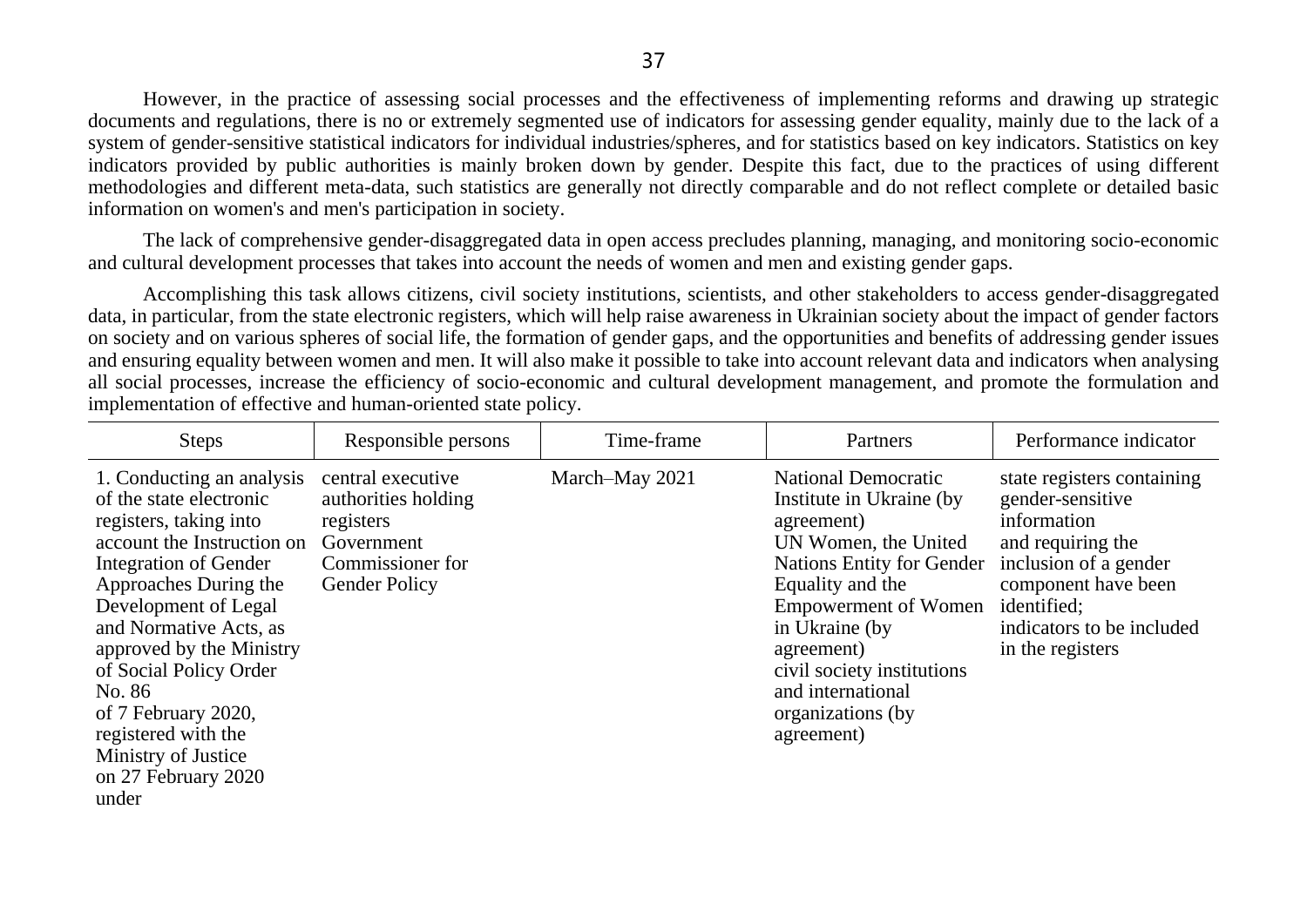| <b>Steps</b>                                                                                                                                                                                                                                                                                                               | Responsible persons                                                                                                                               | Time-frame                   | Partners                                                                                                                                                                                                                                                                                                  | Performance indicator                                                                                                                        |
|----------------------------------------------------------------------------------------------------------------------------------------------------------------------------------------------------------------------------------------------------------------------------------------------------------------------------|---------------------------------------------------------------------------------------------------------------------------------------------------|------------------------------|-----------------------------------------------------------------------------------------------------------------------------------------------------------------------------------------------------------------------------------------------------------------------------------------------------------|----------------------------------------------------------------------------------------------------------------------------------------------|
|                                                                                                                                                                                                                                                                                                                            |                                                                                                                                                   |                              |                                                                                                                                                                                                                                                                                                           |                                                                                                                                              |
| No. 211/34494                                                                                                                                                                                                                                                                                                              |                                                                                                                                                   |                              |                                                                                                                                                                                                                                                                                                           |                                                                                                                                              |
| 2. Amending legal and<br>normative acts<br>concerning the<br>maintenance of state<br>registers and register<br>software, which concern<br>introducing indicators<br>with a breakdown by<br>gender and other<br>characteristics necessary<br>for assessing the<br>situation/ needs of<br>various groups of women<br>and men | central executive<br>authorities holding<br>registers, Government<br>Commissioner for<br><b>Gender Policy</b>                                     | June $2021 -$ October $2022$ | $-$ " $-$                                                                                                                                                                                                                                                                                                 | amendments to the legal<br>and normative acts<br>concerning the<br>maintenance of state<br>registers and register<br>software have been made |
| 3. Amending legal and<br>normative acts with<br>regards to collecting<br>administrative reports,<br>taking into account a<br>gender-based approach                                                                                                                                                                         | ministries<br><b>State Statistics Service</b><br>other central executive<br>authorities<br>Government<br>Commissioner for<br><b>Gender Policy</b> | January–December 2021        | <b>National Democratic</b><br>Institute in Ukraine (by<br>agreement)<br>UN Women, the United<br><b>Nations Entity for Gender</b><br>Equality and the<br><b>Empowerment of Women</b><br>in Ukraine (by<br>agreement)<br>civil society institutions<br>and international<br>organizations (by<br>agreement) | forms for administrative<br>statistical reports taking<br>into account a gender-<br>based approach have<br>been approved                     |
| 4. Publishing gender-<br>disaggregated data with a                                                                                                                                                                                                                                                                         | Ministry of Digital<br>Transformation                                                                                                             | June 2021–August 2022        | $66 -$                                                                                                                                                                                                                                                                                                    | amendments to the<br><b>Cabinet of Ministers of</b>                                                                                          |